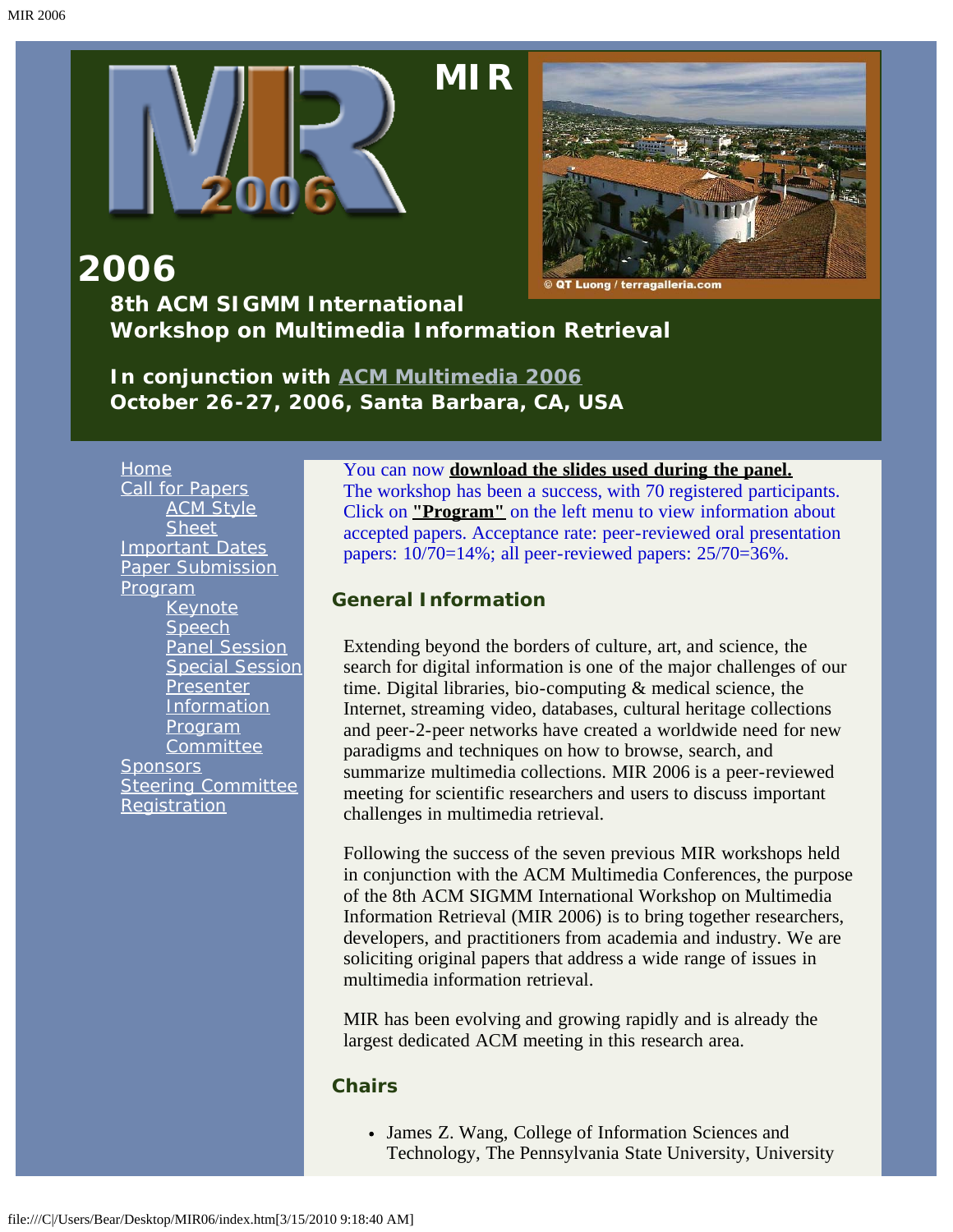- Park, PA, U.S.A. (jwang at ist dot psu dot edu)
- Nozha Boujemaa, IMEDIA Research Group, INRIA Rocquencourt - France (nozha dot boujemaa at inria dot fr)

#### **Sponsors**

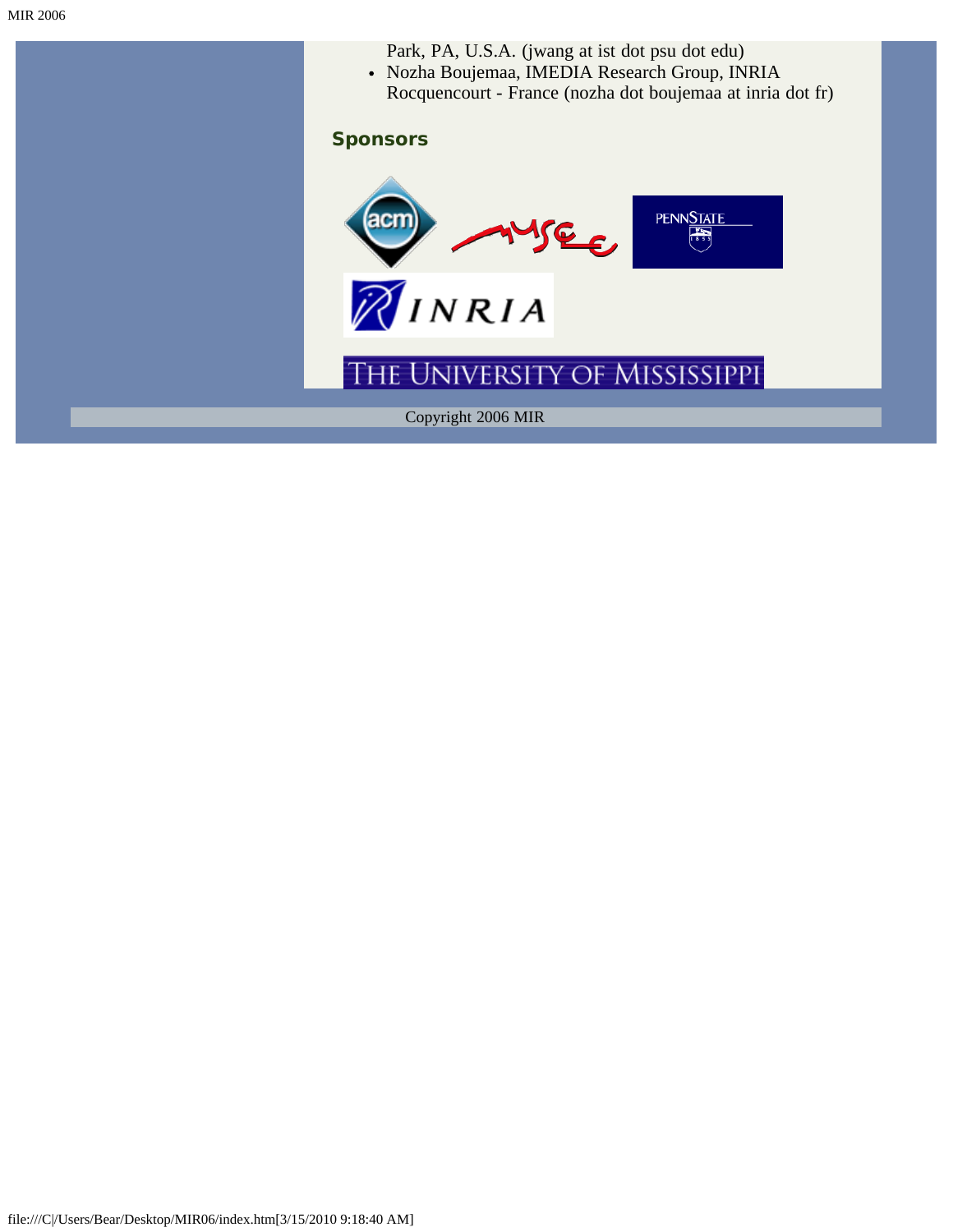<span id="page-2-0"></span>

# **[M](#page-2-0)IR**



### **2006 8th ACM SIGMM International Workshop on Multimedia Information Retrieval**

*In conjunction with [ACM Multimedia 2006](javascript:if(confirm() October 26-27, 2006, Santa Barbara, CA, USA*

[Home](#page-2-0) [Call for Papers](#page-10-0) [ACM Style](javascript:if(confirm() **[Sheet](javascript:if(confirm()** [Important Dates](#page-13-0) [Paper Submission](#page-14-0) [Program](#page-4-0) [Keynote](#page-15-0) **[Speech](#page-15-0)** [Panel Session](#page-18-0) [Special Session](#page-19-0) **[Presenter](#page-23-0)** [Information](#page-23-0) **[Program](#page-24-0) [Committee](#page-24-0) [Sponsors](#page-27-0)** [Steering Committee](#page-28-0) **[Registration](#page-29-0)** 

#### You can now **[download the slides used during the panel.](javascript:if(confirm()**

The workshop has been a success, with 70 registered participants. Click on **["Program"](#page-4-0)** on the left menu to view information about accepted papers. Acceptance rate: peer-reviewed oral presentation papers: 10/70=14%; all peer-reviewed papers: 25/70=36%.

#### **General Information**

Extending beyond the borders of culture, art, and science, the search for digital information is one of the major challenges of our time. Digital libraries, bio-computing & medical science, the Internet, streaming video, databases, cultural heritage collections and peer-2-peer networks have created a worldwide need for new paradigms and techniques on how to browse, search, and summarize multimedia collections. MIR 2006 is a peer-reviewed meeting for scientific researchers and users to discuss important challenges in multimedia retrieval.

Following the success of the seven previous MIR workshops held in conjunction with the ACM Multimedia Conferences, the purpose of the 8th ACM SIGMM International Workshop on Multimedia Information Retrieval (MIR 2006) is to bring together researchers, developers, and practitioners from academia and industry. We are soliciting original papers that address a wide range of issues in multimedia information retrieval.

MIR has been evolving and growing rapidly and is already the largest dedicated ACM meeting in this research area.

#### **Chairs**

James Z. Wang, College of Information Sciences and Technology, The Pennsylvania State University, University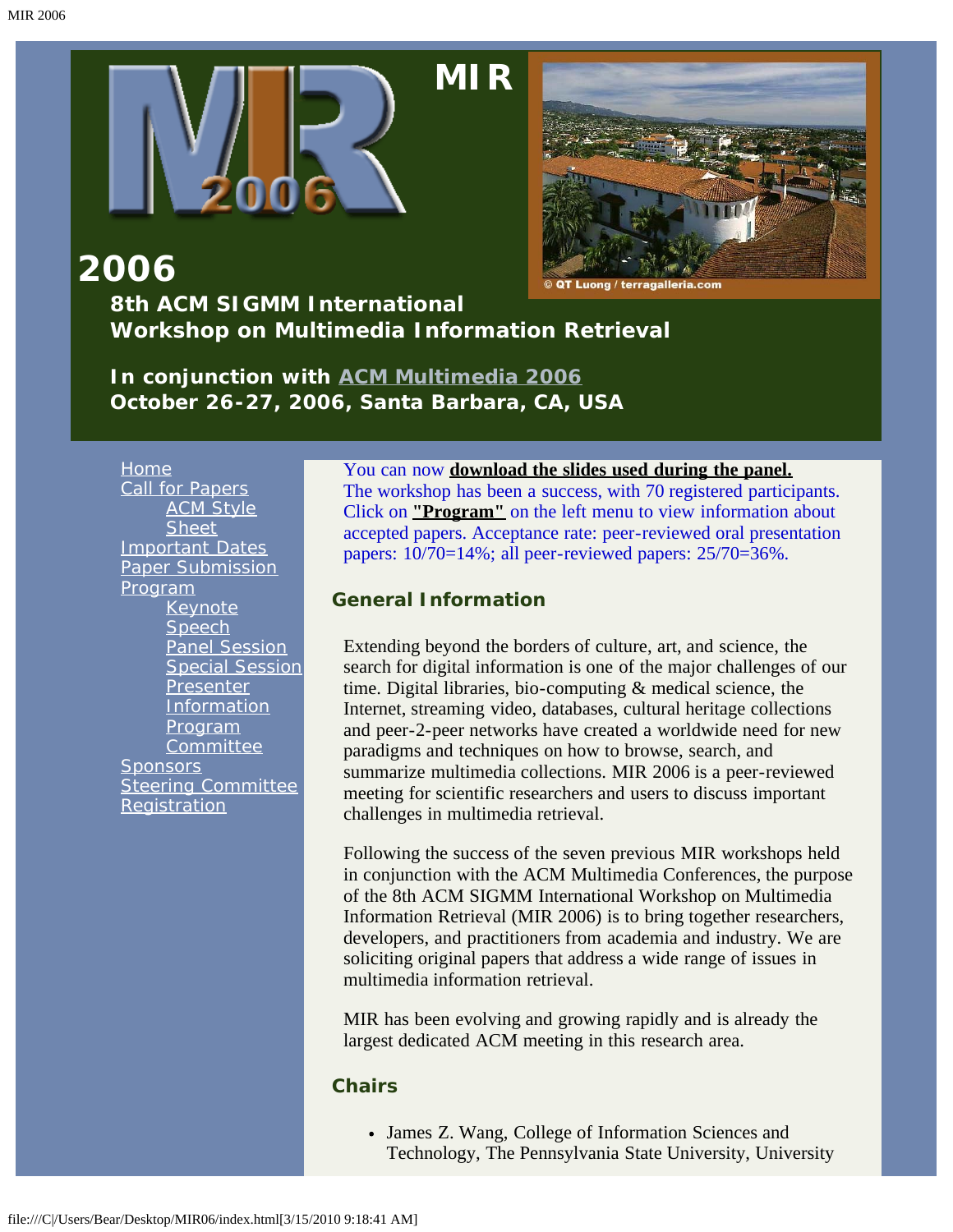- Park, PA, U.S.A. (jwang at ist dot psu dot edu)
- Nozha Boujemaa, IMEDIA Research Group, INRIA Rocquencourt - France (nozha dot boujemaa at inria dot fr)

#### **Sponsors**

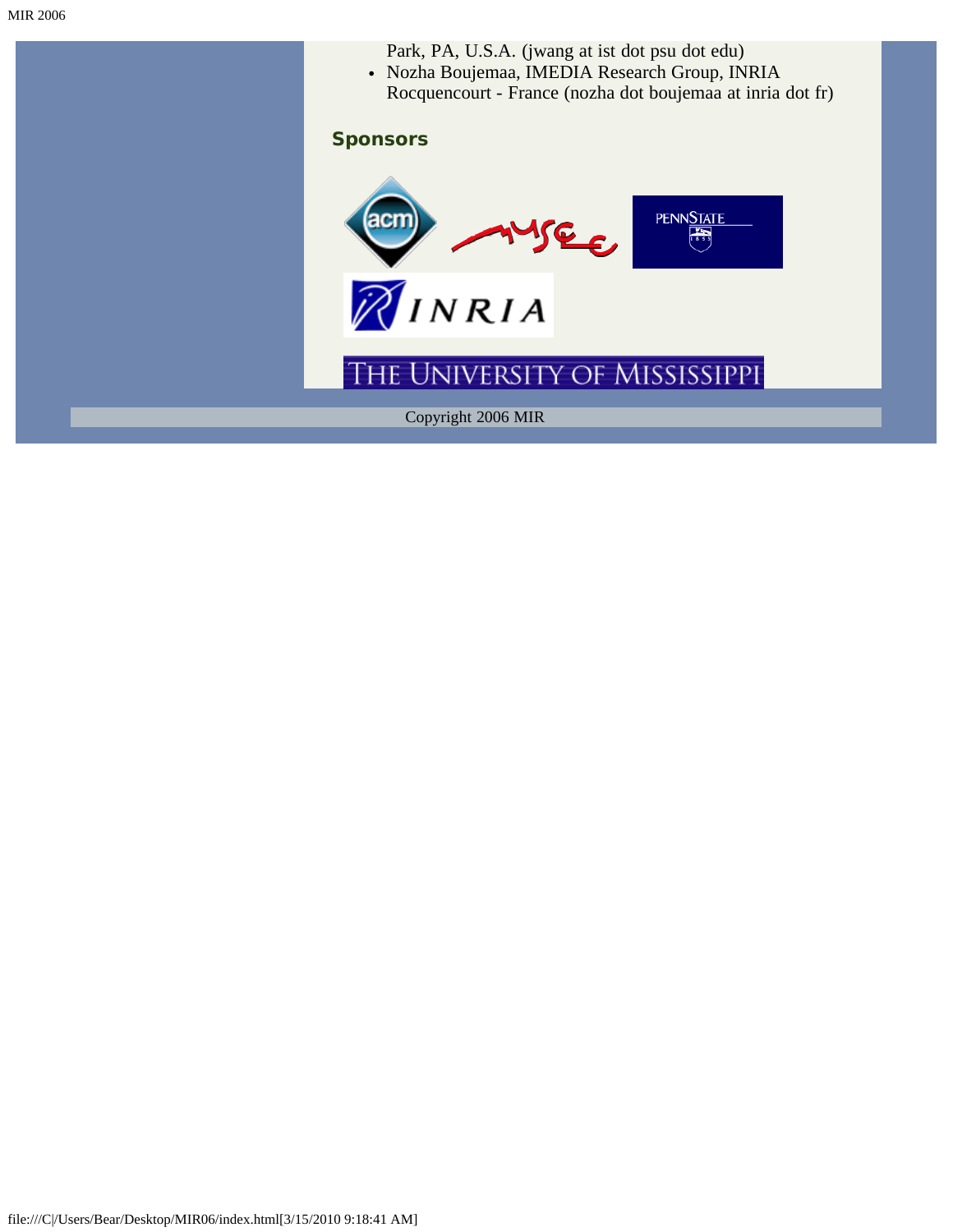<span id="page-4-0"></span>

# **[M](#page-2-0)IR**



**2006**

**8th ACM SIGMM International Workshop on Multimedia Information Retrieval**

*In conjunction with [ACM Multimedia 2006](javascript:if(confirm() October 26-27, 2006, Santa Barbara, CA, USA*

## [Home](#page-2-0)

[Call for Papers](#page-10-0) **[ACM Style](javascript:if(confirm() [Sheet](javascript:if(confirm()** [Important Dates](#page-13-0) [Paper Submission](#page-14-0) [Program](#page-4-0) [Keynote](#page-15-0) **[Speech](#page-15-0)** [Panel Session](#page-18-0) [Special Session](#page-19-0) [Presenter](#page-23-0) **[Information](#page-23-0)** [Program](#page-24-0) **[Committee](#page-24-0) [Sponsors](#page-27-0)** [Steering Committee](#page-28-0) **[Registration](#page-29-0)** 

#### **Final Program**

### **Thursday October 26, 2006**

#### **Opening: 2:00PM - 3:00PM**

- 1. Opening Remarks and Introduction of Speaker. James Z. Wang (The Pennsylvania State University, USA)
- 2. Keynote Speech. Donald Geman (Johns Hopkins University, USA)

### **Poster Sessions: 3:00PM - 5:00PM**

#### **Session 1: Multimedia Retrieval Chair: Alberto Del Bimbo, University of Florence, Italy**

- 1. Similarity learning via dissimilarity space in CBIR. Giang Phuong Nguyen (University of Amsterdam, NL); Marcel Worring (University of Amsterdam, NL); Arnold Smeulders (University of Amsterdam, NL)
- 2. Adaptive Image Retrieval using a Graph Model for Semantic Feature Integration. Jana Urban (University of Glasgow, UK); Joemon Jose (University of Glasgow, UK)
- 3. Visual Pattern DIscovery Using Web Images. Yongqing Sun (NTT Cyber Solutions Laboratories, JP)
- 4. Dynamic Similarity Search in Multi-Metric Spaces. Benjamin Bustos (University of Konstanz, DE); Tomas Skopal (Charles University in Prague, CZ)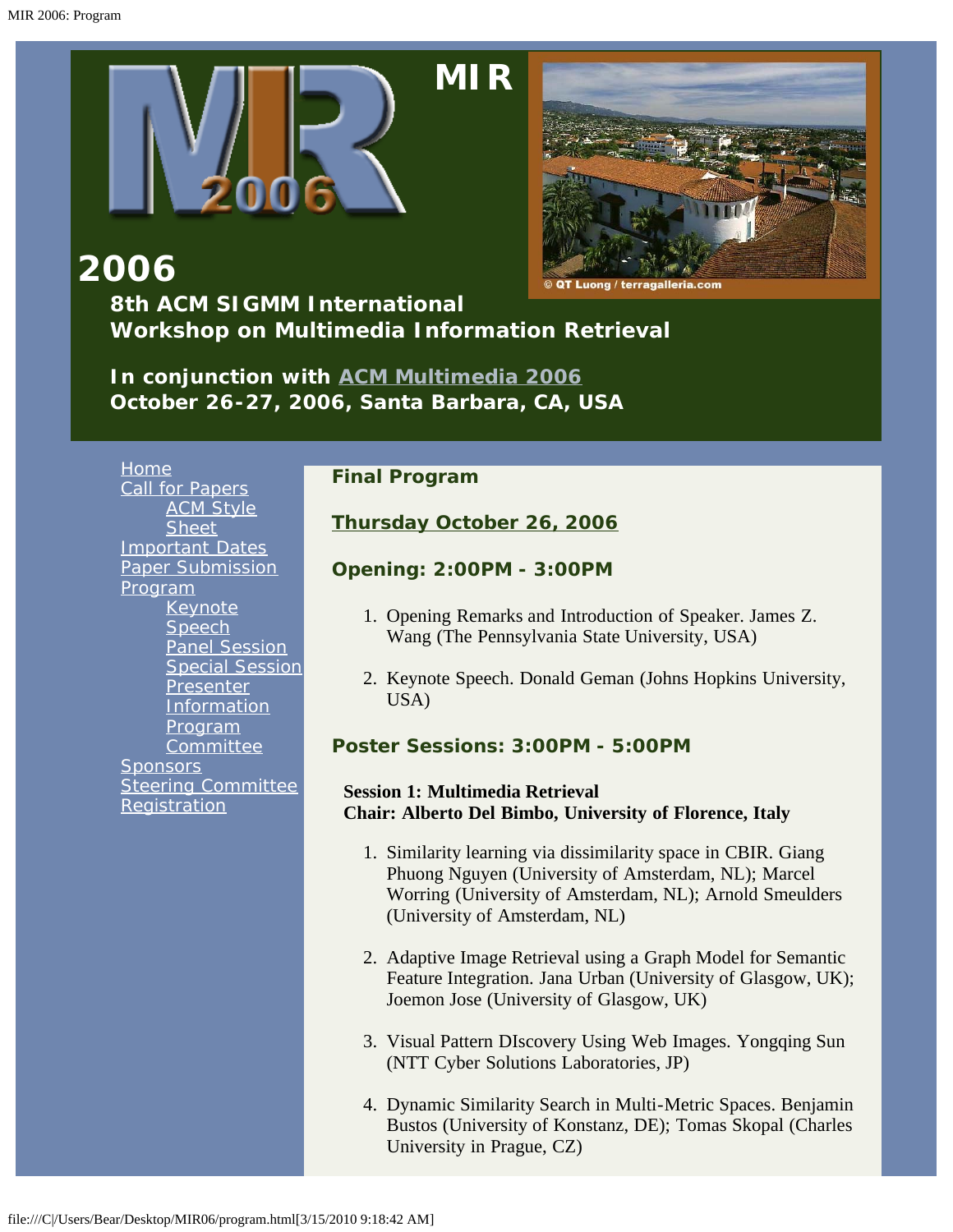- 5. Combining Audio-based Similarity with Web-based Data to Accelerate Automatic Music Playlist Generation. Peter Knees (Johannes Kepler University Linz, AT); Tim Pohle (Johannes Kepler University Linz, AT); Markus Schedl (Johannes Kepler University, AT); Gerhard Widmer (Johannes Kepler University Linz, AT)
- 6. Retrieval of Ottoman Documents. Esra Ataer (Bilkent University, TR); Pinar Duygulu (Bilkent University, TR)
- 7. Unsupervised learning from a corpus for shape-based 3D model retrieval. Ryutarou Ohbuchi (University of Yamanashi, JP)

#### **Session 2: Annotation, Summarization, and Visualization Chair: Daniel Gatica-Perez, IDIAP Research Institute, Switzerland**

- 1. Image Classification using Cluster-Cooccurrence Matrices of Local Relational Features. Lokesh Setia (University of Freiburg, DE); Alexandra Teynor (University of Freiburg, DE); Alaa Halawani (University of Freiburg, DE); Hans Burkhardt (University of Freiburg, DE)
- 2. Mining Temporal Patterns of Movement for Video Content Classification. Michael Fleischman (MIT, US); Phillip Decamp (MIT, US); Deb Roy (MIT, US)
- 3. Joint Categorization of Queries and Clips for Web-based Video Search. Ruofei Zhang (Yahoo! Inc., US); Ramesh Sarukkai (Yahoo! Inc., US); Jyh-Herng Chow (Yahoo! Inc., US); Wei Dai (Yahoo! Inc., US); Zhongfei Zhang (State University of New York at Binghamton, US)
- 4. Constant tangential angle elected interest points. Alexis Joly (INRIA, FR); Ahmed Rebai (INRIA, FR); Nozha Boujemaa (INRIA, FR).
- 5. Video Summarization using Personal Photo Libraries. Yuichiro Takeuchi (The University of Tokyo, JP); Masanori Sugimoto (The University of Tokyo, JP)
- 6. Assembling personal speech collections by monologue scene detection from a news video archive. Ichiro Ide (Nagoya University, JP); Naoki Sekioka (Nagoya University, JP); Tomokazu Takahashi (Nagoya University, JP); Hiroshi Murase (Nagoya University, JP)
- 7. Automatically Selecting Shots for Action Movie Trailers. Alan Smeaton (Dublin City University, IE); Bart Lehane (Dublin City University, IE); Noel O'Connor (Dublin City University, IE); Conor Brady (Dublin City University, IE); Gary Craig (Dublin City University, IE)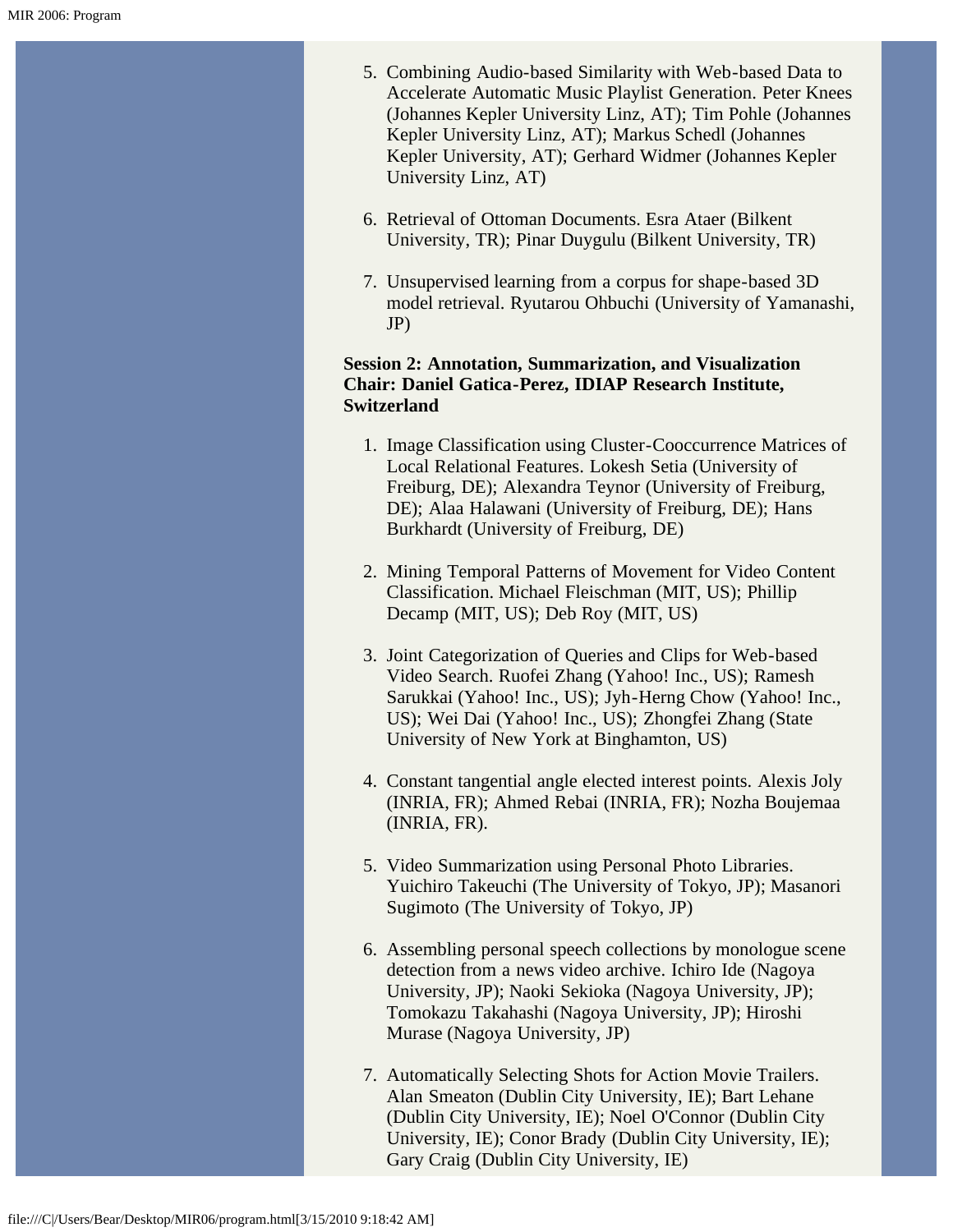8. Matching slides to Preseantion Videos Using Scence Background Alignment. Quanfu Fan (University of Arizona, US)

**Afternoon Tea: 4:00PM - 4:30PM**

#### **Special Session 1: 5:00PM - 6:40PM Query Systems for Data Retrieval in Large Personal Image and Video Databases**

#### **Chair: Igor Kozintsev, Intel, USA**

- 1. To Search or To Label? Predicting the Performance of Search-Based Automatic Annotation Models for Consumer Photos. Lyndon Kennedy (Columbia University, US); Shih-Fu Chang, (Columbia University, US)
- 2. Dynamic Storyboards for Video Content Summarization. G. Ciocca (Universit` degli Studi di Milano-Bicocca, IT); R. Schettini (Universit` degli Studi di Milano-Bicocca, IT)
- 3. Scalable Search-Based Image Annotation of Personal Images. Changhu Wang (University of Science and Technology of China, CN); Feng Jing (Microsoft Research Asia, CN); Lei Zhang (Microsoft Research Asia, CN); Hong-Jiang Zhang (Microsoft Research Asia, CN)
- 4. Efficient Filtering with Sketches in the Ferret Toolkit. Qin Lv (Princeton University, US); William Josephson (Princeton University, US), Zhe Wang (Princeton University, US), Moses Charikar (Princeton University, US) Kai Li (Princeton University, US)
- 5. Efficient Semantic Annotation Method for Indexing Large Personal Video Database. Yan SONG (University of Sci&Tech of China, CN); Meng WANG (University of Sci&Tech of China, CN); Li-Rong DAI (University of Sci&Tech of China, CN); Ren-Hua Wang (University of Sci&Tech of China, CN); Xian-Sheng HUA (Microsoft Research Asia, CN); Hong-Jiang ZHANG (Microsoft Research Asia, CN)

### **Friday October 27, 2006**

#### **Opening: 9:00PM - 10:00PM**

- 1. Opening Remarks and Introduction of Speaker. Nozha Boujemaa (INRIA, France)
- 2. Keynote Speech. Edward Chang, Google China and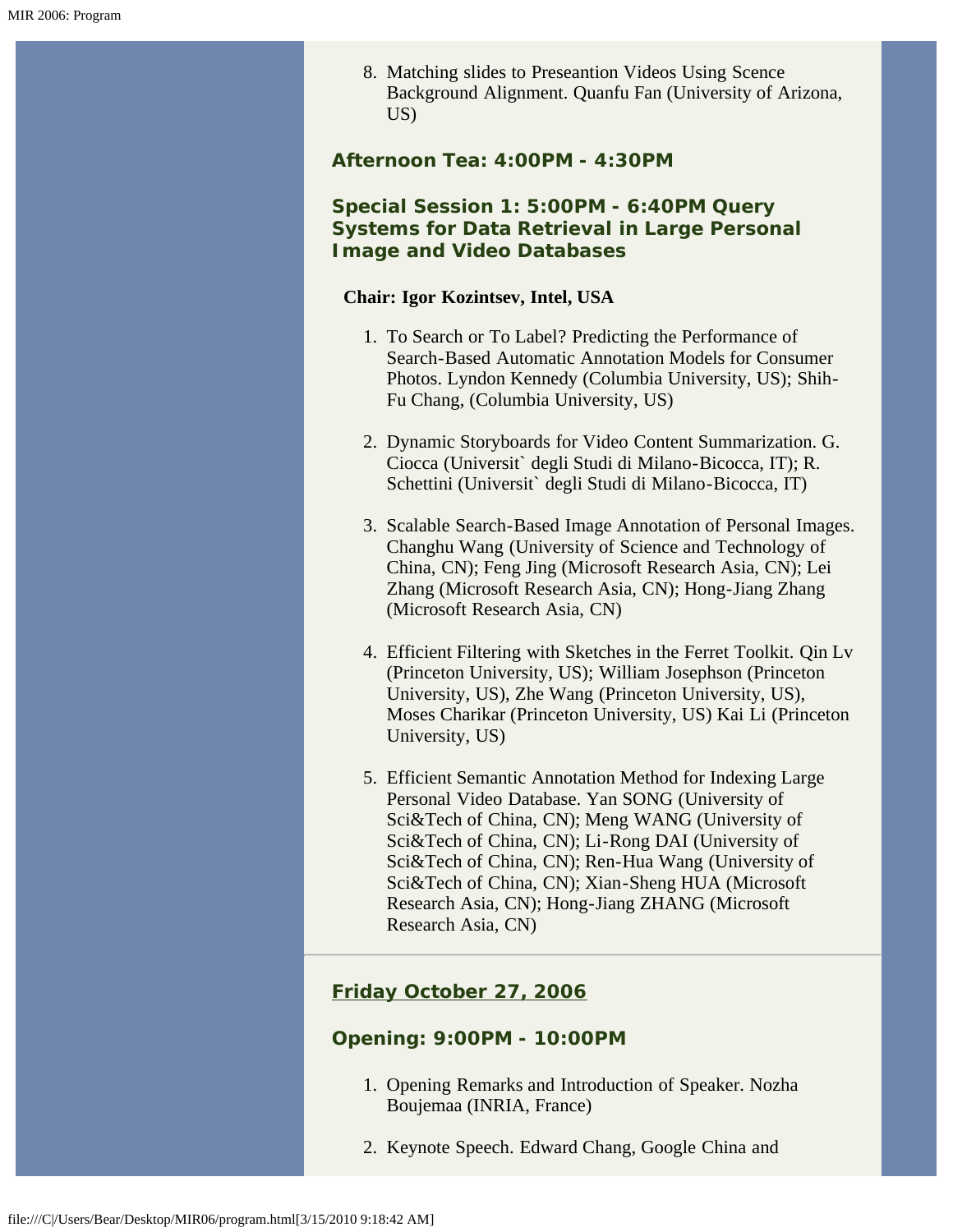University of California at Santa Barbara, USA.

**Morning Tea: 10:00PM - 10:30PM**

#### **Oral Session 1: 10:30AM - 12:10PM: Multimedia Retrieval**

**Chair: James Z. Wang, The Pennsylvania State University, USA**

- 1. Description and Retrieval of 3D Face Models using iso-Geodesic Stripes. Stefano Berretti (University of Florence, IT); Alberto Del Bimbo (University of Firenze, IT); Pietro Pala (University of Firenze, IT)
- 2. Probabilistic Feature Modeling based on Quantization for SVM Active Learning in Content-based Image Retrieval. Hua Xie (Jet Propulsion Laboratory, Calfornia Institute of Technology, US); Victor Andreu (University of Southern California, US); Antonio Ortega (USC, US)
- 3. Exploring Temporal Consistency for Video Analysis and Retrieval. Jun Yang (Carnegie Mellon University, US); Alexander Hauptmann (Carnegie Mellon University, US)
- 4. Dual diffusion model of spreading activation for contentbased image retrieval. Serhiy Kosinov (University of Geneva, CH); Stephane Marchand-Maillet (University of Geneva, CH); Igor Kozintsev (Intel, US); Carole Dulong (Intel, US); Thierry Pun (University of Geneva, CH)
- 5. Using Score Distributions for Query-time Fusion in Multimedia Retrieval. Peter Wilkins (Centre for Digital Video Processing, Dublin City University, IE)

#### **Lunch: 12:10PM - 1:10PM**

#### **Oral Session 2: 1:10PM - 2:50PM Annotation, Summarization and Visualization**

#### **Chair: Nozha Boujemaa, INRIA, France**

- 1. An Adaptive Graph Model for Automatic Image Annotation. Jing Liu (Institute of Automation, Chinese Acadamy of Sciences, CN); Mingjing Li (Microsoft Research Asia, CN); Qingshan Liu (Institute of Automation(IA) Chinese Academy of Sciences(CAS), CN); Hanqing Lu (the Institute of Automation, Chinese Academy of Sciences, CN); Wei-Ying Ma (Microsoft Research, China, CN)
- 2. Low cost soccer video summaries based on visual rhythm. Nivando Bezerra (Universidade de Fortaleza, BR); Elan Lima (Universidade de Fortaleza, BR)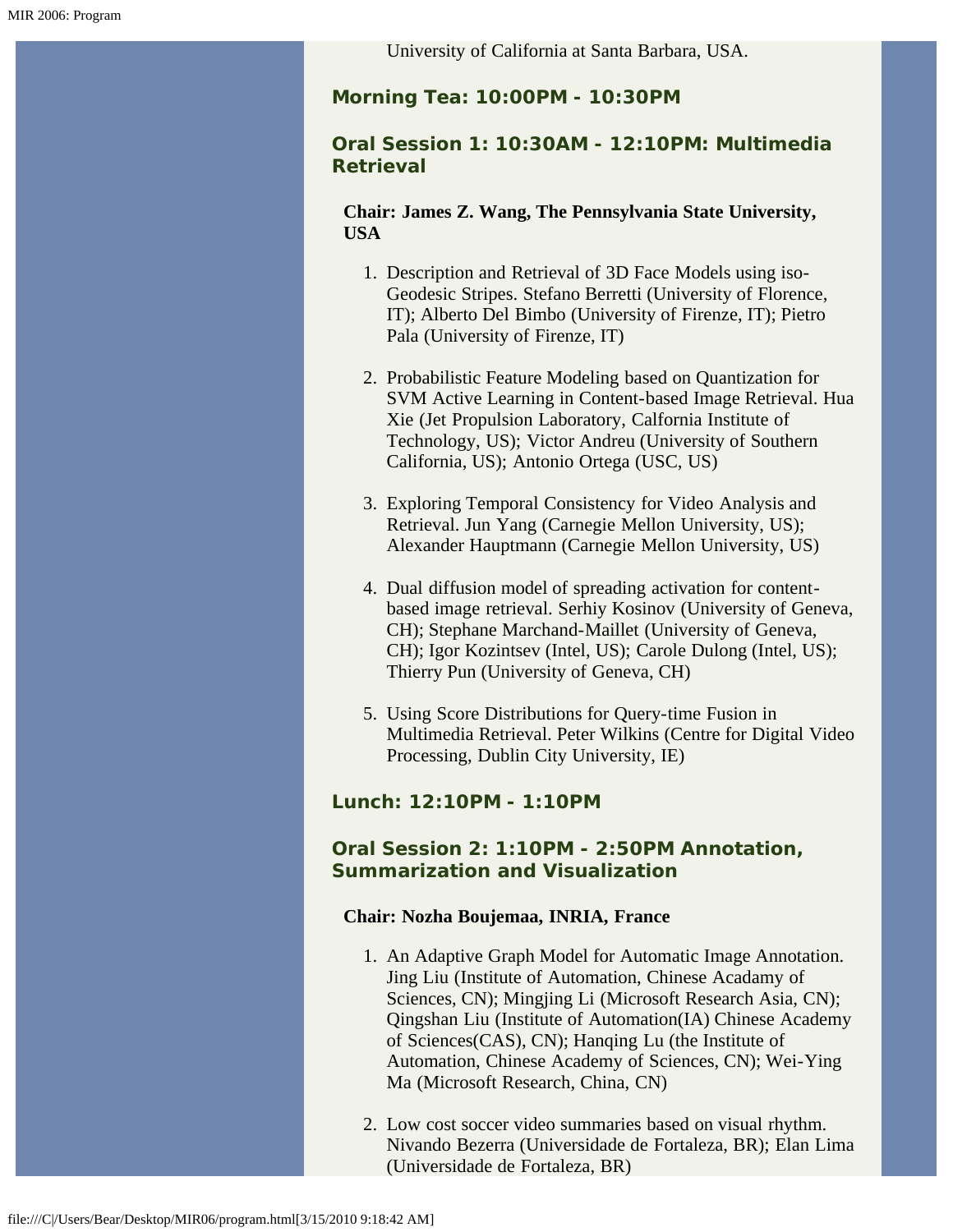- 3. Incorporating Concept Ontology for Hierarchical Classifier Training and Multi-Level Image Annotation. Yuli Gao (University of North Carolina at Charlotte, US); Jianping Fan (University of North Carolina, US)
- 4. Generating Summaries and Visualization for Large Collections of Geo-Referenced Photographs. Mor Naaman (Yahoo! Research Berkeley, US); Alexander Jaffe (Yahoo! Research Berkeley, US); Tamir Tassa (The Open University of Israel, US); Marc Davis (University of California, Berkeley, US)
- 5. Robust Scene Recognition using Language Models for Scene Contexts. Ryoichi Ando (Tokyo Institute of Technology, JP); Koichi Shinoda(Tokyo Institute of Technology, JP); Sadaoki Furui(Tokyo Institute of Technology, JP); Takahiro Mochizuki(NHK, JP)

#### **Afternoon Tea: 2:50PM - 3:10PM**

#### **Special Session 2: 3:10PM - 4:50PM Benchmarking Image and Video Retrieval**

#### **Chair: Marcel Worring, University of Amsterdam, The Netherlands**

- 1. Benchmarking Image and Video Retrieval: an overview. Stephane Marchand-Maillet (University of Geneva, CH); Marcel Worring (University of Amsterdam, NL)
- 2. Usage-oriented multimedia information retrieval technological evaluation. Christian Fluhr (CEA-LIST, FR); Pierre-Alain Moellic (CEA-LIST, FR); Patrick Hede (CEA-LIST, FR)
- 3. Human Performance Measures for Video Retrieval. Gary Marchionini (University of North Carolina, US)
- 4. Benchmarking Multimedia Search in Structured Collections. Thijs Westerveld (CWI, NL); Roelof van Zwol (University of Utrecht, NL)
- 5. Evaluation Campaigns and TRECVid. Alan Smeaton (Dublin City University, IE); Paul Over (NIST, US); Wessel Kraaij (TNO, NL)

**Panel Session: 5:00PM - 6:00PM Diversity in Multimedia Retrieval Research**

**Chair: James Z. Wang, The Pennsylvania State University, USA Panelists:**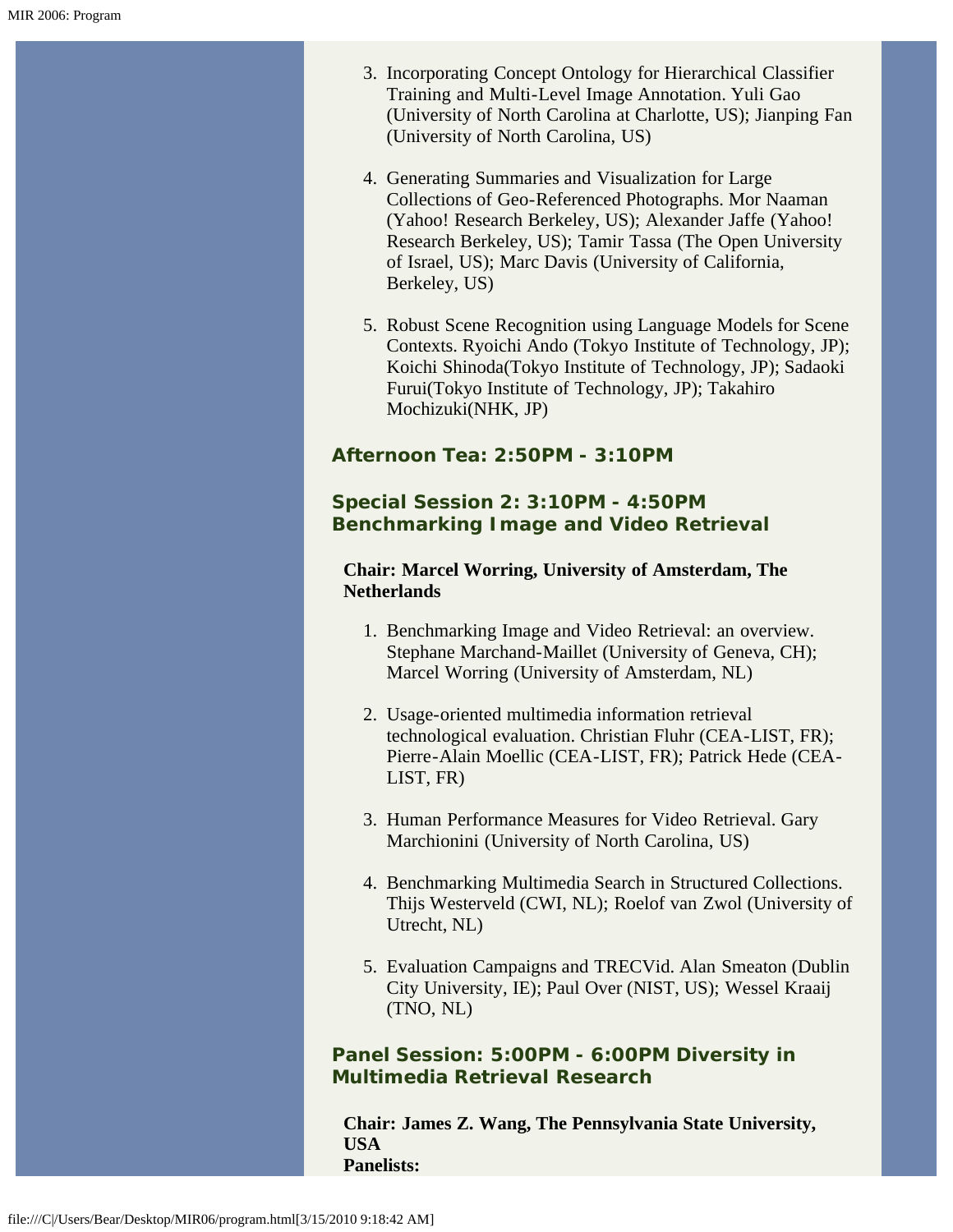Nozha Boujemaa, INRIA, France Alberto Del Bimbo, University of Florence, Italy Donald Geman, Johns Hopkins University Alex Hauptmann, Carnegie Mellon University Jelena Tesic, IBM T.J. Watson Research Center **This schedule is subject to change. Last updated: August 3, 2006.** Copyright 2006 MIR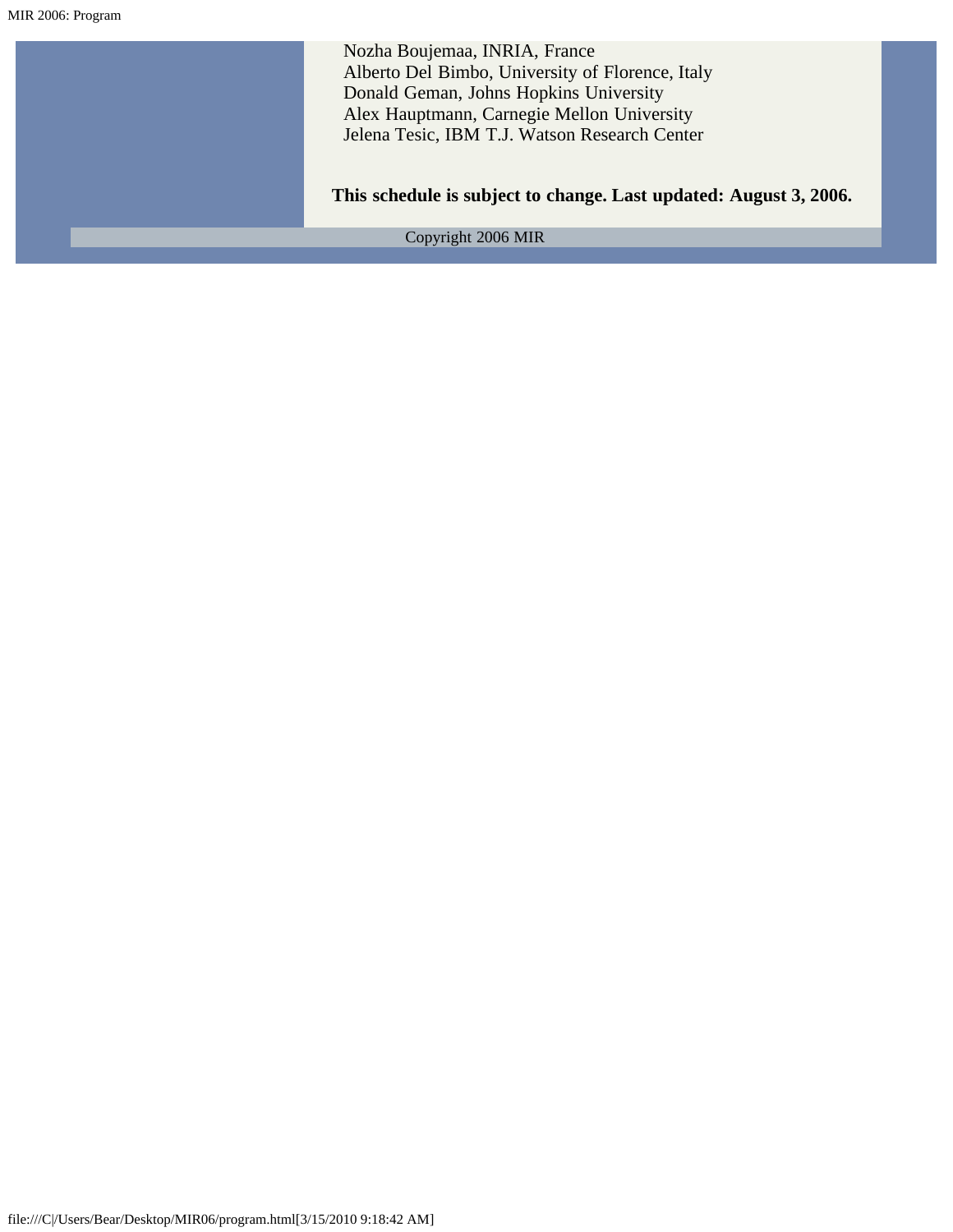

# **[M](#page-2-0)IR**

<span id="page-10-0"></span>

**2006 8th ACM SIGMM International Workshop on Multimedia Information Retrieval**

*In conjunction with [ACM Multimedia 2006](javascript:if(confirm() October 26-27, 2006, Santa Barbara, CA, USA*

[Home](#page-2-0) [Call for Papers](#page-10-0) **[ACM Style](javascript:if(confirm() [Sheet](javascript:if(confirm()** [Important Dates](#page-13-0) [Paper Submission](#page-14-0) [Program](#page-4-0) [Keynote](#page-15-0) **[Speech](#page-15-0)** [Panel Session](#page-18-0) [Special Session](#page-19-0) **[Presenter](#page-23-0) [Information](#page-23-0) [Program](#page-24-0) [Committee](#page-24-0) [Sponsors](#page-27-0)** [Steering Committee](#page-28-0) **[Registration](#page-29-0)** 

The submission deadline has already passed.

#### **Call for Papers (Other formats: [WORD,](#page-30-0) [PDF](#page-35-0))**

Indexing and retrieval of large quantity of multimedia data is a highly challenging and growingly important research problem for the multimedia research community. Researchers in multimedia, databases, computer vision, machine learning, signal and image processing and statistics have worked on multimedia information retrieval for over a decade. A number of significant technological advances have been achieved in this field. Some of the techniques have been applied to real-world application areas such as art image retrieval, biomedical image and video retrieval, education, sensor networks, large-scale online personal and professional photo sharing communities, classification and filtering of images on the Web, scientific content (remote sensing and biodiversity), computer forensics, threat assessment and security applications more generally. We envision more and more real-world applications of multimedia information retrieval to appear in the coming years. In this workshop, we will bring together active researchers, developers, and practitioners from both academia and the industry to showcase latest technological advances and to discuss future possibilities.

We are soliciting high-quality submissions that:

- present novel and fresh ideas
- question existing paradigms
- introduce brave new research directions

in the following (and other related) Topics of Interest:

• Content-based indexing, search, and retrieval of multimedia data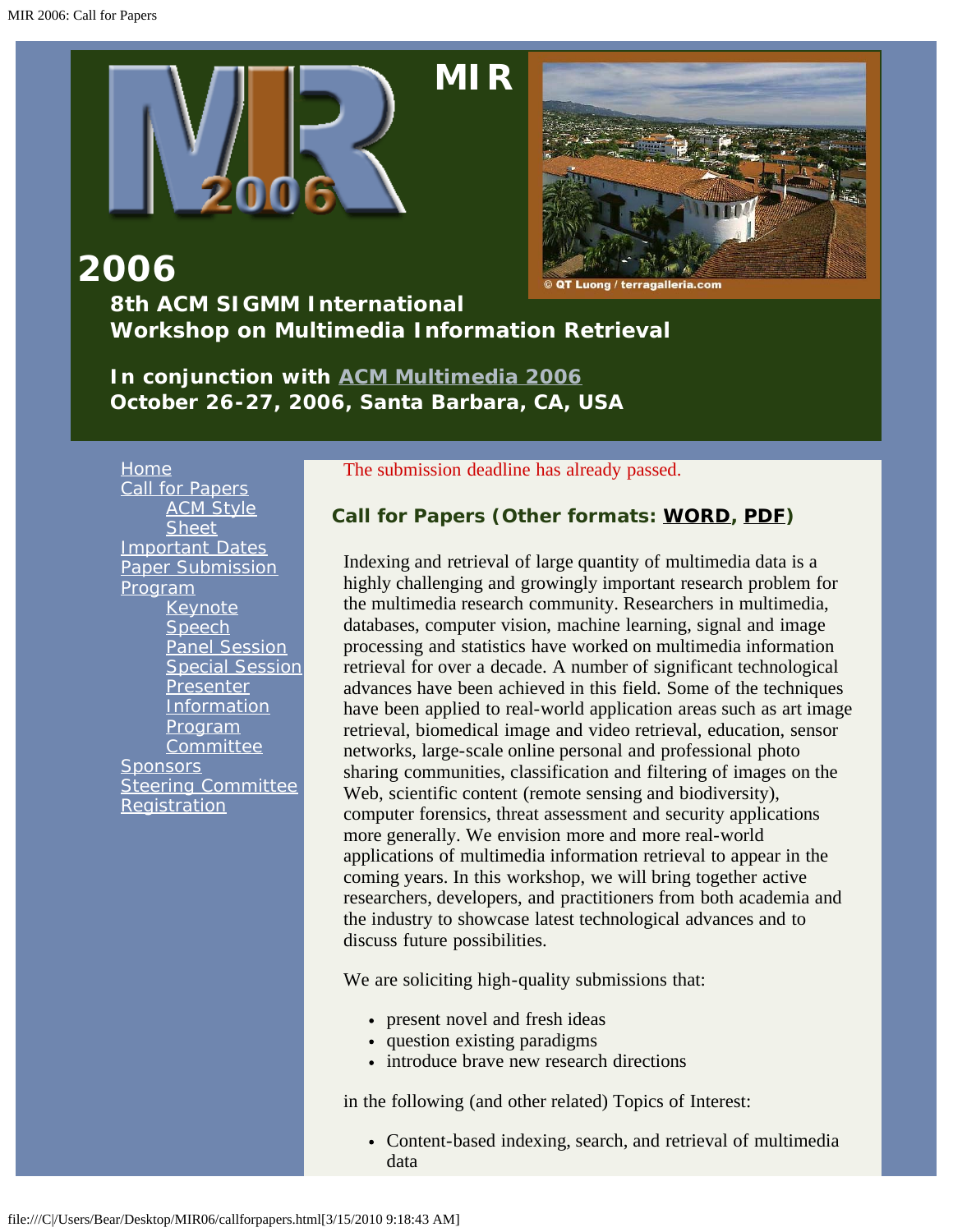- Image, video and audio similarity measures
- Summarization and visualization of multimedia data sets
- Indexing and retrieval of streaming audio and video
- Semantic content analysis, classification and annotation, representation and modeling
- Learning and relevance feedback in multimedia retrieval
- User perspectives and user modeling
- Intelligent agents for multimedia indexing and retrieval
- Multimedia query languages, query processing and optimization
- Media mining from semi-structured data (video, image, audio, and documents)
- Efficient and scalable storage and search techniques
- High performance algorithms for distributed multimedia repositories access
- Tools, benchmarks, and standards
- Emerging query and retrieval models: beyond client and server
- Multi-modal/multi-sensor fusion techniques
- Applications of multimedia information retrieval in any field

#### **Important Dates:**

July 11, 2006: Submission deadline (extended from July 5 due to a holiday in US)

July 25, 2006 to August 1, 2006: Notification of acceptance August 10, 2006: Camera-ready full paper (extended from Aug 5)

The papers should be submitted online. Each paper should be no more than 10 pages prepared in the ACM style and written in acceptable English. All submissions will be peer-reviewed by at least 3 members of the program committee. The workshop proceedings will be printed by ACM and indexed in the ACM Digital Library.

#### **Chairs:**

#### **James Z. Wang**

College of Information Sciences and Technology The Pennsylvania State University University Park, PA 16802, USA (Office) +1-814-865-7889  $(Fax) + 1 - 814 - 865 - 6426$ (email) jwang AT ist DOT psu DOT edu (Web) http://wang.ist.psu.edu

#### **Nozha Boujemaa**

The IMEDIA Research Group INRIA Rocquencourt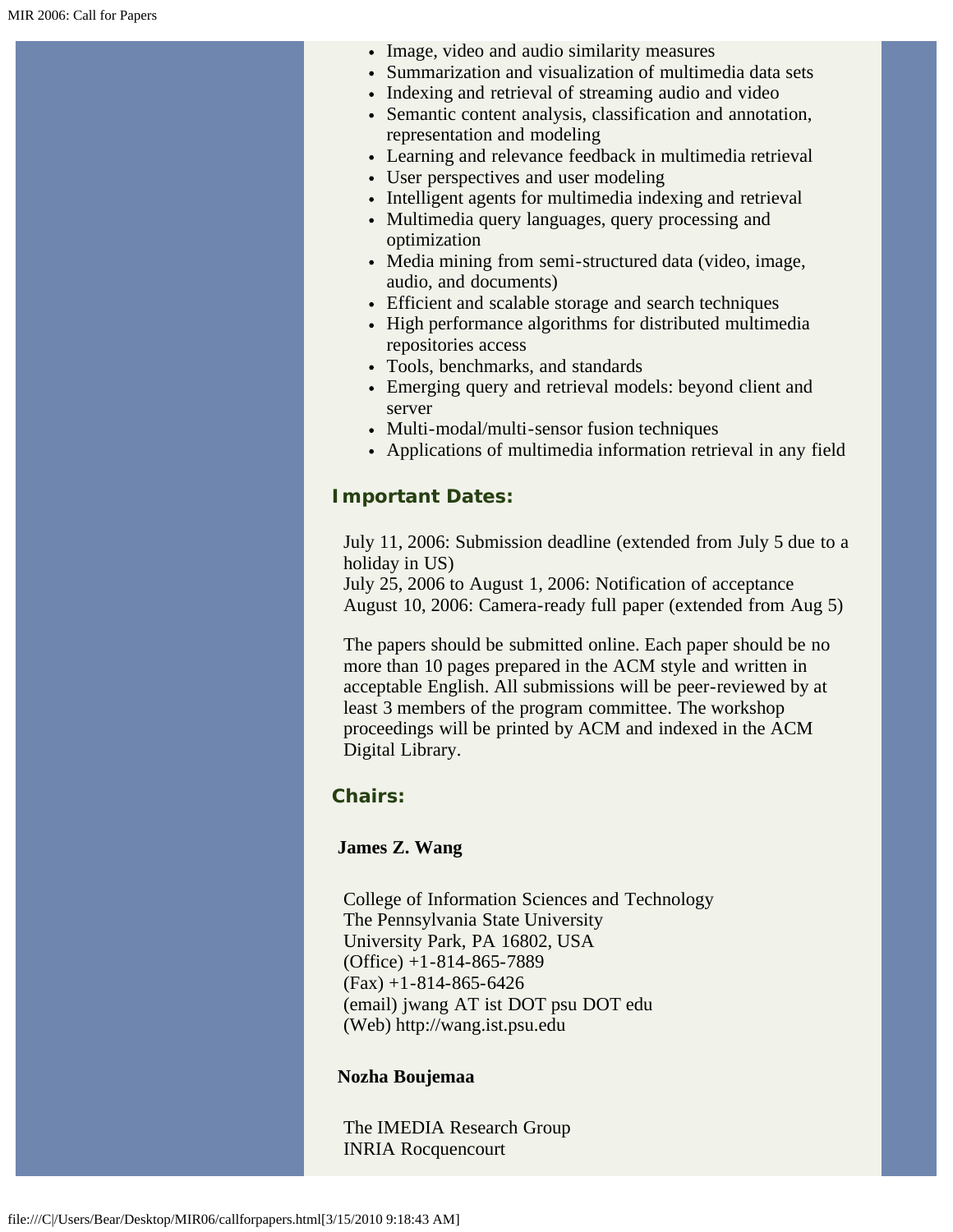France (Office) +33-1 39 63 51 54 (Fax) +33-1 39 63 56 74 (email) nozha DOT boujemaa AT inria DOT fr (Web) http://www-rocq.inria.fr/~boujemaa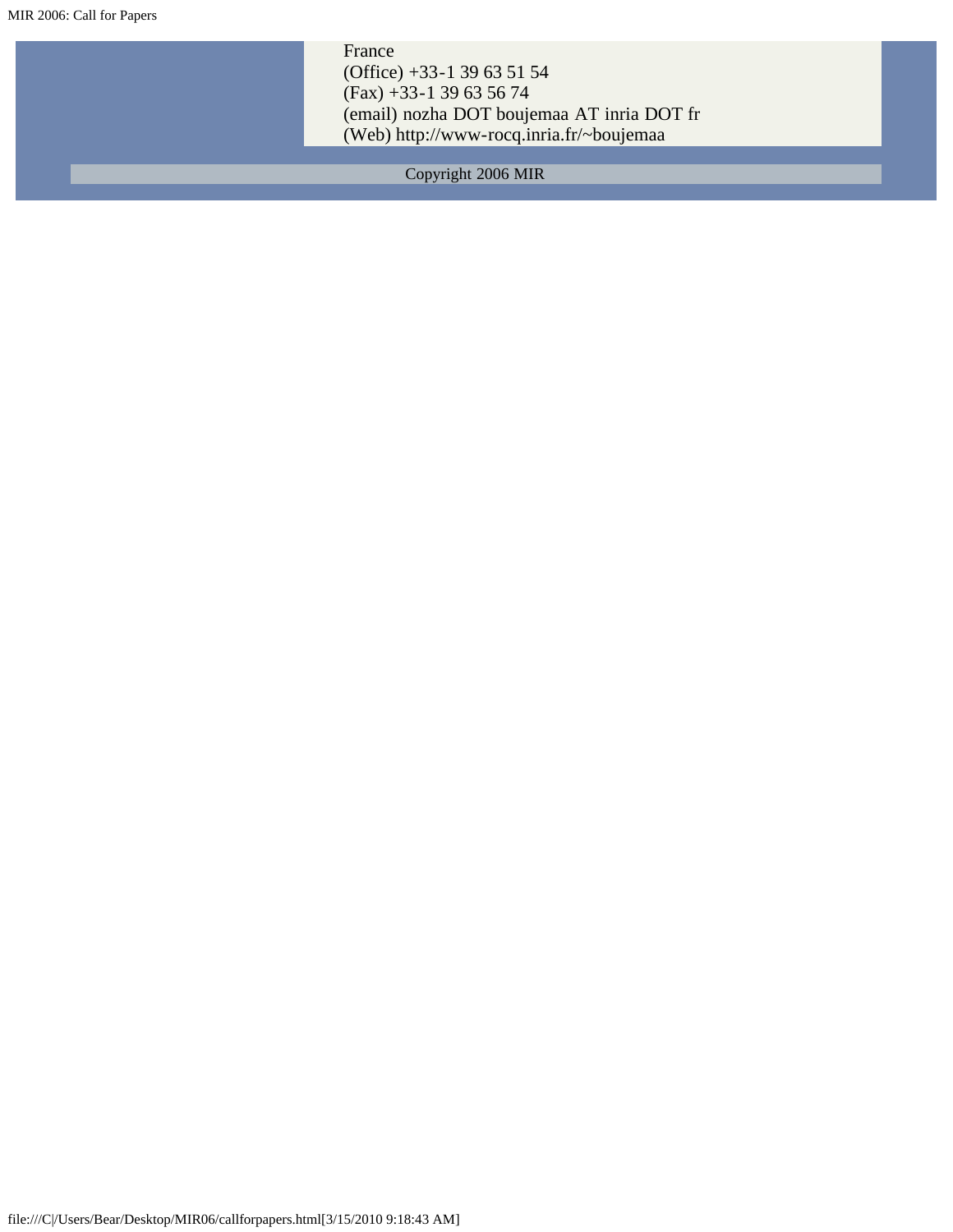<span id="page-13-0"></span>



**2006 8th ACM SIGMM International Workshop on Multimedia Information Retrieval**

*In conjunction with [ACM Multimedia 2006](javascript:if(confirm() October 26-27, 2006, Santa Barbara, CA, USA*

**[Home](#page-2-0)** [Call for Papers](#page-10-0) [ACM Style](javascript:if(confirm() **[Sheet](javascript:if(confirm()** [Important Dates](#page-13-0) [Paper Submission](#page-14-0) [Program](#page-4-0) **[Keynote](#page-15-0) [Speech](#page-15-0)** [Panel Session](#page-18-0) [Special Session](#page-19-0) **[Presenter](#page-23-0) [Information](#page-23-0)** [Program](#page-24-0) **[Committee](#page-24-0) [Sponsors](#page-27-0) [Steering Committee](#page-28-0) [Registration](#page-29-0)** 

#### **Important Dates**

July 11, 2006: Submission deadline (extended from July 5 due to a holiday in US)

August 2, 2006: Notification of acceptance

**August 14, 2006 10AM EST**: Camera-ready full paper (extended from Aug 5)

Note: Because of the short period for the peer review process, we will not further extend the submission deadline. Please plan ahead.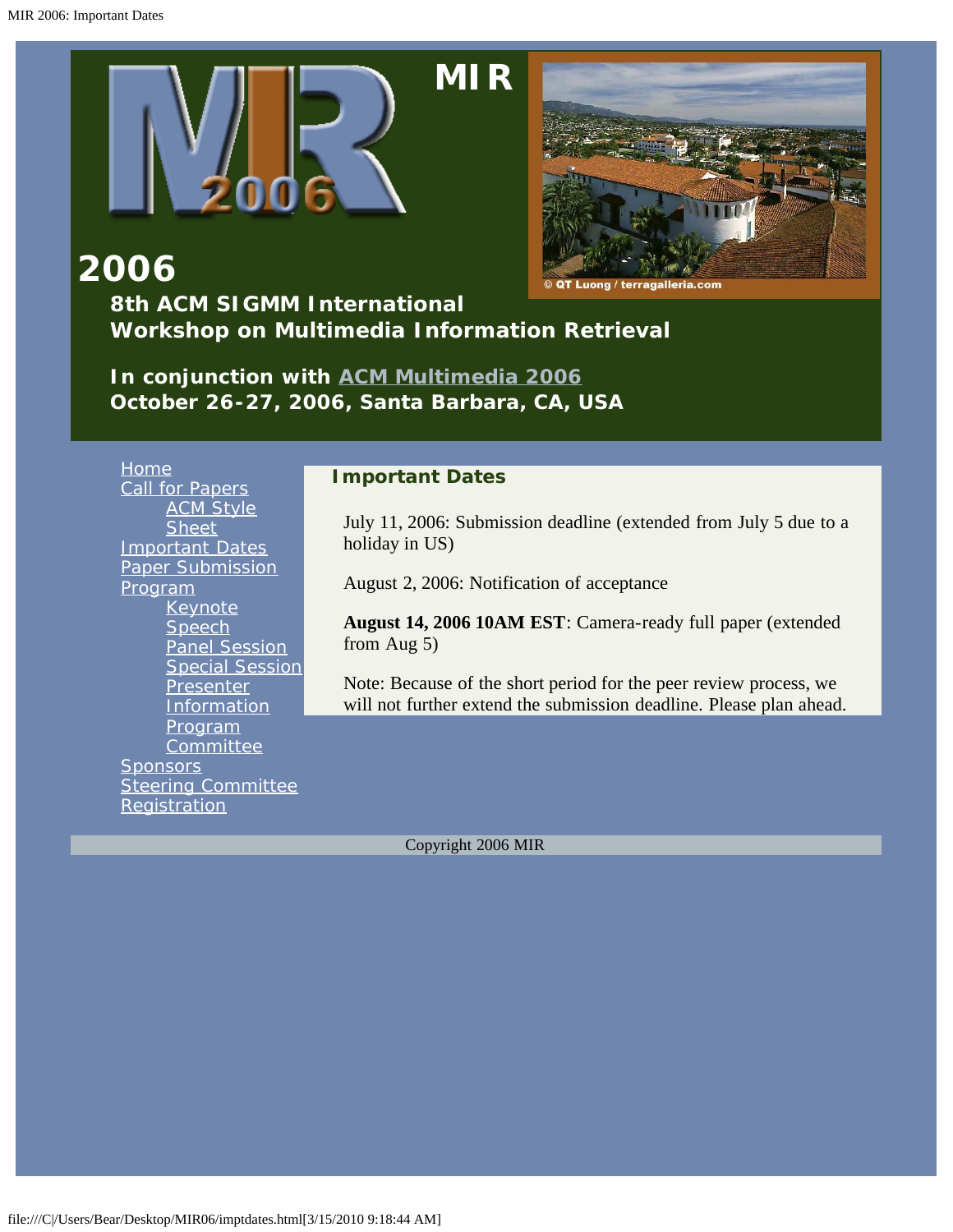<span id="page-14-0"></span>



**2006 8th ACM SIGMM International**

**Workshop on Multimedia Information Retrieval**

*In conjunction with [ACM Multimedia 2006](javascript:if(confirm() October 26-27, 2006, Santa Barbara, CA, USA*

[Home](#page-2-0) [Call for Papers](#page-10-0) **[ACM Style](javascript:if(confirm() [Sheet](javascript:if(confirm()** [Important Dates](#page-13-0) [Paper Submission](#page-14-0) [Program](#page-4-0) [Keynote](#page-15-0) [Speech](#page-15-0) [Panel Session](#page-18-0) [Special Session](#page-19-0) [Presenter](#page-23-0) **[Information](#page-23-0)** [Program](#page-24-0) **[Committee](#page-24-0) [Sponsors](#page-27-0)** [Steering Committee](#page-28-0) **[Registration](#page-29-0)** 

#### **Paper Submission**

**The paper submission is now closed. The following link is provided for information about** 

# **[Camera-ready Final Paper](javascript:if(confirm() [Submission.](javascript:if(confirm()**

**Important Note**: A paper submitted to the MIR Workshop should not have any significant overlap with other papers currently being considered, accepted, or published by other conferences, workshops, or journals. Ask the chair if you have any questions on this.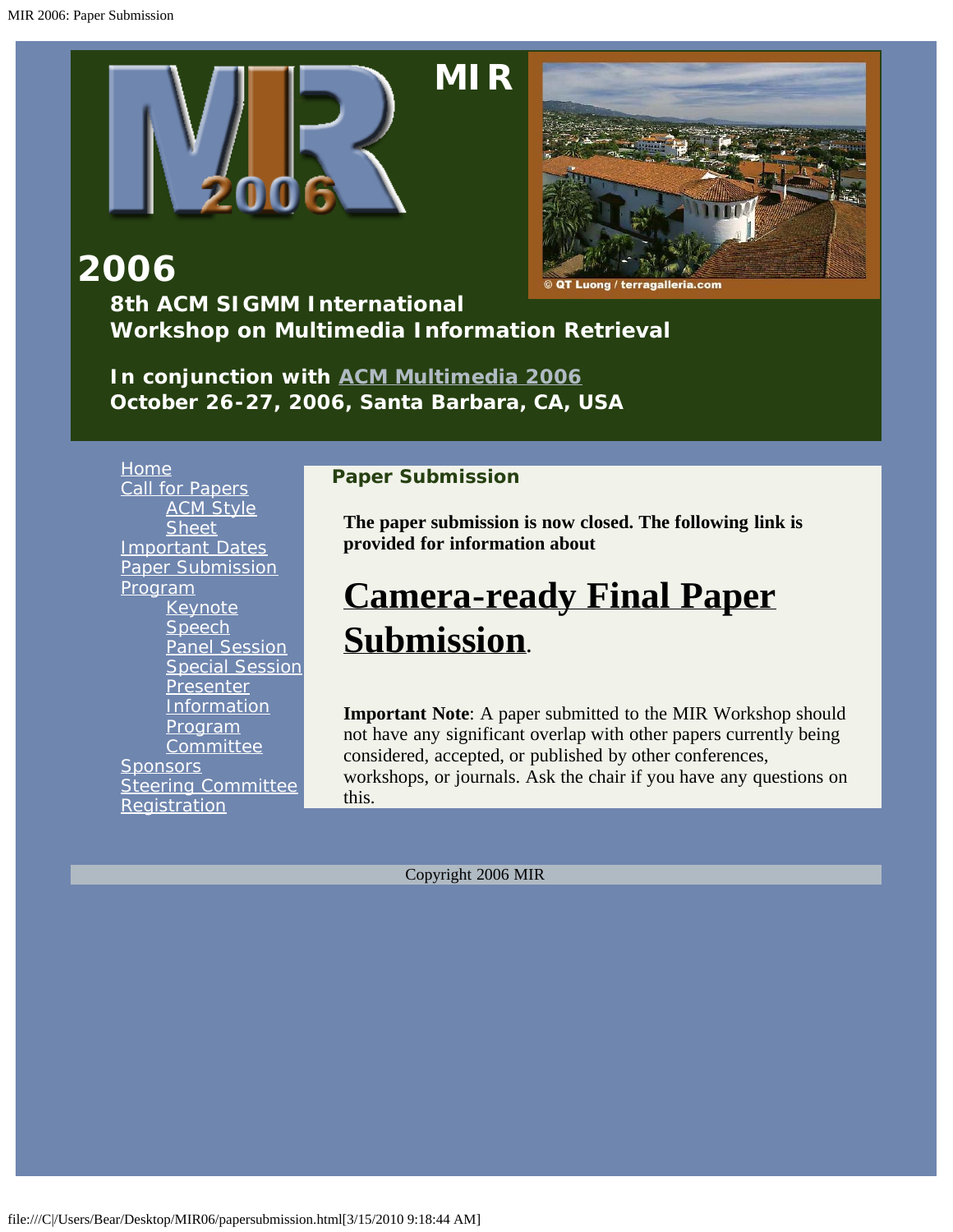<span id="page-15-0"></span>



**2006 8th ACM SIGMM International Workshop on Multimedia Information Retrieval**

*In conjunction with [ACM Multimedia 2006](javascript:if(confirm() October 2006, Santa Barbara, CA, USA*

[Home](#page-2-0) [Call for Papers](#page-10-0) **[ACM Style](javascript:if(confirm() [Sheet](javascript:if(confirm()** [Important Dates](#page-13-0) [Paper Submission](#page-14-0) [Program](#page-4-0) [Keynote](#page-15-0) **[Speech](#page-15-0)** [Panel Session](#page-18-0) [Special Session](#page-19-0) **[Presenter](#page-23-0) [Information](#page-23-0) [Program](#page-24-0) [Committee](#page-24-0) [Sponsors](#page-27-0)** [Steering Committee](#page-28-0) **[Registration](#page-29-0)** 

#### **Keynote Speakers**

The MIR workshop this year will feature two keynote speakers.



#### **Interactive Image Retrieval by Mental Matching [Donald Geman, Professor, Johns Hopkins University](javascript:if(confirm()**

In "query-by-visual-example," the standard scenario in image retrieval, the "query image" resides in the database and is matched by the system with other images. Suppose, instead, the query image is "external" and the matching is "mental." For instance, an image resides in the mind of the user or there is an actual object or photograph. The user may seek versions of the same image, e.g., the same face, or images belonging to the same class, e.g., similar landscapes, and responds to a sequence of machine-generated queries designed to accelerate the search. For example, the user declares which of several displayed images is "closest" to his query. These similarity decisions are entirely subjective and userdependent. I will discuss an interactive search engine which is based on information theory and statistical inference. The display algorithm involves a Bayesian relevance feedback model and an optimality criterion based on conditional entropy. Performance is measured by the expected number of iterations necessary to match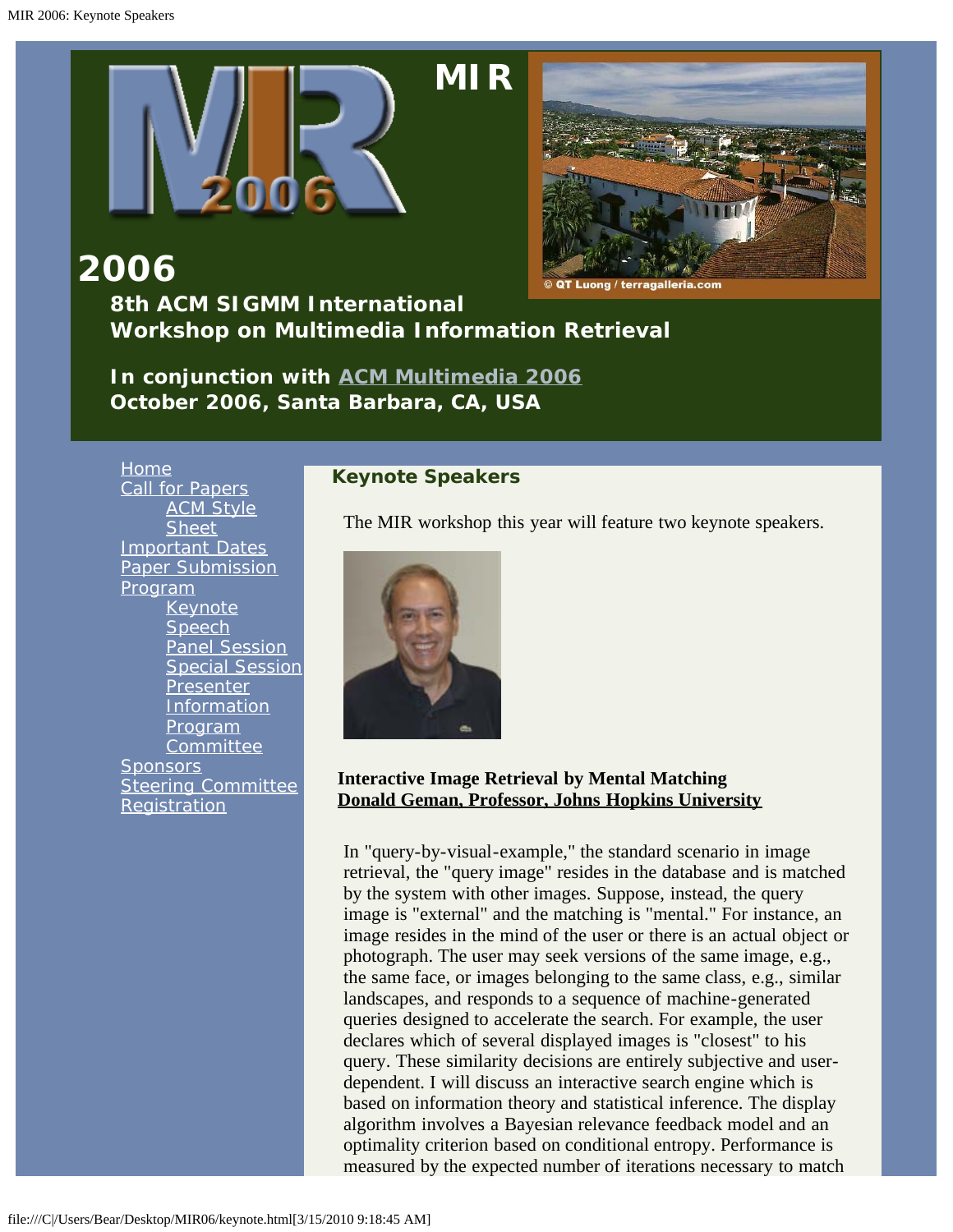the identity (target search) or the class (category search) of the query. Designing metrics and response models which are consistent with human behavior is essential for achieving practical results with large databases, as illustrated with art and faces.

**Biography**: Donald Geman received his Ph.D. in Mathematics from Northwestern University and was Distinguished Professor at the University of Massachusetts until 2001, when he joined the Department of Mathematical Sciences and Whitaker Biomedical Engineering Institute at Johns Hopkins University, where he is now Professor. He works at the intersection of applied mathematics and computer science, specializing in stochastic analysis, vision, learning and bioinformatics. With more than [4,500](javascript:if(confirm() [recorded citations](javascript:if(confirm() by google scholar, his paper on stochastic relaxation, Gibbs distributions, and the Bayesian restoration is the most cited imaging-related work.



#### **Unified and Scalable Learning in Multimedia Information Retrieval [Edward Chang, Director R&D, Google China; Professor,](file:///C|/Users/Bear/Desktop/MIR06/="javascript:if(confirm() [University of California at Santa Barbara](file:///C|/Users/Bear/Desktop/MIR06/="javascript:if(confirm()**

Statistical-learning approaches such as unsupervised learning, supervised learning, active learning, and reinforcement learning have generally been separately studied and applied to solve application problems. In this talk, I will present our recent work on a unified learning paradigm (ULP). ULP is motivated by how human being acquires knowledge: we learn by being taught (supervised learning), by self-study (unsupervised learning), by asking questions (active learning), and by being examined for the ability to generalize (reinforcement learning). I will present our recent ICML and KDD papers on ULP, which can substantially reduce the amount of required training data. I will also present our proposed algorithmic and data-processing techniques to speed up kernel-based learning for multimedia information retrieval. I will touch basis on how my new role at Google relates to the multimedia community.

**Biography**: Professor Edward Chang received his M.S. in Computer Science and PhD in Electrical Engineering at Stanford University in 1994 and 1999, respectively. He is Professor of Electrical Engineering at University of California, Santa Barbara. His recent research activities are in the areas of machine learning, data mining, high-dimensional data indexing, and their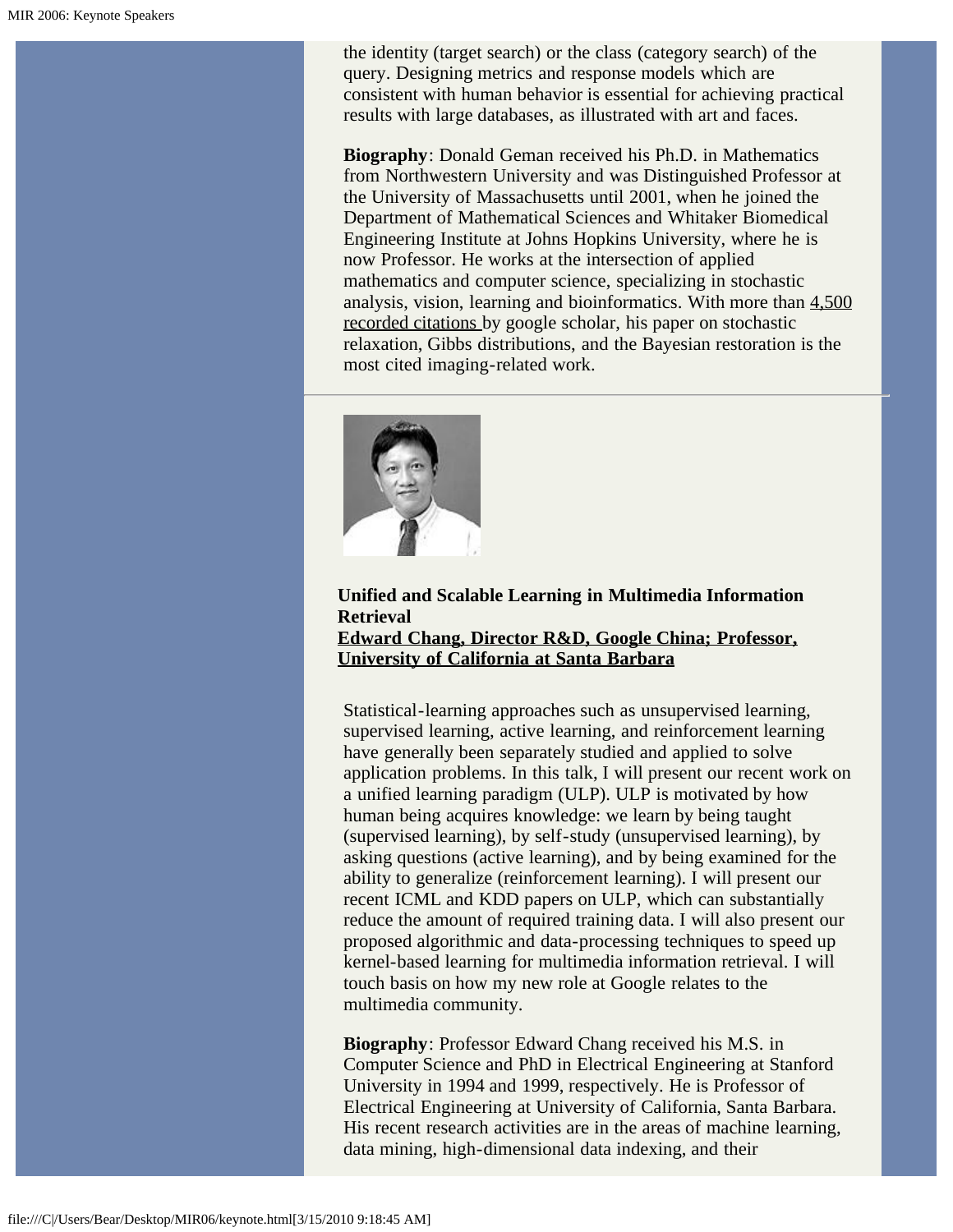applications to image databases, video surveillance, and Web mining. Professor Chang is a recipient of the IBM Faculty Partnership Award and the NSF Career Award. He is now on leave and serves as the R&D Director of Google China.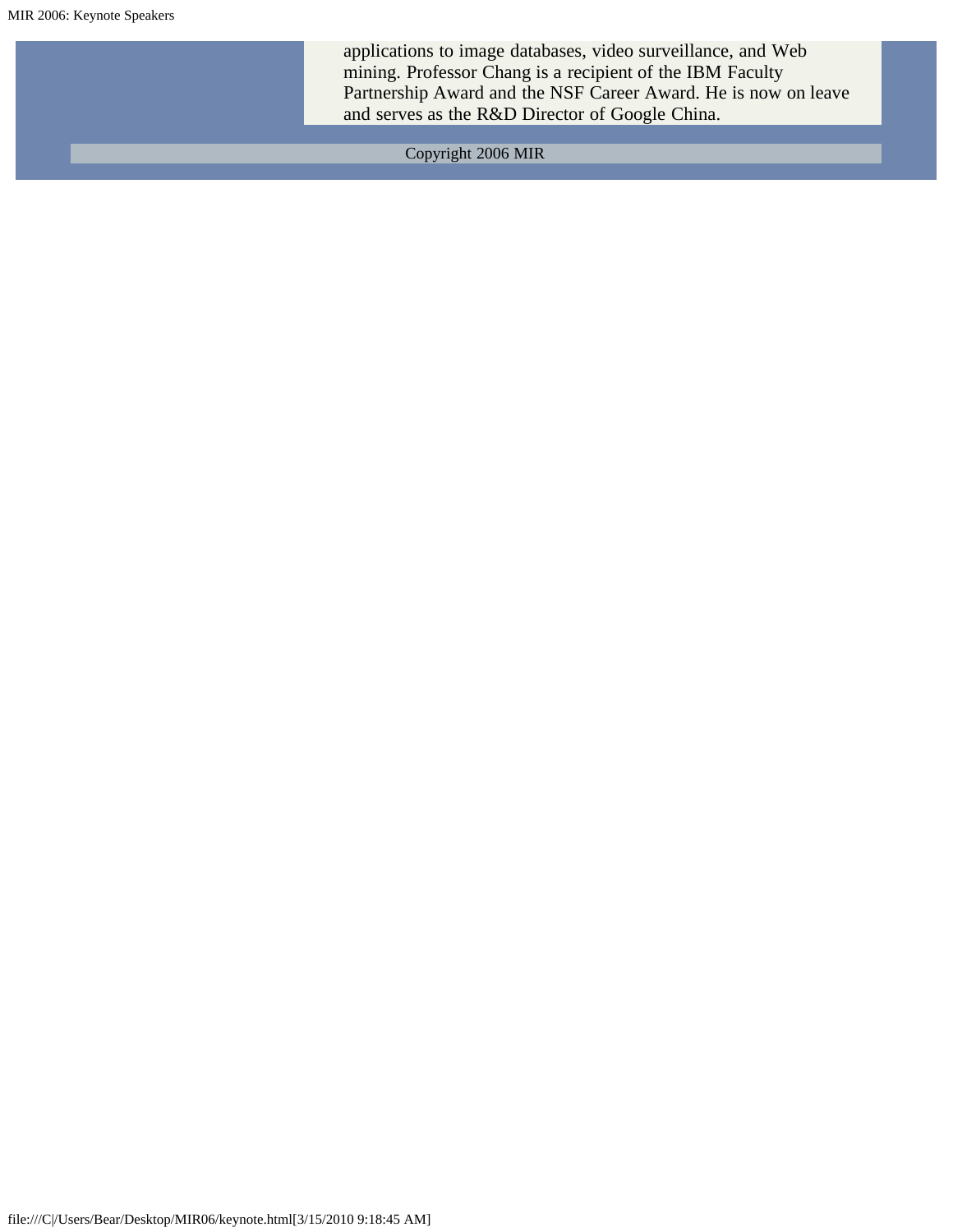<span id="page-18-0"></span>



## **2006 8th ACM SIGMM International Workshop on Multimedia Information Retrieval**

*In conjunction with [ACM Multimedia 2006](javascript:if(confirm() October 26-27, 2006, Santa Barbara, CA, USA*

[Home](#page-2-0) [Call for Papers](#page-10-0) [ACM Style](javascript:if(confirm() **[Sheet](javascript:if(confirm()** [Important Dates](#page-13-0) [Paper Submission](#page-14-0) [Program](#page-4-0) [Keynote](#page-15-0) [Speech](#page-15-0) [Panel Session](#page-18-0) [Special Session](#page-19-0) [Presenter](#page-23-0) **[Information](#page-23-0)** [Program](#page-24-0) **[Committee](#page-24-0) [Sponsors](#page-27-0)** [Steering Committee](#page-28-0) **[Registration](#page-29-0)** 

#### **Panel Session: Diversity in Multimedia Retrieval Research**

The goal of the panel is to have important industrial and academic players of the field discuss how best to bring the field forward. This year, the topic will be surrounding the importance of diversity in multimedia research. Subtopics may include "does benchmarking kill innovation", "is there still needs for image retrieval research", "is there a need for a wide spectrum of research areas"...

#### **Panelists:**

**James Z. Wang, The Pennsylvania State University (moderator) Nozha Boujemaa, INRIA, France Alberto Del Bimbo, University of Florence, Italy Donald Geman, Johns Hopkins University Alex Hauptmann, Carnegie Mellon University Jelena Tesic, IBM T.J. Watson Research Center**

**You can now [download the slides used during the panel.](javascript:if(confirm()**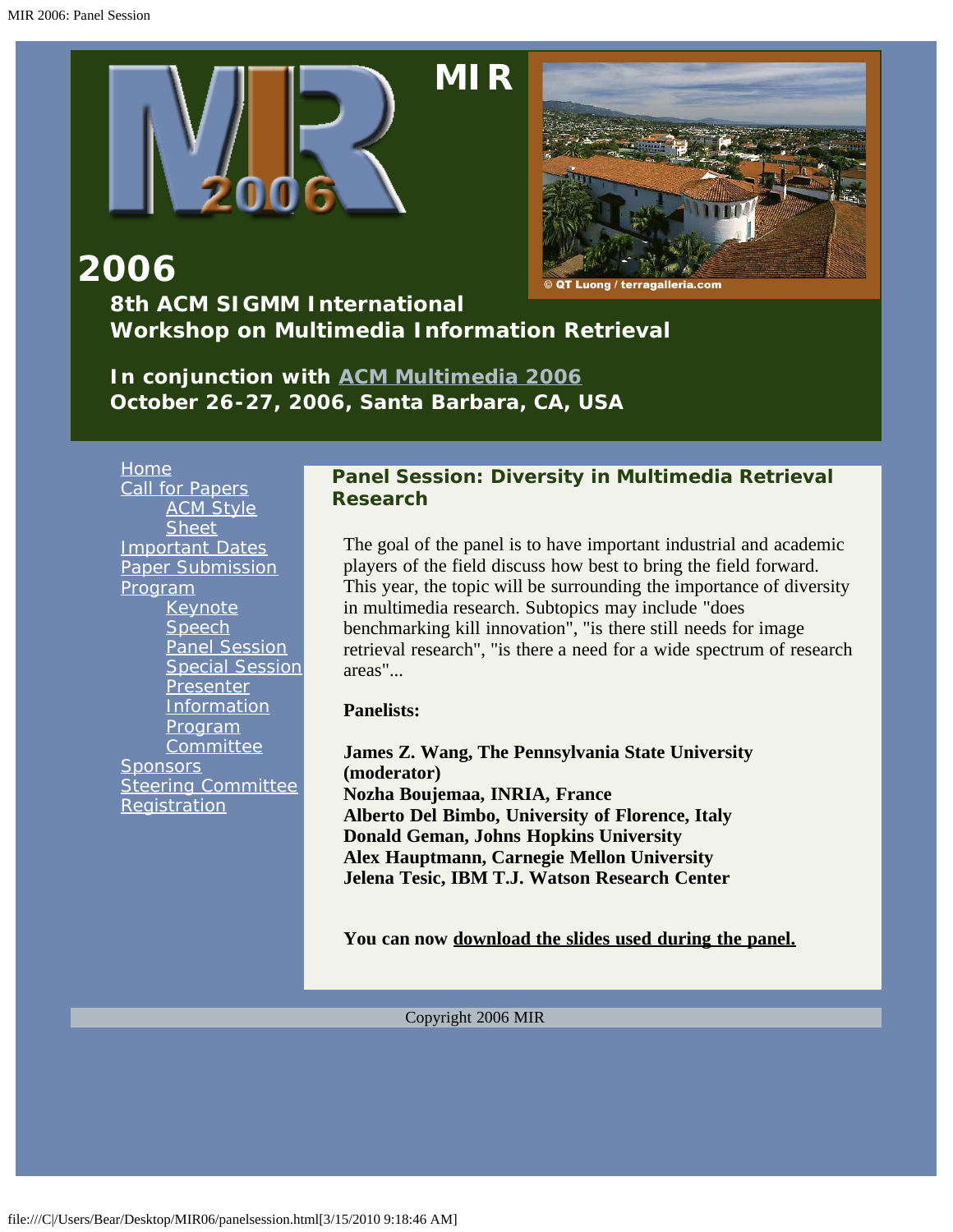<span id="page-19-0"></span>

# **[M](#page-2-0)IR**



### **2006 8th ACM SIGMM International Workshop on Multimedia Information Retrieval**

*In conjunction with [ACM Multimedia 2006](javascript:if(confirm() October 26-27, 2006, Santa Barbara, CA, USA*

[Home](#page-2-0) [Call for Papers](#page-10-0) **[ACM Style](javascript:if(confirm() [Sheet](javascript:if(confirm()** [Important Dates](#page-13-0) [Paper Submission](#page-14-0) [Program](#page-4-0) [Keynote](#page-15-0) **[Speech](#page-15-0)** [Panel Session](#page-18-0) [Special Session](#page-19-0) **[Presenter](#page-23-0) [Information](#page-23-0) [Program](#page-24-0)** [Committee](#page-24-0) **[Sponsors](#page-27-0)** [Steering Committee](#page-28-0) **[Registration](#page-29-0)** 

#### **Special Sessions**

The MIR workshop this year will include two special sessions. They were selected from submitted session proposals based on the [Call](#page-36-0) for Special Sessions.

#### **Special Session 1: Query systems for data retrieval in large personal image and video databases**

Organizers: Carole Dulong, Igor Kozintsev, Yi Wu, Intel, USA Session Chair: Igor Kozintsev, Intel, USA

The emergence of ubiquitous communications, coupled with the shrinking cost and size of processing and storage units as well as the ever-increasing performance and/or capabilities of those units, have given rise to explosion of personal digital multimedia creation. As the rate of personal digital media creation rises, the demand for solutions to manage personal multimedia collections is increasing tremendously. Several recent important advances in the areas of computer vision, signal processing and machine learning open up new possibilities for creating such solutions.

Yet the challenges are many. To this moment, existing personal image and video management systems mostly rely on keywords in a form of user annotation and various metadata for searching. A few content based retrieval systems developed so far target mostly large stock photo collections, have very limited provisions for personalization and support only basic retrieval concepts. In contrast to that, personal media database management needs to deal with much more complex, mostly person-oriented concepts and lack of extensive annotation. This raises complexity of algorithms at all levels: vision and low-level feature extraction, ranking and classification, multimodal fusion, long-term and shortterm on-line learning and user interface design.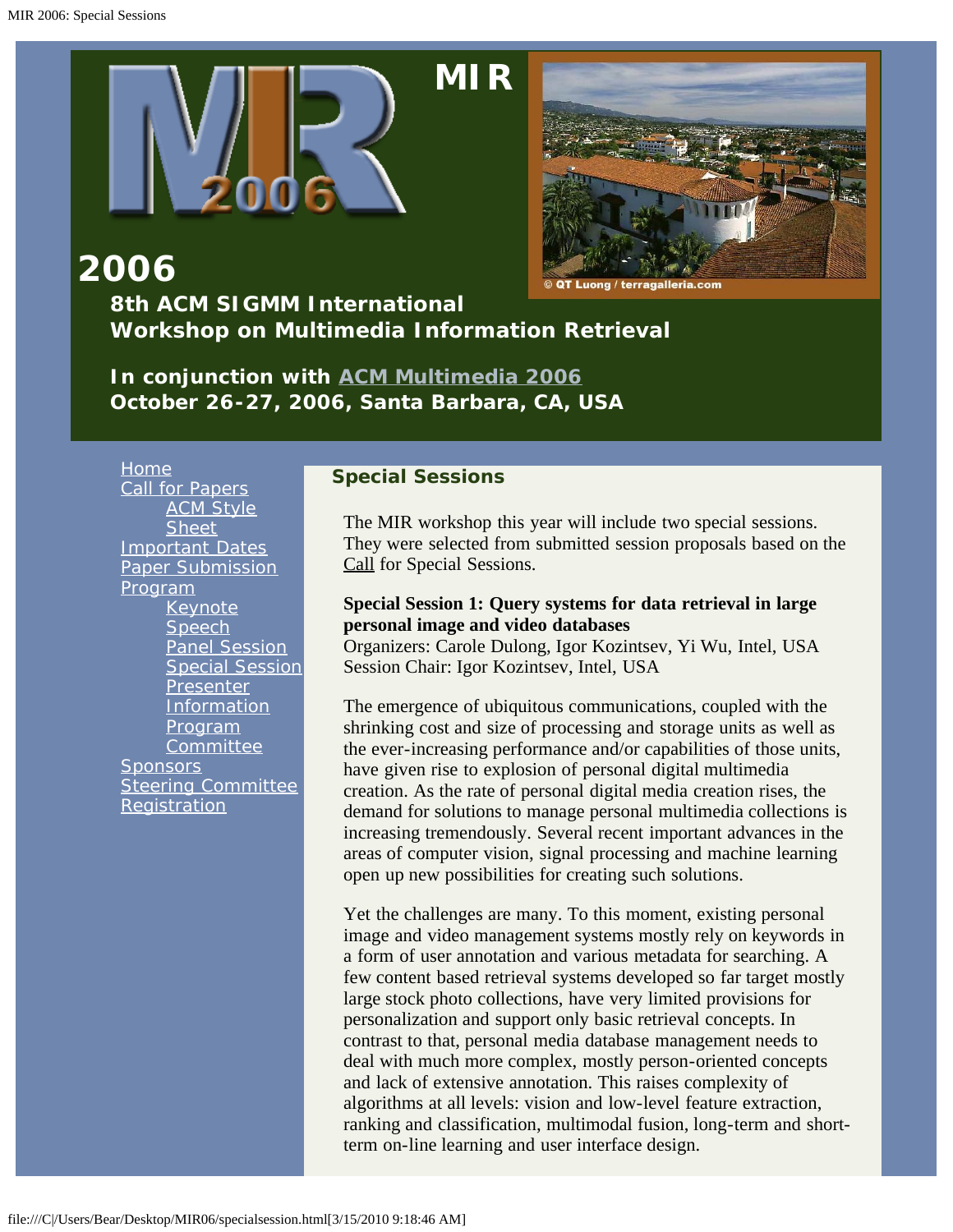This special session aims to provide a forum for the state-of-theart research results in this emerging field and to address the growing interests both from academia and industry in mining and retrieval of multimedia data. The special session will focus on query mechanisms capable of supporting image and video retrieval in large personal databases. We propose to address algorithms for region-based query systems with semantics localization, efficient queries by example, query by concepts, aspects of the on-line learning of user queries, propagation of semantic concepts and the related problems. Among others, the questions we will try to address include the following: How do users manage search and interact with over 10K images in a personal database? How to interact, summarize, search tens of hours of home videos?

We have identified several key research groups and top experts, covering a wide range of topics under the special session theme, to present their latest work and findings. The presentations in the special session are as follows:

- **1. To Search or To Label? Predicting the Performance of Search-Based Automatic Annotation Models for Consumer Photos, Lyndon Kennedy and Shih-Fu Chang, Columbia University, USA**
- **2. Dynamic Storyboards for Video Content Summarization G. Ciocca and R. Schettini, DISCo (Dipartimento di Informatica, Sistemistica e Comunicazione) Universit` degli Studi di Milano-Bicocca, Italy**
- **3. Scalable Search-Based Image Annotation of Personal Images, Changhu Wang, Department of EEIS, University of Science and Technology of China, China Feng Jing, Lei Zhang, Hong-Jiang Zhang, Microsoft Research Asia, China**
- **4. Efficient Filtering with Sketches in the Ferret Toolkit, Qin Lv, William Josephson, Zhe Wang, Moses Charikar and Kai Li, Princeton University, USA**
- **5. Efficient Semantic Annotation Method for Indexing Large Personal Video Database, Yan SONG, Meng WANG,Li-Rong DAI, Ren-Hua Wang, Department of EEIS, University of Sci&Tech of China, China Xian-Sheng HUA, Hong-Jiang ZHANG Microsoft Research Asia, China**

**Special Session 2: Benchmarking Image and Video Retrieval**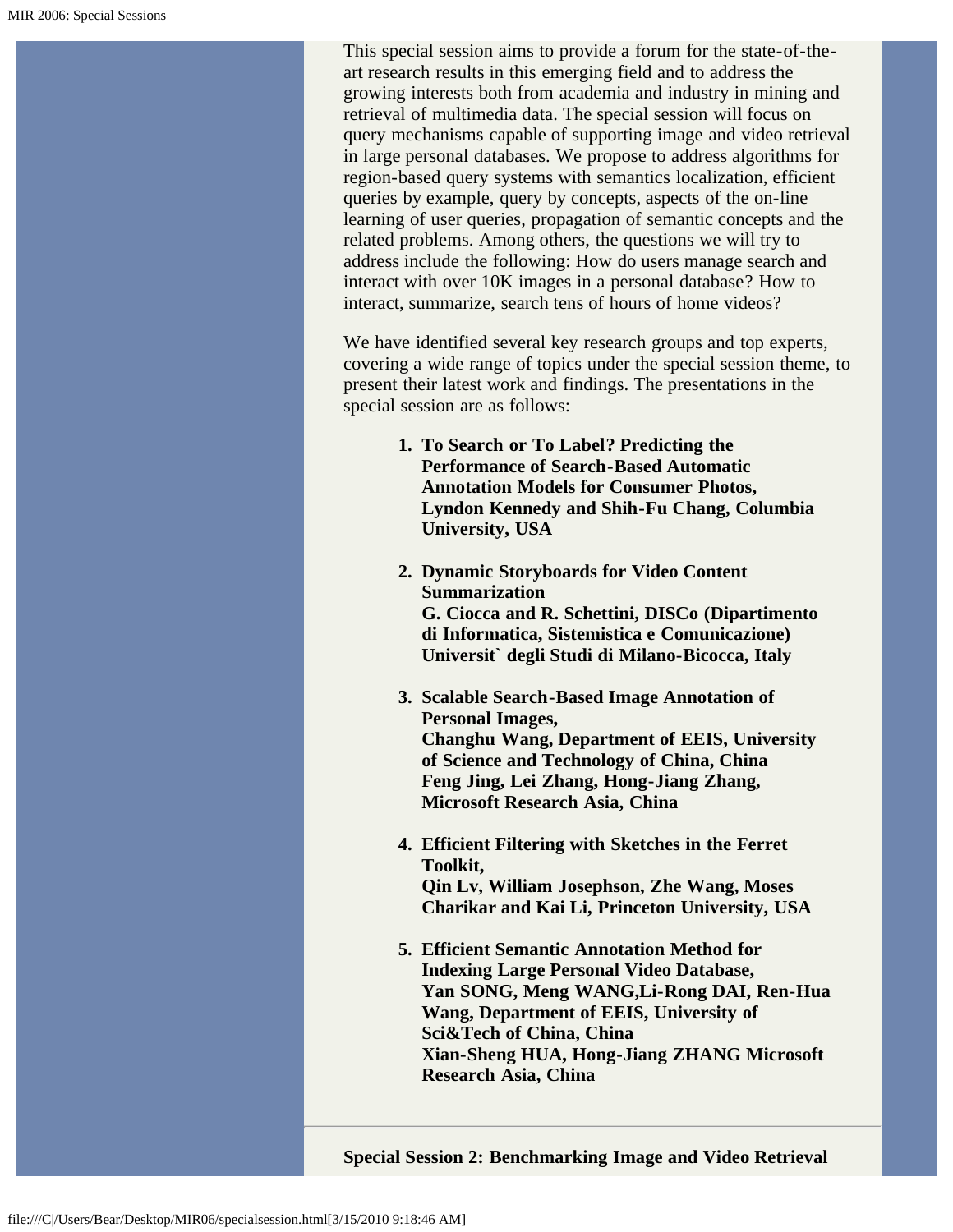Organizers: Stephane Marchand-Maillet, University of Geneva, Switzerland

Marcel Worring, University of Amsterdam, The Netherlands Session Chair: Marcel Worring, University of Amsterdam, The Netherlands

The ease with which image and video can be captured has lead to a proliferation of image and video collections in all parts of society. Getting content based access to such collections is a difficult task. As a consequence, content based image and video retrieval has become a very active field of research building upon and extending techniques from computer vision, pattern recognition, human computer interaction, information retrieval and database management. Evaluating performance in such a complex and diverse field is difficult. How can you compare the performance of your method for image retrieval with your fellow researcher who is using similar algorithms on different datasets or your video retrieval method on the same video, but with different shots detected? Whats the value of the method that you recently read in a scientific paper? Is it worth to pursue for your own system? Why this technique shows such a limitation?

To answer these questions, we have seen the emergence of several image and video retrieval benchmarks. These benchmarks use fixed datasets with well defined units of retrieval and explicit tasks to solve. They allow objective comparison of different methods in a common framework. In addition, they allow objective measures to follow the progress made over the years. For image retrieval various benchmarks have been developed, each with their own merits. Creating a benchmark requires accepted well-defined purposes and sufficient commonalities between proposed systems. For image retrieval, it turns out that not only a common dialog between actors in the field is difficult to find, but also the interpretation of what a good image retrieval system should do varies. In video retrieval the TRECVID benchmark has become the de-facto standard. Currently for a topic like shot segmentation algorithms are not considered eligible for publication in a serious conference if they are not evaluated within the TRECVID benchmark. Other tasks like high-level feature extraction are likely to follow in the coming years.

This special session will consider many different aspects of benchmarking image and video retrieval. The data sources range from pure visual information, to visual information with associated free text, and finally to visual information and associated structured XML data. The evaluation methods consider both task as well as user criteria. The session will provide insight in the possibilities and the limitations of the various evaluation campaigns.

We have identified several key research groups and top experts to present their latest work and findings. The presentations in the special session are as follows: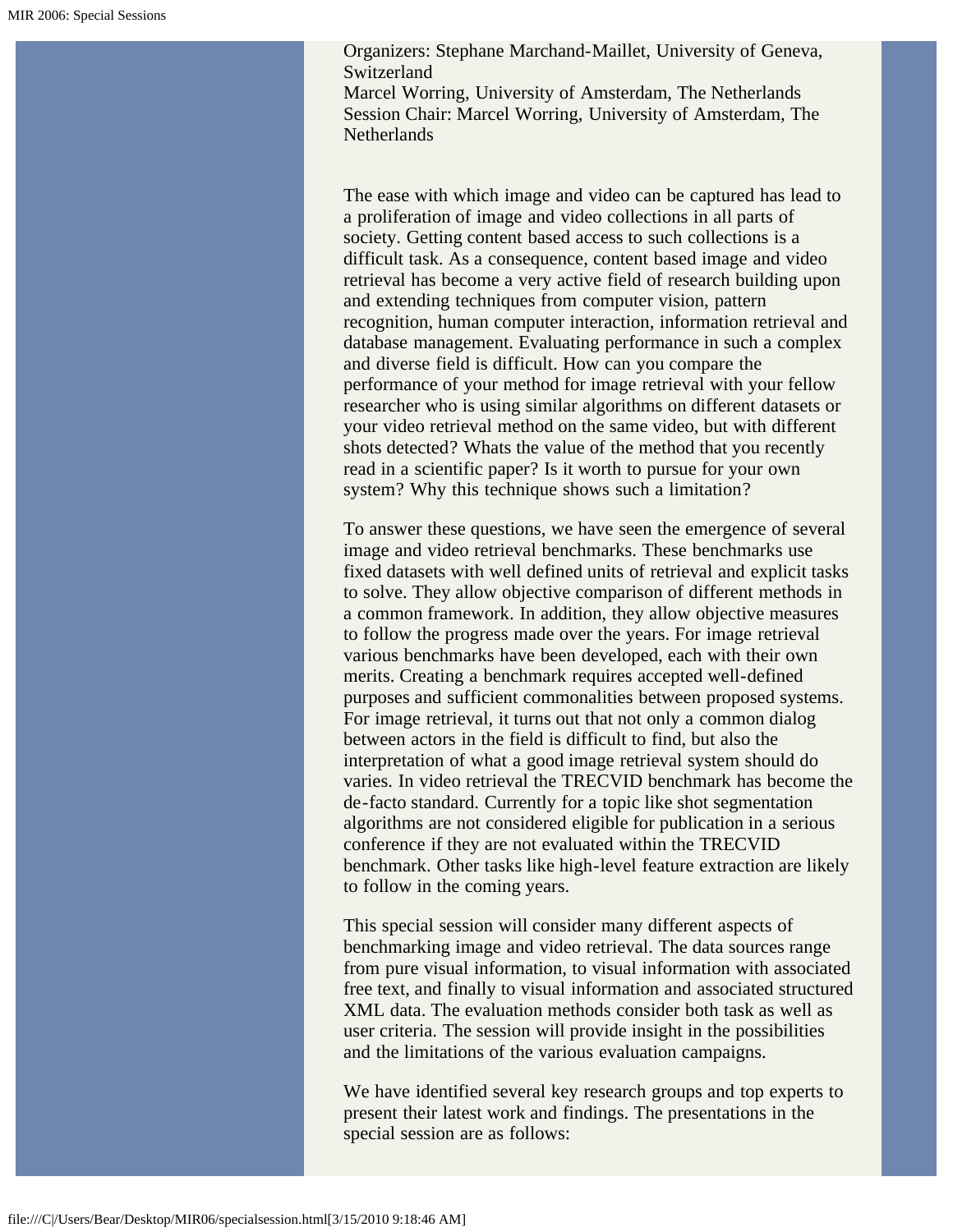| 1. Benchmarking Image and Video Retrieval: an<br>overview.<br><b>Stephane Marchand-Maillet, University of</b><br><b>Geneva, Switzerland Marcel Worring, University</b><br>of Amsterdam, The Netherlands<br>2. Usage-oriented multimedia information retrieval<br>technological evaluation.<br>Christian Fluhr, Pierre-Alain Moellic, Patrick<br>Hede, CEA-LIST, France.<br>3. Human Performance Measures for Video<br>Retrieval.<br>Gary Marchionini, University of North Carolina,<br><b>USA</b><br>4. Benchmarking Multimedia Search in Structured<br><b>Collections.</b><br>Thijs Westerveld, CWI, The Netherlands<br>Roelof van Zwol, University of Utrecht, The<br><b>Netherlands</b><br>5. Evaluation Campaigns and TRECVid.<br>Alan Smeaton, Dublin City University, Ireland<br>Paul Over, NIST, USA<br>Wessel Kraaij, TNO, The Netherlands.<br>Special Sessions Chair:<br>Nicu Sebe<br>University of Amsterdam<br>$(Office) +31 -20 -5257552$<br>$(Fax) +31-20-5257490$<br>(email) nicu AT science.uva.nl<br>(Web) http://www.science.uva.nl/~nicu |  |  |  |
|------------------------------------------------------------------------------------------------------------------------------------------------------------------------------------------------------------------------------------------------------------------------------------------------------------------------------------------------------------------------------------------------------------------------------------------------------------------------------------------------------------------------------------------------------------------------------------------------------------------------------------------------------------------------------------------------------------------------------------------------------------------------------------------------------------------------------------------------------------------------------------------------------------------------------------------------------------------------------------------------------------------------------------------------------------|--|--|--|
|                                                                                                                                                                                                                                                                                                                                                                                                                                                                                                                                                                                                                                                                                                                                                                                                                                                                                                                                                                                                                                                            |  |  |  |
|                                                                                                                                                                                                                                                                                                                                                                                                                                                                                                                                                                                                                                                                                                                                                                                                                                                                                                                                                                                                                                                            |  |  |  |
|                                                                                                                                                                                                                                                                                                                                                                                                                                                                                                                                                                                                                                                                                                                                                                                                                                                                                                                                                                                                                                                            |  |  |  |
|                                                                                                                                                                                                                                                                                                                                                                                                                                                                                                                                                                                                                                                                                                                                                                                                                                                                                                                                                                                                                                                            |  |  |  |
|                                                                                                                                                                                                                                                                                                                                                                                                                                                                                                                                                                                                                                                                                                                                                                                                                                                                                                                                                                                                                                                            |  |  |  |
|                                                                                                                                                                                                                                                                                                                                                                                                                                                                                                                                                                                                                                                                                                                                                                                                                                                                                                                                                                                                                                                            |  |  |  |
|                                                                                                                                                                                                                                                                                                                                                                                                                                                                                                                                                                                                                                                                                                                                                                                                                                                                                                                                                                                                                                                            |  |  |  |
|                                                                                                                                                                                                                                                                                                                                                                                                                                                                                                                                                                                                                                                                                                                                                                                                                                                                                                                                                                                                                                                            |  |  |  |
|                                                                                                                                                                                                                                                                                                                                                                                                                                                                                                                                                                                                                                                                                                                                                                                                                                                                                                                                                                                                                                                            |  |  |  |
|                                                                                                                                                                                                                                                                                                                                                                                                                                                                                                                                                                                                                                                                                                                                                                                                                                                                                                                                                                                                                                                            |  |  |  |
|                                                                                                                                                                                                                                                                                                                                                                                                                                                                                                                                                                                                                                                                                                                                                                                                                                                                                                                                                                                                                                                            |  |  |  |
|                                                                                                                                                                                                                                                                                                                                                                                                                                                                                                                                                                                                                                                                                                                                                                                                                                                                                                                                                                                                                                                            |  |  |  |
|                                                                                                                                                                                                                                                                                                                                                                                                                                                                                                                                                                                                                                                                                                                                                                                                                                                                                                                                                                                                                                                            |  |  |  |
|                                                                                                                                                                                                                                                                                                                                                                                                                                                                                                                                                                                                                                                                                                                                                                                                                                                                                                                                                                                                                                                            |  |  |  |
|                                                                                                                                                                                                                                                                                                                                                                                                                                                                                                                                                                                                                                                                                                                                                                                                                                                                                                                                                                                                                                                            |  |  |  |
|                                                                                                                                                                                                                                                                                                                                                                                                                                                                                                                                                                                                                                                                                                                                                                                                                                                                                                                                                                                                                                                            |  |  |  |
|                                                                                                                                                                                                                                                                                                                                                                                                                                                                                                                                                                                                                                                                                                                                                                                                                                                                                                                                                                                                                                                            |  |  |  |
|                                                                                                                                                                                                                                                                                                                                                                                                                                                                                                                                                                                                                                                                                                                                                                                                                                                                                                                                                                                                                                                            |  |  |  |
|                                                                                                                                                                                                                                                                                                                                                                                                                                                                                                                                                                                                                                                                                                                                                                                                                                                                                                                                                                                                                                                            |  |  |  |
|                                                                                                                                                                                                                                                                                                                                                                                                                                                                                                                                                                                                                                                                                                                                                                                                                                                                                                                                                                                                                                                            |  |  |  |
|                                                                                                                                                                                                                                                                                                                                                                                                                                                                                                                                                                                                                                                                                                                                                                                                                                                                                                                                                                                                                                                            |  |  |  |
|                                                                                                                                                                                                                                                                                                                                                                                                                                                                                                                                                                                                                                                                                                                                                                                                                                                                                                                                                                                                                                                            |  |  |  |
|                                                                                                                                                                                                                                                                                                                                                                                                                                                                                                                                                                                                                                                                                                                                                                                                                                                                                                                                                                                                                                                            |  |  |  |
|                                                                                                                                                                                                                                                                                                                                                                                                                                                                                                                                                                                                                                                                                                                                                                                                                                                                                                                                                                                                                                                            |  |  |  |
|                                                                                                                                                                                                                                                                                                                                                                                                                                                                                                                                                                                                                                                                                                                                                                                                                                                                                                                                                                                                                                                            |  |  |  |
|                                                                                                                                                                                                                                                                                                                                                                                                                                                                                                                                                                                                                                                                                                                                                                                                                                                                                                                                                                                                                                                            |  |  |  |
|                                                                                                                                                                                                                                                                                                                                                                                                                                                                                                                                                                                                                                                                                                                                                                                                                                                                                                                                                                                                                                                            |  |  |  |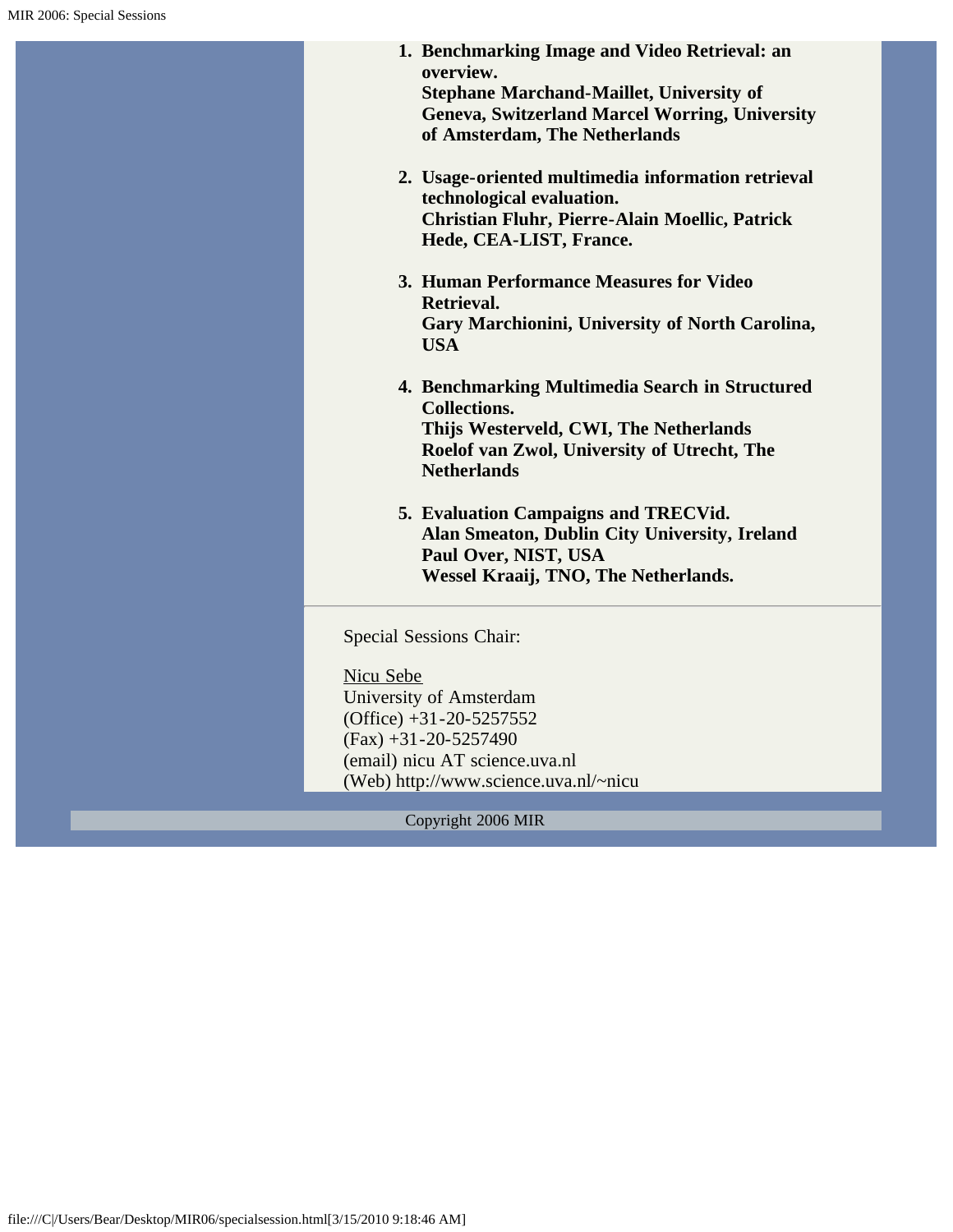<span id="page-23-0"></span>

# **[M](#page-2-0)IR**



**2006**

### **8th ACM SIGMM International Workshop on Multimedia Information Retrieval**

*In conjunction with [ACM Multimedia 2006](javascript:if(confirm() October 26-27, 2006, Santa Barbara, CA, USA*

| <b>Home</b>               | <b>Presenter Information</b>                                 |  |  |
|---------------------------|--------------------------------------------------------------|--|--|
| <b>Call for Papers</b>    |                                                              |  |  |
| <b>ACM Style</b>          |                                                              |  |  |
| <b>Sheet</b>              | Please follow the guidelines of ACM Multimedia for presenter |  |  |
| <b>Important Dates</b>    | information.                                                 |  |  |
| <b>Paper Submission</b>   | Click HERE.                                                  |  |  |
| <u>Program</u>            |                                                              |  |  |
| <b>Keynote</b>            |                                                              |  |  |
| Speech                    |                                                              |  |  |
| <b>Panel Session</b>      |                                                              |  |  |
| <b>Special Session</b>    |                                                              |  |  |
| <b>Presenter</b>          |                                                              |  |  |
| Information               |                                                              |  |  |
| <u>Program</u>            |                                                              |  |  |
| Committee                 |                                                              |  |  |
| <b>Sponsors</b>           |                                                              |  |  |
| <b>Steering Committee</b> |                                                              |  |  |
| Registration              |                                                              |  |  |
|                           |                                                              |  |  |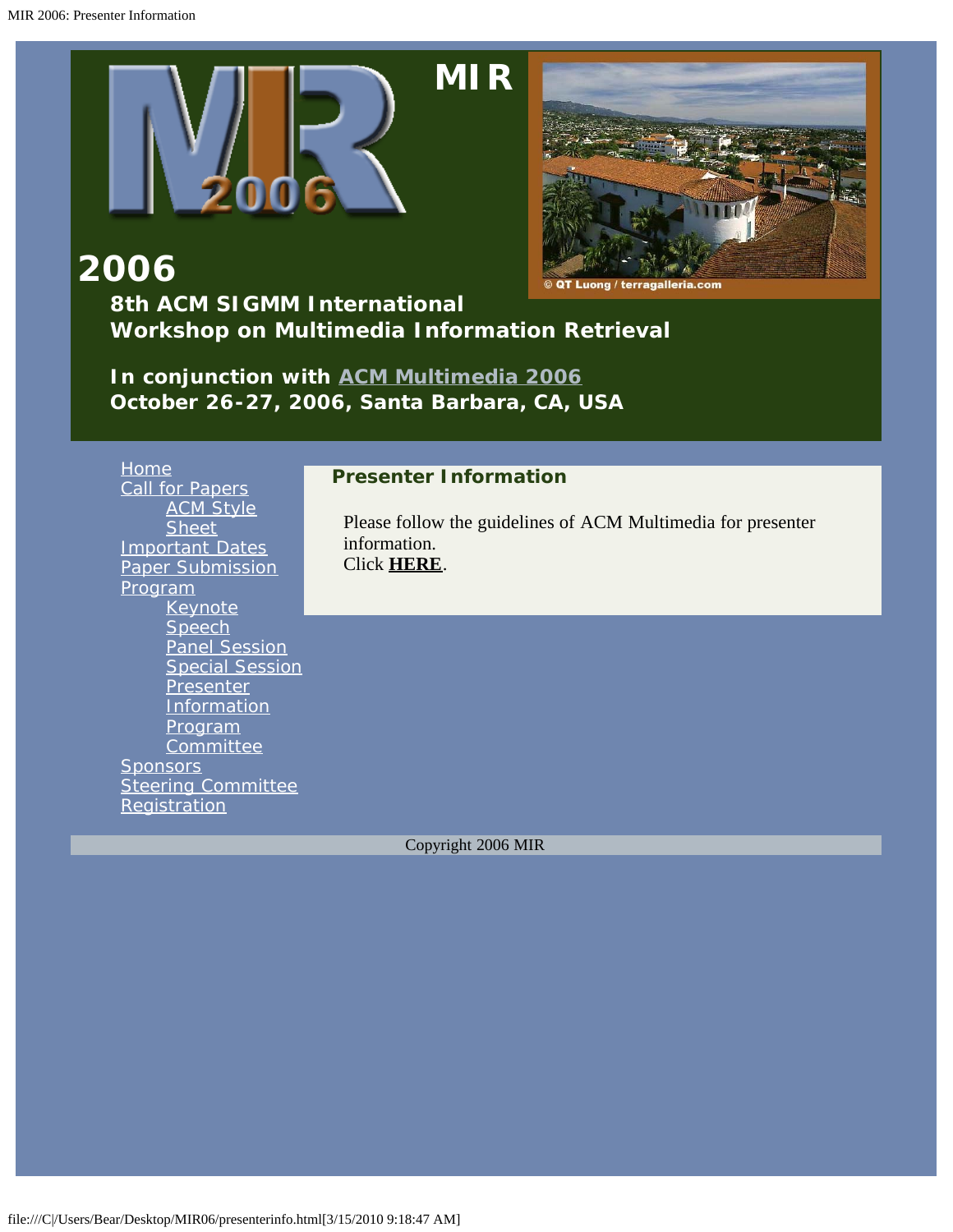<span id="page-24-0"></span>

# **[M](#page-2-0)IR**



**2006 8th ACM SIGMM International Workshop on Multimedia Information Retrieval**

*In conjunction with [ACM Multimedia 2006](javascript:if(confirm() October 26-27, 2006, Santa Barbara, CA, USA*

[Home](#page-2-0) [Call for Papers](#page-10-0) **[ACM Style](javascript:if(confirm() [Sheet](javascript:if(confirm()** [Important Dates](#page-13-0) [Paper Submission](#page-14-0) [Program](#page-4-0) [Keynote](#page-15-0) **[Speech](#page-15-0)** [Panel Session](#page-18-0) [Special Session](#page-19-0) **[Presenter](#page-23-0)** [Information](#page-23-0) [Program](#page-24-0) **[Committee](#page-24-0) [Sponsors](#page-27-0) [Steering Committee](#page-28-0) [Registration](#page-29-0)** 

#### **Program Committee**

**[Program committee member login here](javascript:if(confirm()**

**Chairs**

#### **[James Z. Wang](javascript:if(confirm()**

College of Information Sciences and Technology The Pennsylvania State University University Park, PA 16802, USA (Office) +1-814-865-7889  $(Fax) + 1 - 814 - 865 - 6426$ (email) jwang AT ist dot psu dot edu (Web) http://wang.ist.psu.edu

#### **[Nozha Boujemaa](javascript:if(confirm()**

IMEDIA Research Group INRIA Rocquencourt, France (Office) +33-1 39 63 51 54 (Fax) +33-1 39 63 56 74 (email) nozha.boujemaa AT inria dot fr (Web) http://www-rocq.inria.fr/~boujemaa

**Vice Chair**

**[Yixin Chen](javascript:if(confirm()**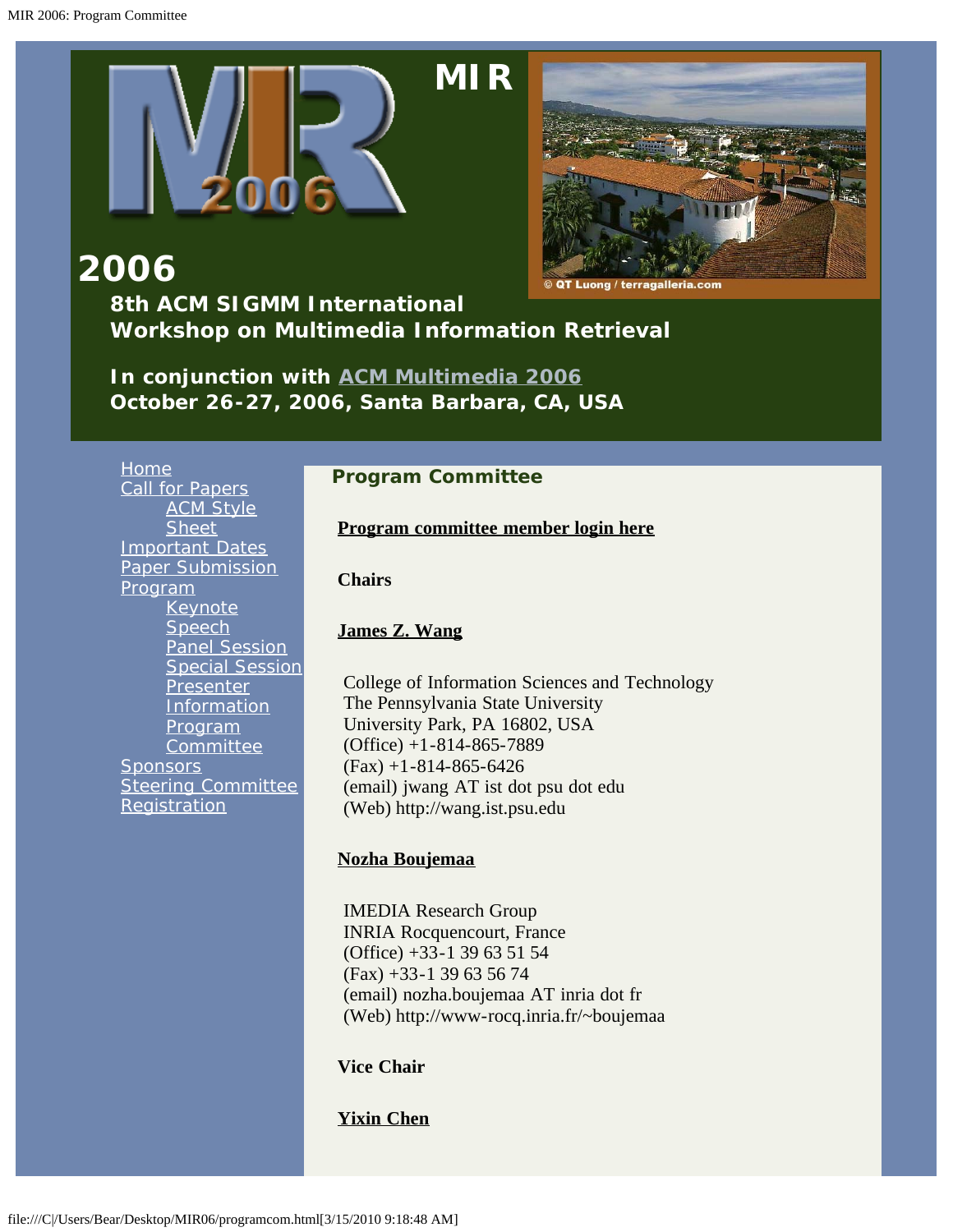University of Mississippi Department of Computer and Information Science, 201 Weir Hall University, MS 38677  $(Office) +1-662-915-7438$  $(Fax) + 1 - 662 - 915 - 5623$ (email) ychen AT cs dot olemiss dot edu (Web) http://www.cs.olemiss.edu/~ychen

#### **Special Sessions Chair**

#### **[Nicu Sebe](javascript:if(confirm()**

University of Amsterdam (Office) +31-20-5257552  $(Fax) +31-20-5257490$ (email) nicu AT science.uva.nl (Web) http://www.science.uva.nl/~nicu

#### **Program Committee Members**

**Kobus Barnard** (kobus @ cs.arizona.edu), University of Arizona, USA

**Nozha Boujemaa** (Nozha.Boujemaa @ inria.fr), INRIA, France **Ching-chih Chen** (chen @ simmons.edu), Simmons College, USA

Yixin Chen (ychen @ cs.olemiss.edu), University of Mississippi, USA

**Rita Cucchiara**(cucchiara.rita @ unimore.it), University of Modena and Reggio Emilia, Italy

**Pinar Duygulu-Sahin** (duygulu @ cs.bilkent.edu.tr), Bilkent University, Turkey

**Alberto Del Bimbo** (delbimbo @ dsi.unifi.it), University of Florence, Italy

**David Forsyth** (daf @ cs.berkeley.edu), University of Illinois, Urbana-Champaign, USA

**Hichem Frigui** (h0frig01 @ louisville.edu), University of Louisville, USA

**Daniel Gatica-Perez** (gatica@idiap.ch), IDIAP Research Institute, Switzerland

**C. Lee Giles** (giles @ ist.psu.edu), The Pennsylvania State Univeristy, USA

**Robert M. Gray** (rmgray @ stanford.edu), Stanford University, USA

**Alan Hanjalic** (A.Hanjalic @ ewi.tudelft.nl), Delft University of Technology, The Netherlands

**Thomas Huang** (t-huang1 @ uiuc.edu), University of Illinois, Urbana-Champaign, USA

**Igor V. Kozintsev** (igor @ kozintsev.net), Intel Microprocessor Research Lab, USA

**Michael Lew** (mlew @ liacs.nl), Leiden University, The **Netherlands**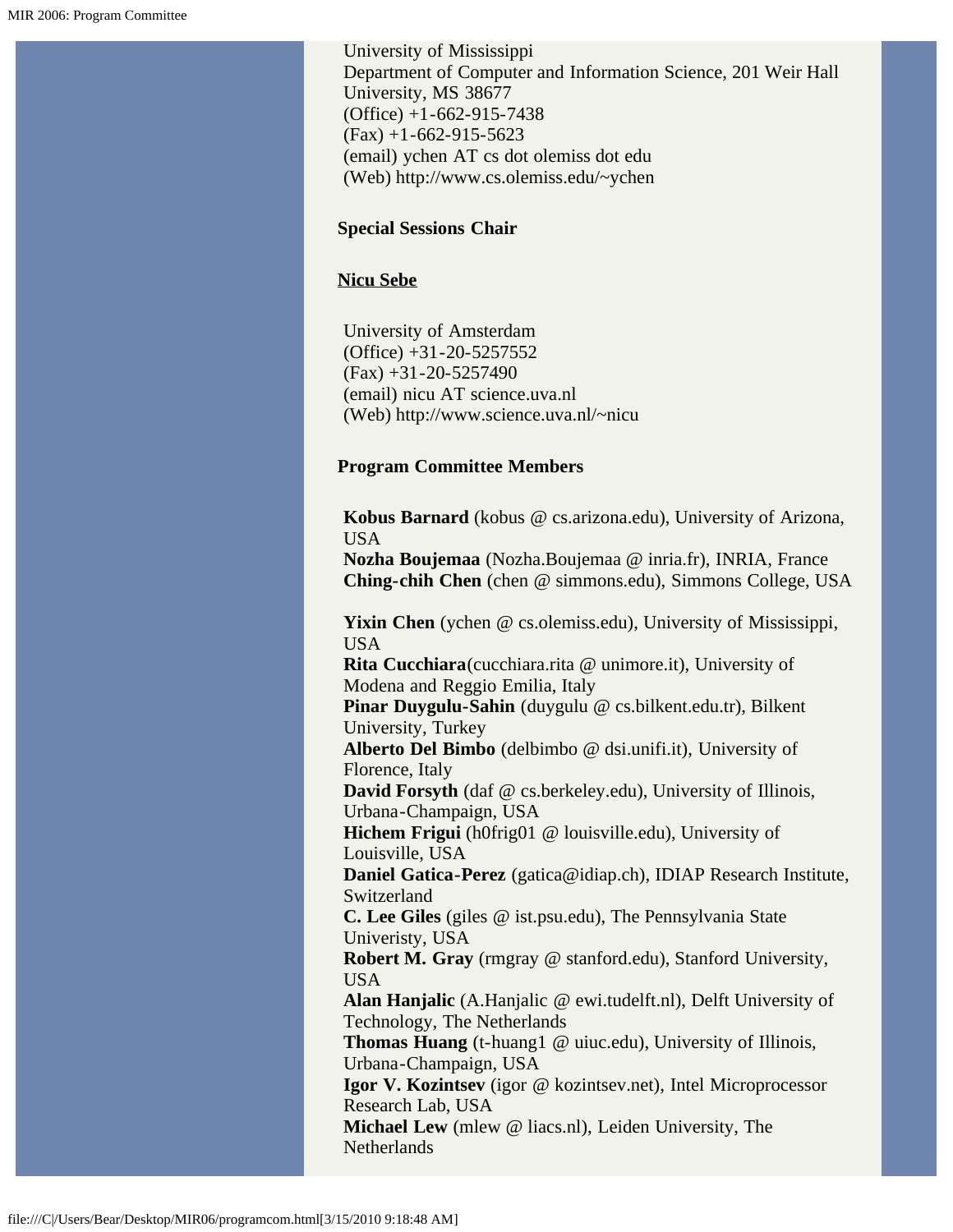**Jia Li** (jiali @ psu.edu), The Pennsylvania State University, USA **Ruqian Lu** (rqlu @ fudan.edu.cn, rqlu @ math.ac.cn), Fudan University and Academia Sinica of China, China **Rainer W. Lienhart** (Rainer.Lienhart @ informatik.uniaugsburg.de), University of Mannheim, Germany **B. S. Manjunath** (manj @ ece.ucsb.edu), University of California, Santa Barbara, USA **Stephane Marchand-Maillet** (marchand @ cui.unige.ch), University of Geneva, Switzerland **Eric Pauwels** (Eric.Pauwels @ cwi.nl), CWI, The Netherlands **Shin'ichi Satoh** (satoh @ nii.ac.jp), National Institute of Informatics, Japan **Nicu Sebe** (nicu @ science.uva.nl), University of Amsterdam, The **Netherlands Alan Smeaton** (asmeaton @ computing.dcu.ie), Dublin City University, Ireland **Arnold Smeulders** (smeulders @ science.uva.nl), University of Amsterdam, The Netherlands **John Smith** (jrsmith @ watson.ibm.com), IBM T.J. Watson Research Center, USA **Qi Tian**(qitian @ cs.utsa.edu), University of Texas at San Antonio, USA **Nuno Vasconcelos**(nuno@ucsd.edu), University of California, San Diego, USA **James Z. Wang** (jwang @ ist.psu.edu), The Pennsylvania State University, USA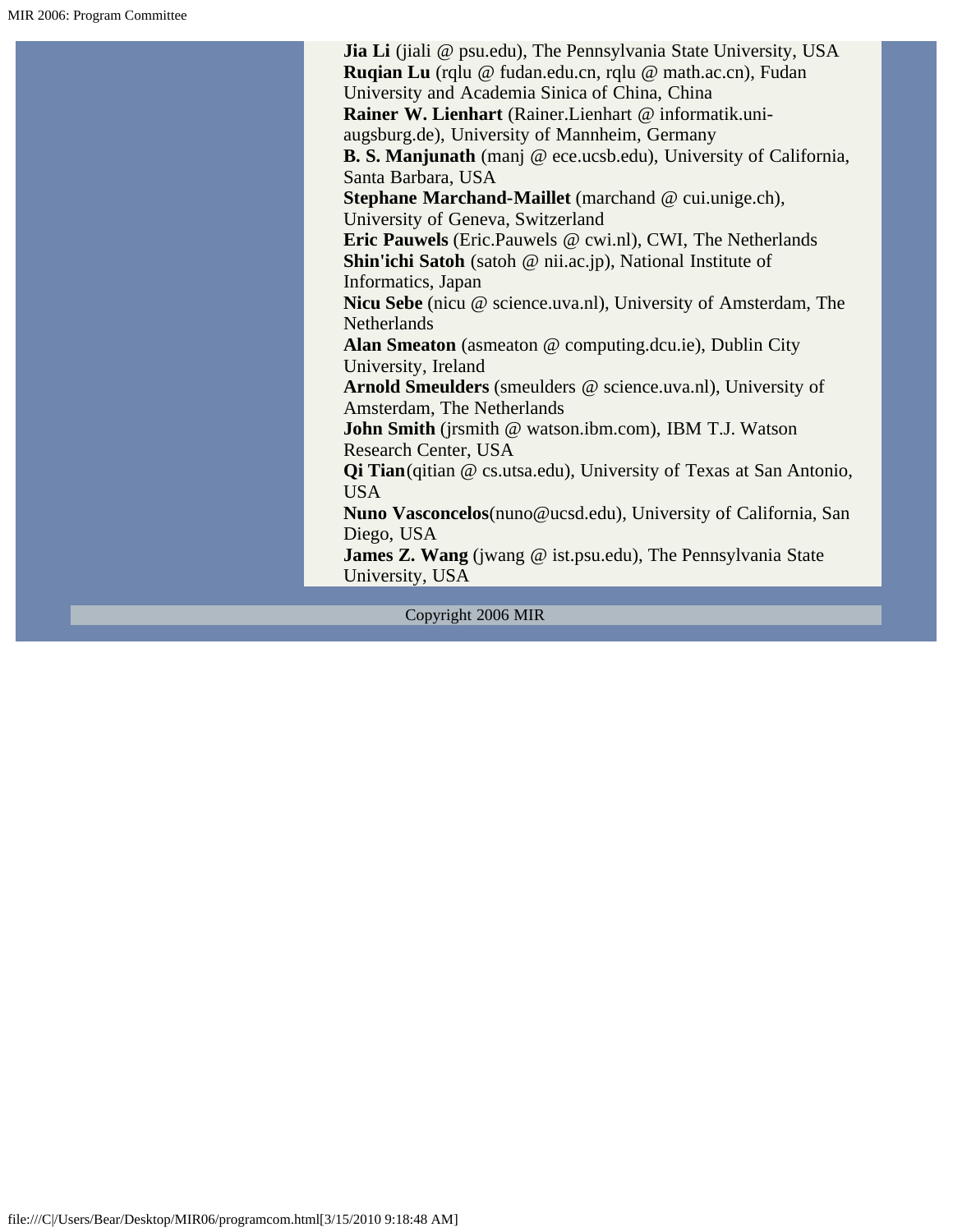<span id="page-27-0"></span>



**2006**

**8th ACM SIGMM International Workshop on Multimedia Information Retrieval**

*In conjunction with [ACM Multimedia 2006](javascript:if(confirm() October 26-27, 2006, Santa Barbara, CA, USA*

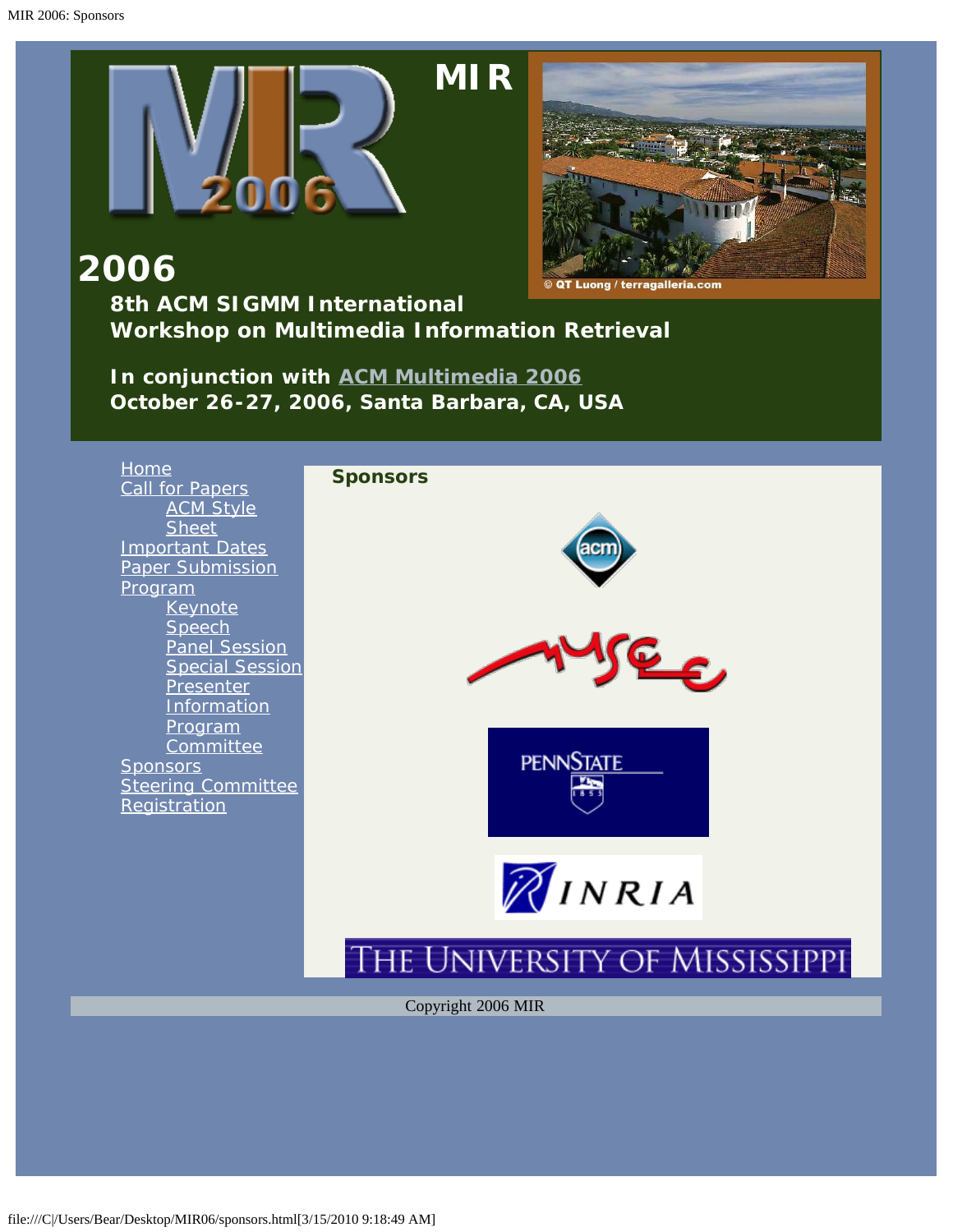<span id="page-28-0"></span>

**2006 8th ACM SIGMM International Workshop on Multimedia Information Retrieval**

*In conjunction with [ACM Multimedia 2006](javascript:if(confirm() October 26-27, 2006, Santa Barbara, CA, USA*

[Home](#page-2-0) [Call for Papers](#page-10-0) **[ACM Style](javascript:if(confirm() [Sheet](javascript:if(confirm()** [Important Dates](#page-13-0) [Paper Submission](#page-14-0) [Program](#page-4-0) [Keynote](#page-15-0) **[Speech](#page-15-0)** [Panel Session](#page-18-0) [Special Session](#page-19-0) **[Presenter](#page-23-0) [Information](#page-23-0)** [Program](#page-24-0) **[Committee](#page-24-0) [Sponsors](#page-27-0)** [Steering Committee](#page-28-0) **[Registration](#page-29-0)** 

#### **ACM SIGMM MIR Steering Committee**

**Brigitte Kerhervé (Term expires at the end of MIR'2006) Vincent Oria (Term expires at the end of MIR'2006) Shin'ichi Satoh (Term expires at the end of MIR'2006) Mario A. Nascimento (Term expires at the end of MIR'2007) Noboru Babaguchi (Term expires at the end of MIR'2007) K Selcuk Candan (Term expires at the end of MIR'2007) Sibel Adali (Term expires at the end of MIR'2008) Yuichi Nakamura (Term expires at the end of MIR'2008) Uma Srinavasan (Term expires at the end of MIR'2008) Michael S. Lew (chair) (Term expires at the end of MIR'2008) Nicu Sebe (Term expires at the end of MIR'2008) Chabane Djeraba (Term expires at the end of MIR'2008) Hongjiang Zhang (Term expires at the end of MIR'2009) John Smith (Term expires at the end of MIR'2009) Qi Tian (Term expires at the end of MIR'2009) ACM SIGMM Designated Officer or representative**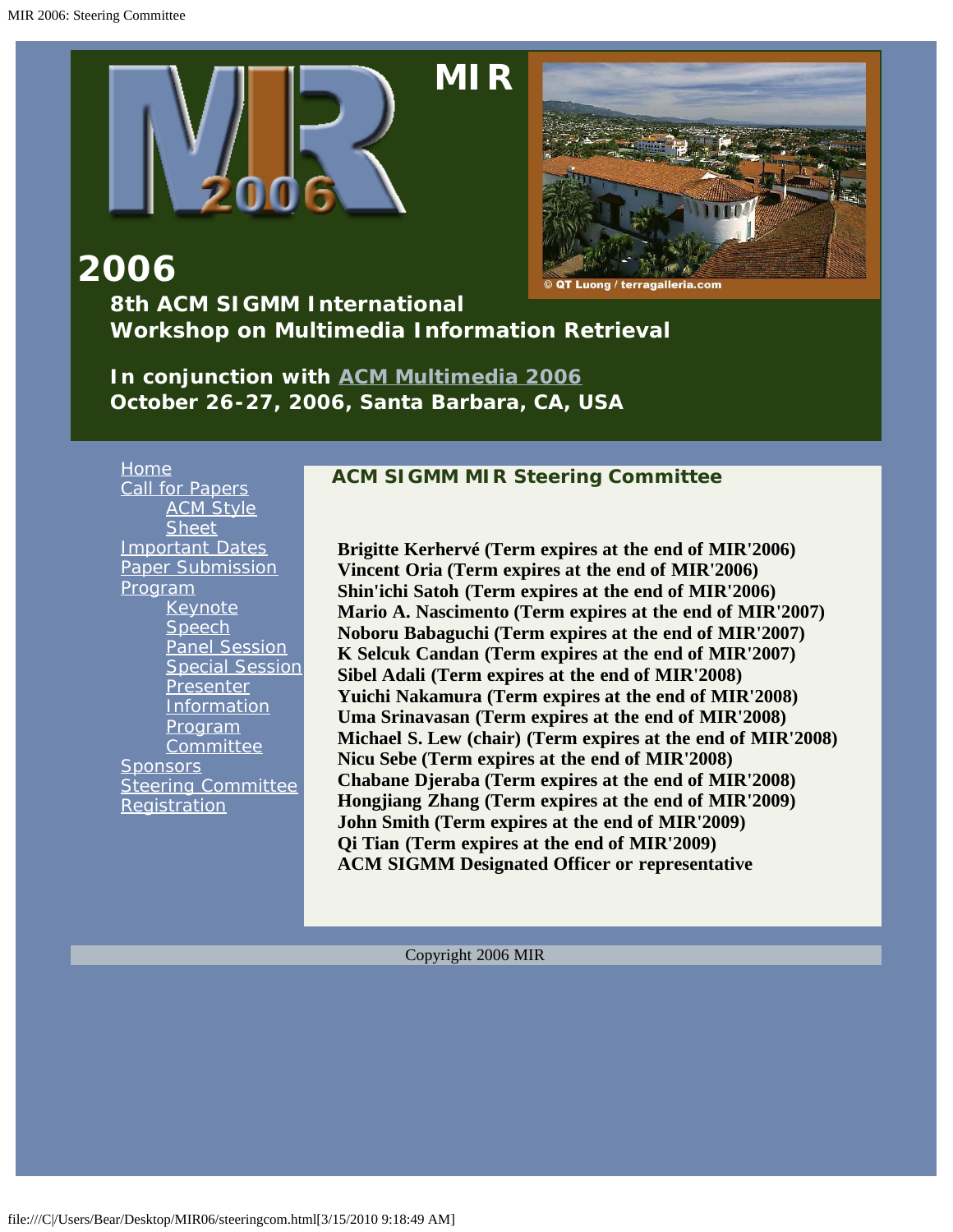<span id="page-29-0"></span>

**2006**

### **8th ACM SIGMM International Workshop on Multimedia Information Retrieval**

*In conjunction with [ACM Multimedia 2006](javascript:if(confirm() October 26-27, 2006, Santa Barbara, CA, USA*

[Home](#page-2-0) [Call for Papers](#page-10-0) **[ACM Style](javascript:if(confirm() [Sheet](javascript:if(confirm()** [Important Dates](#page-13-0) [Paper Submission](#page-14-0) [Program](#page-4-0) **[Keynote](#page-15-0) [Speech](#page-15-0)** [Panel Session](#page-18-0) **[Special Session](#page-19-0) [Presenter](#page-23-0) [Information](#page-23-0)** [Program](#page-24-0) **[Committee](#page-24-0) [Sponsors](#page-27-0) [Steering Committee](#page-28-0) [Registration](#page-29-0)** 

#### **Registration**

Each accepted paper must have at least one author registered by the advanced registration deadline, **21 September 2006**, for the paper to be included in the final conference program and the proceedings. Use the registration function of the ACM Multimedia Conference for the MIR Workshop registration.

# **[> Register Now <](javascript:if(confirm()**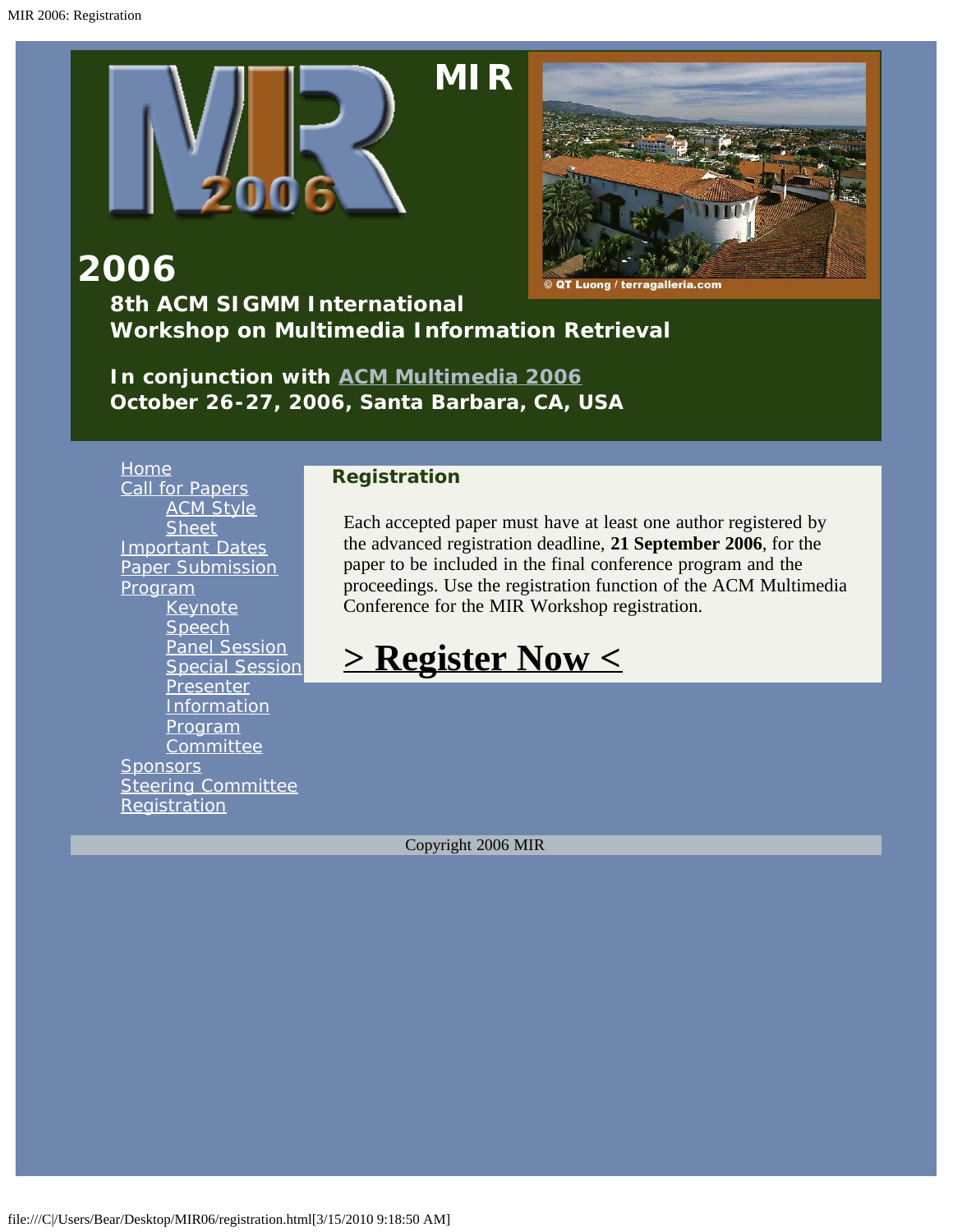```
D\ddot{a}i\pmá>bÿ
```
kmþÿÿÿjÿÿÿÿÿÿÿÿÿÿÿÿÿÿÿÿÿÿÿÿÿÿÿÿÿÿÿÿÿÿÿÿÿÿÿÿÿÿÿÿÿÿÿÿÿÿÿÿÿÿÿÿÿÿÿÿÿÿÿÿÿÿÿÿÿÿÿÿÿÿÿÿÿÿÿÿÿÿÿÿÿÿÿÿÿÿÿÿÿ ÿÿÿÿÿÿÿÿÿÿÿÿÿÿÿÿÿÿÿÿÿÿÿÿÿÿÿÿÿÿÿÿÿÿÿÿÿÿÿÿÿÿÿÿÿÿÿÿÿÿÿÿÿÿÿÿÿÿÿÿÿÿÿÿÿÿÿÿÿÿÿÿÿÿÿÿÿÿÿÿÿÿÿÿÿÿÿÿÿÿÿÿÿÿÿÿ ÿÿÿÿÿÿÿÿÿÿÿÿÿÿÿÿÿÿÿÿÿÿÿÿÿÿÿÿÿÿÿÿÿÿÿÿÿÿÿÿÿÿÿÿÿÿÿÿÿÿÿÿÿÿÿÿÿÿÿÿÿÿÿÿÿÿÿÿÿÿÿÿÿÿÿÿÿÿÿÿÿÿÿÿÿÿÿÿÿÿÿÿÿÿÿÿ ÿÿÿÿÿÿÿÿÿÿÿÿÿÿÿÿÿÿÿÿÿÿÿÿÿÿÿÿÿÿÿÿÿÿÿÿÿÿÿÿÿÿÿÿÿÿÿÿÿÿÿÿÿÿÿÿÿÿÿÿÿÿÿÿÿÿÿÿÿÿÿÿÿÿÿÿÿÿÿÿÿÿÿÿÿÿÿÿÿÿÿÿÿÿÿÿ ÿÿÿÿÿÿÿÿÿÿÿÿÿÿÿÿÿÿÿÿÿÿÿÿÿÿÿÿÿÿÿÿÿÿÿÿÿÿÿÿÿÿÿÿÿÿÿÿÿÿÿÿÿÿÿì¥Áa ð¿°jbjb‡t‡t \$\$íí  $^{\circ}$ ÿÿÿÿyÿ $^{\circ}$ LLLLLLL,ÊÊÊÊÖ,¬¤öúúúúÕ V+G,PR¢P=LWÕ

Õ

#### WW=×LLúúÛR×××W:LúLú×`tLLLLW××:‡,LLêËÀÊ'F³

p< $\rightarrow$ <sup>1</sup>/2Rò×ò×L,,\$¦\$,,¦MIR 2006 - 8th ACM SIGMM International Workshop on Multimedia Information Retrieval In conjunction with ACM Multimedia, October 2006, Santa Barbara, CA, USA http://riemann.ist.psu.edu/mir2006

#### CALL FOR PAPERS

Indexing and retrieval of large quantity of multimedia data is a highly challenging and growingly important research problem for the multimedia research community. Researchers in multimedia, databases, computer vision, machine learning, signal and image processing and statistics have worked on multimedia information retrieval for over a decade. A number of significant technological advances have been achieved in this field. Some of the techniques have been applied to real-world application areas such as art image retrieval, biomedical image and video retrieval, education, sensor networks, large-scale online personal and professional photo sharing communities, classification and filtering of images on the Web, scientific content (remote sensing and biodiversity), computer forensics, threat assessment and security applications more generally. We envision more and more real-world applications of multimedia information retrieval to appear in the coming years. In this workshop, we will bring together active researchers, developers, and practitioners from both academia and the industry to showcase latest technological advances and to discuss future possibilities.

We are soliciting high-quality submissions that: (1) present novel and fresh ideas, (2) question existing paradigms, and/or (3) introduce brave new research directions, in the following (and other related) topics of interest: Content-based indexing, search, and retrieval of multimedia data Image, video and audio similarity measures Summarization and visualization of multimedia data sets Indexing and retrieval of streaming audio and video Semantic content analysis, classification and annotation, representation and modeling Learning and relevance feedback in multimedia retrieval User perspectives and user modeling Intelligent agents for multimedia indexing and retrieval Multimedia query languages, query processing and optimization Media mining from semi-structured data (video, image, audio, and documents) Efficient and scalable storage and search techniques High performance algorithms for distributed multimedia repositories access Tools, benchmarks, and standards Emerging query and retrieval models: beyond client and server Multi-modal/multi-sensor fusion techniques Applications of multimedia information retrieval in any field

Important Dates: July 5, 2006 Submission deadline July 25, 2006 Notification of acceptance August 5, 2006 Camera-ready full paper The papers should be submitted online. Each paper should be no more than 10 pages prepared in the ACM style and written in acceptable English. All submissions will be peer-reviewed by at least 3 members of the program committee.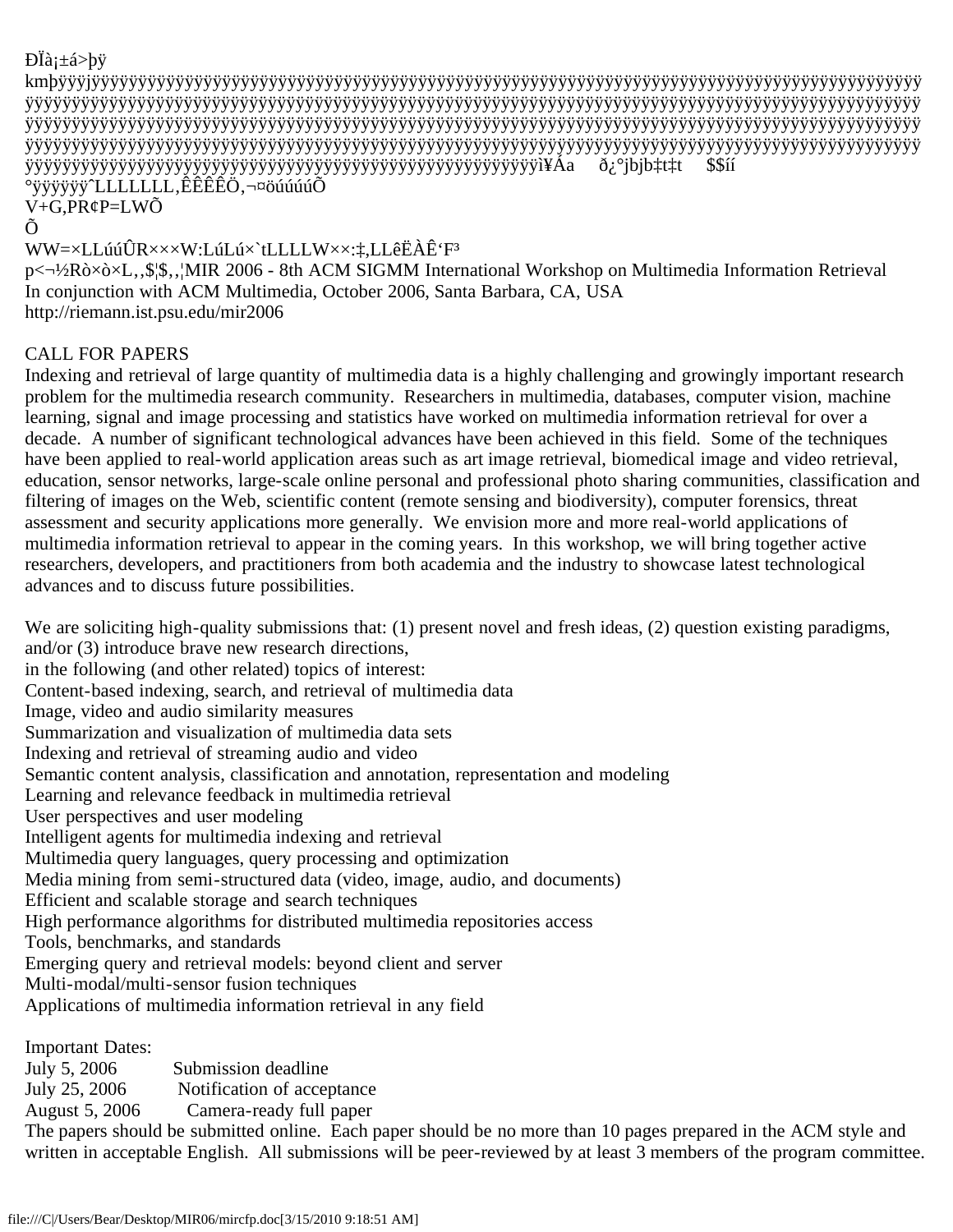The workshop proceedings will be printed by ACM and indexed in the ACM Digital Library.

| Chairs:                                |                                   |
|----------------------------------------|-----------------------------------|
| James Z. Wang                          | Nozha Boujemaa                    |
| The Pennsylvania State University, USA | <b>INRIA Rocquencourt, France</b> |
| $(Office) + 1 - 814 - 865 - 7889$      | $(Office) + 33 - 139635154$       |
| jwang@ist.psu.edu                      | nozha.boujemaa@inria.fr           |
| http://wang.ist.psu.edu                | Experiences:                      |

James Z. Wang is the Vice Director of the Intelligent Information Systems Laboratory, a member of the Advisory Board of the Institute for Computational Science, and an Associate Research Fellow of the e-Business Research Center at Penn State. He received a Summa Cum Laude Bachelor's degree in Mathematics and Computer Science from University of Minnesota (1994), an M.S. in Mathematics and an M.S. in Computer Science, both from Stanford University (1997), and a Ph.D. degree from Stanford University's Biomedical Informatics and Database groups (2000). He is a recipient of an NSF Career award in support of his research program. His research interests include semanticssensitive image retrieval, image security, learning-based linguistic indexing of images/image annotation, biomedical informatics, story picturing, art image retrieval, and computer vision. His group has published two monographs and more than 50 journal articles, book chapters, and refereed conference papers. The SIMPLIcity system he co-developed with Jia Li in 1999 has been sought after and obtained by researchers from more than 80 institutions. According to scholar.google.com, publications of his group have been cited for more than 700 times. He has served as a Program Committee Vice Chair for the 12th International World Wide Web Conference and as an ad hoc reviewer for more than 50 scientific journals and many conferences. He has served on the EU/DELOS-US/NSF Working Group on Digital Imagery for Significant Cultural and Historical Materials and provided a testimony at the National Academies Committee on Tools and Strategies for Protecting Kids from Pornography and Their Applicability to Other Inappropriate Internet Content. His research work has been reported widely.

http://www-rocq.inria.fr/~boujemaa

TÁÑéú¯Ø

·

°õéõàõàõàõà×à¿à/hÃ`=hbcÏhâCJcHdhdhdhuÓ¡†hÁ#whbcÏCJhÃ`=hbcÏCJhÃ`=hbcÏ5CJH\*hÃ`=hbcÏ5CJTÀÁÑnoQ'½õ)

```
Û
RžÓ AòòòòòòòáòÈÈÈÈÈÈÈÈÈÈÈÈÈÈ
\&F\angle EDL\ddot{y}, 0\dot{y}, 0\dot{y}, 0\dot{y}, 0\dot{y}^*, 0\dot{y}^*,gdbc\ddot{I}ÆLÿ,,0ý,,0ý],,0ý^,,0ýgdbcĬ,,0ý,,0ý],,0ý^,,0ýgdbcϰþªèéúFn®¯·ØSª«°ææÙÙÙÙÙÙÙÉÉÙÙÉÙÙÉÉ$,,0ý,,0ý]
,,0ý^,,0ýa$gdbcÏ,,0ý,,0ý],,0ý^,,0ýgdbcÏ
&F
ÆÐLÿ,,0ý,,0ý,,],,0ý^,,0ý`,,gdbcÏ":pbcϰÐ/ °à=!°"°# $ %°¥<@ñÿ<NormalCJaJmH sH tH DA@òÿ¡DDefault
Paragraph FontRióÿ<sup>3</sup>RTable Normalö4Ö
l4Öaö(kôÿÁ(No List0U@¢ñ0Æe{ Hyperlink>*B*H™HÜA‰Balloon TextCJOJQJ^JaJXZ@X:@
Plain Text(CJOJPJQJ^JaJmHnHsHtHFV@¢!F.äFollowedHyperlink>*B*ph€€°$ÿÿÿÿ ÿÿ z™°TÀÁÑnoQ'½õ)·ÛRžÓ
A ª è é ú 
F
n
®¯·ØSª«²˜0€€Ø–€˜0€€Ø–€˜0€€Ø–€˜0€€Ø–€˜0€€Ø–€˜0€€Ø–€˜0€€Ø–€˜0€€€Ã€˜0€€Ø–€˜ 0€€Ø–€˜ 0€€Ø–€˜ 0€€Ø–
€˜ 0€€Ø–€˜ 0€€Ø–€˜ 0€€Ø–€˜ 0€€Ø–€˜ 0€€Ø–€˜ 0€€Ø–€˜ 0€€Ø–€˜ 0€€Ø–€˜ 0€€Ø–€˜ 0€€Ø–€˜ 0€€Ø–€˜ 0€€Ø–€˜ 
0€€Ø–€0€€Ø–€0€€Ø–€0€€€Ã€0€€€Ã€0€€Ø–€0€€Ø–€0€€Ø–€0€€Ø–€0€€Ø–€0€€Ø–€©
€Ø–ˆ˜0€€Ø–ˆ˜0€€Ø–ˆ˜0€€Ø–€TÀÁÑnoQ'½õ)·ÛRžÓ A ª è é ú 
F
n
®¯·ØSª«<sup>z~</sup>0€€Ø~~0€€Ø~~0€€Ø~~0€€Ø~~0€€Ø~~0€€Ø~~0€€Ø~~0€€Ø~~ 0€€Ø~~ 0€€Ø~~ 0€€Ø~~ 0€€
€Ø˜˜ 0€€Ø˜˜ 0€€Ø˜˜ 0€€Ø˜˜ 0€€Ø˜˜ 0€€Ø˜˜ 0€€Ø˜˜ 0€€Ø˜˜ 0€€Ø˜˜ 0€€Ø˜˜ 0€€Ø˜˜0€€Ø˜˜0€€Ø˜˜0€€Ø˜˜0€€Ø˜˜0€
<del>€</del>Ø~~0<del>€</del>€Ø~~0<del>€€</del>Ø~~0<del>€€</del>Ø~~0€€Ø~~0€€Ø~~0€€Ø~~0€€Ø~~0€€Ø~~0€€Ø~°°°°ð8ð@ñÿÿÿ<del>€€€.</del>∂'ðð0ð( ð
ððB
```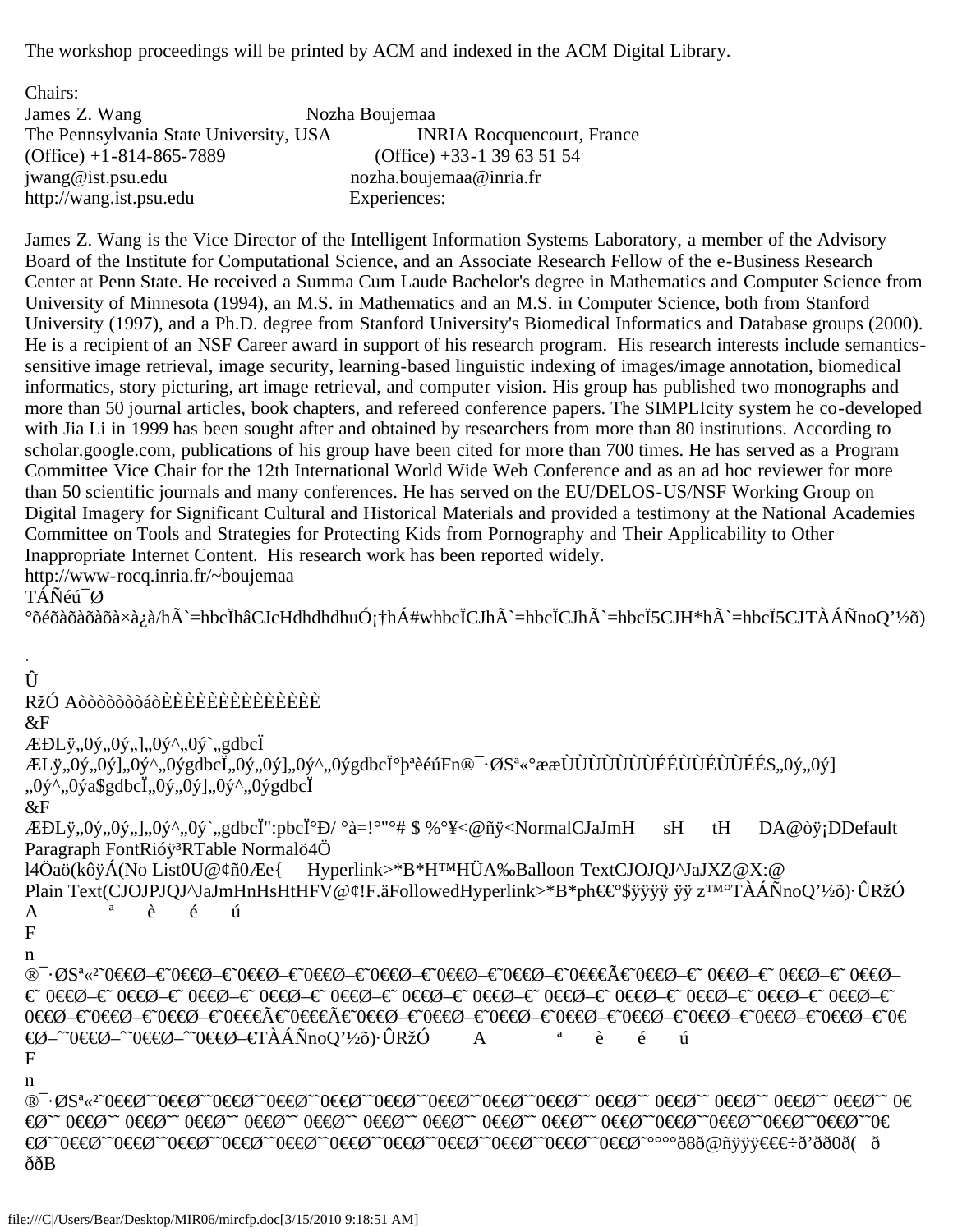```
ðSð¿Ëÿ ?ðÿÿ_Hlt1026697
_Hlt120796265
_Hlt120796266S««²@@@d¬¬²V
V
E\ddot{\mathrm{I}}\times^2Fm
›
«
ü
Sd<sup>2</sup>::::C`cs¬úÆkÿÿÿÿÿÿÿÿÿ`I~þ4Î{ÿÿÿÿÿÿÿÿyÿ}yih,,Đ,,~pÆĐ^,,Đ`,,~pOJQJo(‡h^H·ðh,, ,,~pÆ ^,, `,,~pOJQJo(‡h^Hoh,,p,,~pÆ
p^,,p`,,~bOJQJo(‡h^H§ðh,,@,,~bÆ@^,,@`,,~bOJQJo(‡h^H·ðh,,,,~bÆ^,`,,~bOJQJo(‡h^Hoh,,à,,~bÆà^,,à`,,~bOJQJo(‡h^H§
ðh,,°,,~pE^{\circ}^,,°`,,~pOJQJo(\ddaggerh^H·ðh,,\epsilon,~pE€^"€`"˜þOJQJo(‡hˆHoh"P"˜þÆP^"P`"˜þOJQJo(‡hˆH§ðh"Є˜þÆÐ^"Ð`"˜þOJQJo(‡hˆH·ðh" "˜þÆ ^" `"˜þOJQJ^Jo(‡hˆ
Hoh, p, \tilde{p} \rightarrow P, \tilde{p}, \tilde{p}OJQJo(\ddagger h \tilde{h}H§ðh,,\mathcal{Q}, \tilde{p} BE\mathcal{Q},,\mathcal{Q}, \tilde{p}bOJQJo(\ddagger h \tilde{h}·H·ðh,,,\tilde{p}BA\tilde{p},,\tilde{p},\tilde{p}DJQJ\tilde{p}U\tilde{p}OJQJo(\ddagger h\hat{H}\hat{g}\hat{d}\hat{h},\hat{g},\hat{h}A\hat{e}\hat{g}\hat{h},\hat{g},\hat{h}A\hat{e}\hat{g}\hat{h},\hat{g},\hat{h}A\hat{e}\hat{g}\hat{h},\hat{g},\hat{h}A\hat{e}\hat{g}\hat{h},\hat{g},\hat{h}A\hat{e}\hat{g}\hat{h},\hat{g},\hat{h}A\hat{e}\hat{g}\hat{h},\hat{g},\hat{h}A\hat{e}\hat{g}\hat{h},\hat{g},\hat{h}A\hat{e}\hat{g}\hat{h},\hat\mathcal{E}, \mathcal{E}, \mathcal{F}bOJQJ^Jo(\downarrowh^Hoh,,P,,~bÆP^,,P`,,~bOJQJo(\downarrowh^H§ðC`cs`I~ÿÿÿÿÿÿÿÿÿÿÿÿ
ÿ@€V
V
Ð=V
V
â°0@ÿÿUnknownISTÿÿÿÿÿÿÿÿÿÿÿÿGTimes New Roman5€Symbol3Arial5Tahoma; Batang¼ÕÐ? Courier New;
€Wingdings ˆðÐähwÓ¡†0D¢f‰C¢fÕ("˜0
7±ð¥À´´€4d×È¢
2fQðP àÿÿÿÿÿÿÿÿÿÿÿÿÿÿÿyÿÿÿUyÔÿÿMIR 2006boujemaaISTþÿ
à…ŸòùOh«'+'³Ù0`˜ ´ÀÔàð ü
$0<
HT\dlt' MIR 2006.28œ boujemaa.28œNormalIST7TMicrosoft Word 
11.2@캃@îã,Æ@Zª"Æ@hUTù,ÆÕ(GäþÿÿÿPICTÚdÿÿþ,,ä ö¡òMSWD
ä ö,ÚTimes New RomanÚ
-.(VáM-ÿð[)*IR-)4 2006ÿÿ-ÿÿÿ¥)g -)-) 8
(Aât-ÿ)
h
--ÿð[+ ACM-)y S-ÿð[)$IGMM-) In-ÿð[)6t-)ern-ÿð[)Aa-)tional Work-ÿð[)ísh-)-opÿÿ-ÿÿÿ¥)0 -)o-ÿð[)n -)&Mult-
ÿð[)_im-)4ediaÿÿ-ÿÿÿ¥)Q -ÿð[)I-)nfo-ÿð[)?r-)mati-ÿð[)Xo-)n R-ÿð[)Ee-)trieval-þP ™) -(‹áIn conjunction-ÿð[(‹ë -
)withÿÿ-ÿÿÿ¥)Q -ÿð[)AC-)@M Multimedi-ÿð[)õa-), Octob-ÿð[)†e-)rÿÿ-ÿÿÿ¥) -)2006-ÿð[)\,-) -ÿð[)S-)antaÿÿ-ÿÿÿ¥)L 
-ÿð[)B-)arba-ÿð[)Nr-)a-ÿð[),-) -ÿð[)CA-)@, -ÿð[)US-);A-þP ™) -(¿áhttp:ÿÿ-ÿÿÿ¥)U/-
)/riemann.ist.psu.edu/mir2006-bP ^{TM}(i, [-b] > (0.66 - \ddot{y}0)^*5CA-)BL - \ddot{y}0(L) -)+F-\ddot{y}0(DR PAPE-)ERS-bP ^{TM}(9-(^á
Indexing and -ÿð[)ûr-)etrievalÿÿ-ÿÿÿ¥)‰ -)o-ÿð[)f-) larg-ÿð[)Re-) quantityÿÿ-ÿÿÿ¥)¢ -)of-ÿà¶)& -)mul)Gtimedia
-ÿð[)"d-)ataÿÿ-ÿÿÿ¥)5 -)is-ÿð[) a-) highlyÿÿ-ÿÿÿ¥) -)challenging-ÿð[)Ö -)andÿÿ-ÿÿÿ¥)B -)gr-ÿð[)&o-)winglyÿÿ-ÿÿÿ
¥) -)importan-ÿð[)¥t -('áresea-ÿð[)]r-)chÿÿ-ÿÿÿ¥)+ -)probl-ÿð[)ae-)m forÿÿ-ÿÿÿ¥)d -)th-ÿð[)$e-)
 multimedi-ÿð[)Ça-) re-ÿð[).s-)ea-ÿð[)(r-)chÿÿ-ÿÿÿ¥)+ -)c-ÿð[)o-)mmun-ÿð[)ti-)ty.ÿÿ-ÿÿÿ¥)/ -ÿð[) -)Rese-ÿð[)Xa-
)rch-ÿð[):e-)rsÿÿ-ÿÿÿ¥)! -)in-ÿà¶)$ -)
multimedia-ÿð[)Ð,-) database-ÿð[)¨s-),ÿÿ-ÿÿÿ¥) -)c-ÿð[)o-)mpute-ÿð[)rr -(Çávision, machin-ÿð[(Çîe-) 
learning-ÿð[)¡,-) signalÿÿ-ÿÿÿ¥)y -)and-ÿð[)B i-)mag-ÿð[)Ne-) processing andÿÿ-ÿÿÿ¥(Ç -)
statistics-\ddot{y}ð[)\ddot{Y} -)
have worke-ÿð[)Ód-) on multime)Ýdia info-ÿð[)r-)mation (üáretrieval f-ÿð[)²o-)rÿÿ-ÿÿÿ¥) -)ove-ÿð[)Br-) -ÿð[)a-) de-
ÿð[)6c-)ade-ÿð[)?.-) -ÿð[)A-)! num-ÿð[)\b-)erÿÿ-ÿÿÿ¥)# -)o-ÿð[)f-) significantÿÿ-ÿÿÿ¥)Í -)te-ÿð[)!c-)
hnologicalÿÿ-ÿÿÿ¥)Â -)advances-ÿð[)§ h-)#aveÿÿ-ÿÿÿ¥)? -ÿð[)b-)een achievedÿÿ-ÿÿÿ¥)í -)i-ÿð[)
n-) thisÿÿ-ÿÿÿ¥)N -)field.-ÿà¶)_ -ÿð[) -(0áSom-ÿð[)Se-) ofÿÿ-ÿÿÿ¥)1 -)th-ÿð[)$e-) techniquesÿÿ-ÿÿÿ¥)Ï -ÿð[)h-
)aveÿÿ-ÿÿÿ¥)? -ÿð[)b-)een appliedÿÿ-ÿÿÿ¥)Ò -)to-ÿð[)$ -)r-ÿð[)e-)al-ÿð[)!--)worl-ÿð[)Sd-) applicationÿÿ-ÿÿÿ¥)× -
)ar-ÿð[)#e-)asÿÿ-ÿÿÿ¥)& -)suc-ÿð[)=h-) as artÿÿ-ÿÿÿ¥)m -)i-ÿð[)
m-)$
```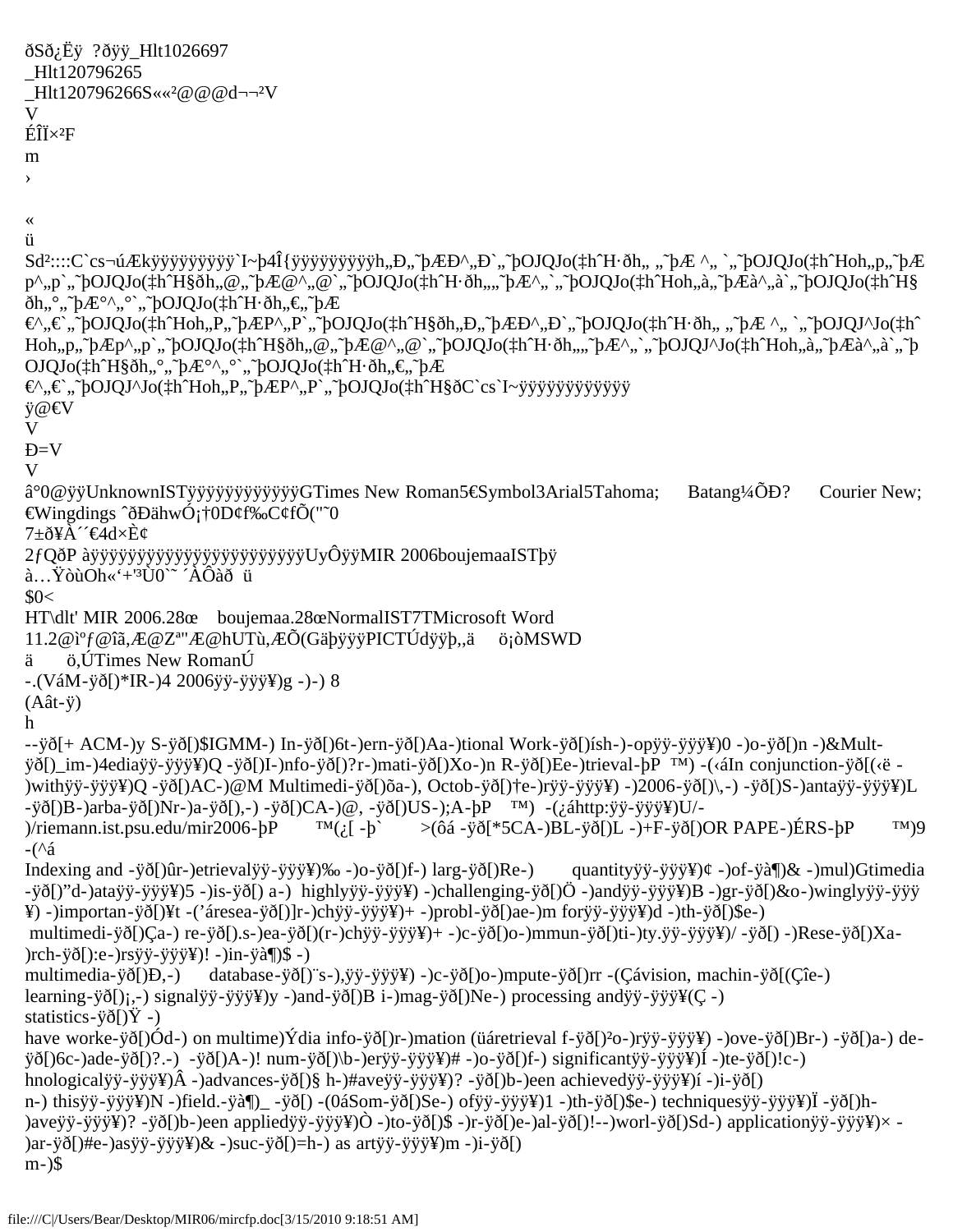age retrieval-ÿð[)ã,-) biomedi-ÿð[)¡c-)al (eáimage-ÿð[)o -)andÿÿ-ÿÿÿ¥)B -)video-ÿð[)f -) retrieval-ÿð[)˜,-) eduÿð[)Mc-)ation,ÿÿ-ÿÿÿ¥)g -)sensor-ÿð[)u n-)#e-ÿð[)t-)works,ÿÿ-ÿÿÿ¥)z -ÿð[)l-)arge)N-)s-ÿð[)c-)aleÿÿ-ÿÿÿ¥)5 - )online-ÿð[)s -)p-ÿð[)e-)rsonalÿÿ-ÿÿÿ¥)p -)and-ÿð[)B p-)#rofessionalÿÿ-ÿÿÿ¥)É -)photo-ÿð[)i -)shar-ÿð[)Li-)ngÿÿÿÿÿ¥). -(šáco-ÿð[)+m-)\$ munities,ÿÿ-ÿÿÿ¥)© -)classification-ÿð[)ò -)an-ÿð[)+d-)

 filteringÿÿ-ÿÿÿ¥)Ÿ -)of-ÿð[)& i-)mage-ÿð[)bs-) onÿÿ-ÿÿÿ¥)9 -ÿð[)t-)he We-ÿð[)ub-),ÿÿ-ÿÿÿ¥) -) scientifi-ÿð[)"c-) contentÿÿ-ÿÿÿ¥)' -)(-ÿð[)r-)emot-ÿð[)[e-) sensingÿÿ-ÿÿÿ¥)• -)and-ÿà¶)B -(Îábiodiversity), compute-ÿð[(Îr-) forensic-ÿð[)žs-),ÿÿ-ÿÿÿ¥) -)thr-ÿð[)3e-)atÿÿ-ÿÿÿ¥)! -)assess-ÿð[)pm-)\$entÿÿ-ÿÿÿ¥)8 -)a-ÿð[)n-)dÿÿ-ÿÿÿ¥) - )security-ÿð[)' -)applicationsÿÿ-ÿÿÿ¥)Þ -)m-ÿð[)#o-)reÿÿ-ÿÿÿ¥)# -ÿð[)g-)ene-ÿð[)?r-)ally.ÿÿ-ÿÿÿ¥)P -ÿð[) W-)7 e envisionÿÿ-ÿÿÿ¥)¼ -ÿð[)m-)\$ore (áand mo-ÿð[)‡r-)eÿÿ-ÿÿÿ¥) -ÿð[)r-)eal-ÿð[)5--)worl-ÿð[)Sd-) applicationsÿÿ-ÿÿÿ¥)é -)of-ÿà¶)& -)

multimediaÿþ-ÿþ ÿJ)Ð -)info-ÿð[)Jrm-)4ationÿÿ-ÿÿÿ¥)\ -) retrieval-ÿð[)˜ -)to appea-ÿð[)šr-) inÿÿ-ÿÿÿ¥)/ -)the-ÿà¶)8 - )comingÿþ-ÿþ ÿJ)‰ -ÿð[)y-)ears-ÿð[)I.-) Inÿÿ-ÿÿÿ¥)= -)this-ÿà¶)C -(8áworkshop-ÿð[)´, -)w-ÿð[) e -)!willÿÿ-ÿÿÿ¥)G -)bring-ÿð[)a -)togetherÿÿ-ÿÿÿ¥)– -ÿð[)a-)ctiveÿÿ-ÿÿÿ¥)Y -ÿð[)r-)esea-ÿð[)Nr-)chers-ÿð[)`,-) d-ÿð[)"e-) velopers,ÿÿÿÿÿ¥)¦ -)an-ÿð[)+d-) pr-ÿð[)1a-)

ctitionersÿÿ-ÿÿÿ¥)« -)fro-ÿð[)5m-)\$ )both a-ÿð[)qc-)ad-ÿð[)+e-)mia andÿÿ-ÿÿÿ¥)' -)the-ÿà¶)8 -(máindustry to showcas-ÿð[(mLe-) latestÿÿ-ÿÿÿ¥)l -)

technological-ÿà¶)÷ -)advance-ÿð[)•s-) and toÿÿ-ÿÿÿ¥)} -)discuss-ÿð[)… -)futureÿÿ-ÿÿÿ¥)m -)possibilities.-þpã)è -þ`  $>($ ¡á -ÿð[\*5W-)+eÿÿ-ÿÿÿ¥) -ÿð[)a-)reÿÿ-ÿÿÿ¥)# -)

soliciting-ÿð[)¬ -)high)R-) quality submissions that: (1) pr-ÿð[(ÖÀe-)sentÿÿ-ÿÿÿ¥)J -)novel-ÿð[)f -)andÿÿ-ÿÿÿ¥)B ÿð[)f-)reshÿÿ-ÿÿÿ¥)L -)id-ÿð[)\$e-)as, (2)ÿÿ-ÿÿÿ¥)r -)question-ÿð[)œ -)existingÿÿ-ÿÿÿ¥)' -)paradi-ÿð[)rg-)ms, (áand/or (3) introduc-ÿð[(:e-) bra-ÿð[)Ev-)eÿÿ-ÿÿÿ¥) -)n-ÿð[)ew-)6 -ÿð[)r-)esea-ÿð[)Nr-)chÿÿ-ÿÿÿ¥)+ -)dir-ÿð[)3e-)ctions,-þ` >)y -(?áin the following -ÿð[(?(-)andÿÿ-ÿÿÿ¥)B -)othe-ÿð[)Or-) relate-ÿð[)pd-))ÿÿ-ÿÿÿ¥) -)topics-ÿð[)n -)o-ÿð[)f-) interest:-þ` >)Ÿ , Symbol-(tá·,ÑArialÑN-Mýð») Ú-)[Content)'-)based indexing, -ÿð[(ts-)ea-ÿð[)(r-)ch, andÿÿ-ÿÿÿ ¥)" -ÿð[)r-)etrievalÿÿ-ÿÿÿ¥)‰ -)o-ÿð[)f-) multi-ÿð[)lm-)\$ediaÿÿ-ÿÿÿ¥)L -)data-þP ™)L -(©á·,ÑArialÑN-Mýð») Ú-)[Imag-ÿð[)]e-),ÿÿ-ÿÿÿ¥) -)vide-ÿð[)Oo-)

and audio $\ddot{y}$ ÿ- $\ddot{y}$  $\ddot{y}$  $\dddot{y}$  $\dddot{y}$  $\dddot{y}$  $\dddot{y}$  $\dddot{y}$  $\dddot{y}$  $\dddot{y}$ 

similarity-ÿð[)° m-)/easures-þP ™)† -(Ýá·ÑN-Mýð») Ú-)[Su-ÿð[)0m-)\$mari-ÿð[)Sz-)ationÿÿ-ÿÿÿ¥)\ -)and-ÿð[)B -) visualizationÿÿ-ÿÿÿ¥)ë -)of-ÿà¶)& -) multimedi-ÿð[)¼a-) dataÿÿ-ÿÿÿ¥)W -)se-ÿð[)&t-)s-þ` >) -(á·ÑN-Mýð») Ú- )[Indexing an)Ùd -ÿð[)"r-)etrievalÿÿ-ÿÿÿ¥)‰ -)o-ÿð[)f-) stre-ÿð[)Ma-)mingÿÿ-ÿÿÿ¥)^ -)audio-ÿà¶)f -)andÿþ-ÿþ ÿJ)B -)video-þP ™)f -(Gá·ÑN-Mýð») Ú-)[Se-ÿð[)-m-)\$anticÿÿ-ÿÿÿ¥)Y -)content-ÿà¶)‡ -) analysis,ÿþ-ÿþ ÿJ)Ÿ - )classification-ÿà¶)ò -)an-ÿð[)+d-) annotation,ÿÿ-ÿÿÿ¥)Ø -ÿð[)r-)

epresentationÿÿ-ÿÿÿ¥)ô -)an-ÿð[)+d-) modeling-þP ™) -(|á·ÑN-Mýð») Ú-)[L-ÿð[)e-)arningÿÿ-ÿÿÿ¥)u -)and- $\ddot{\phi}$ §jà¶)B -)releva-ÿð[)on-)ce feed-ÿð[),b-)ackÿÿ-ÿÿÿ¥)? -)in-ÿà¶)\$ -) multimedi-ÿð[)¼a-) retrie-ÿð[)kv-)al-þ` >)! -(°á·ÑN-Mýð») Ú-)[Us-ÿð[)2e-)rÿÿ-ÿÿÿ¥) -)pers-ÿð[)Lp-)ectivesÿÿ-ÿÿÿ¥) -)an-ÿð[)+d-) user modeling-þ` >(°ó -  $(\aa\&\text{NN-M}\&\text{ON})$  Ú-)[Intelligent agents for- $\ddot{\text{vol}}(\aa\ddot{\text{I}})$ 

multimediaÿÿ-ÿÿÿ¥)Ð -)ind);exing-ÿð[)f -)andÿÿ-ÿÿÿ¥)B -)retr-ÿð[)?i-)eva-ÿð[)?l-þ` >) -(á·ÑN-Mýð») Ú-)[ Multimedia qu-ÿð[(\_e-)ryÿÿ-ÿÿÿ¥)& -)language-ÿð[)¥s-),ÿÿ-ÿÿÿ¥) -)qu-ÿð[).e-)ryÿÿ-ÿÿÿ¥)& -)pro-ÿð[)=c-)essingÿÿÿÿÿ¥)s -)and-ÿð[)B -)optimization-þ` >)è -(Ná·ÑN-Mýð») Ú-)[Medi-ÿð[)`a-) miningÿÿ-ÿÿÿ¥) -)fr-ÿð[)o-)mÿÿ-ÿÿÿ ¥)# -ÿð[)s-)emi)D-)structu-ÿð[)}r-)edÿÿ-ÿÿÿ¥)+ -)dat-ÿð[)8a-) (video-ÿð[)€,-) ima-ÿð[)Og-)e-ÿð[),-) audio, andÿÿÿÿÿ¥)Ê -)doc-ÿð[)Bu-)ments)-þP ™)| -(ƒá·ÑN-Mýð») Ú-)[E-ÿð[)f-)ficientÿÿ-ÿÿÿ¥)u -)and-ÿð[)B s-)calableÿÿ-ÿÿÿ ¥) -)sto-ÿð[)6r-)age andÿÿ-ÿÿÿ¥) -)se-ÿð[)&a-)rchÿÿ-ÿÿÿ¥): -)t-ÿð[)

e-)chniques-þ` >)£ -(¸á·ÑN-Mýð») Ú-)[High p-ÿð[)}e-)rfo-ÿð[)5r-)man-ÿð[)Nc-)eÿÿ-ÿÿÿ¥) -) algorithm-ÿð[)²s-) forÿÿ-ÿÿÿ¥)@ -)distributed-ÿà¶)Å -)m)#ultimedia repositories -ÿð[(¸Ga-)cces-ÿð[)Ns-) ÿÿ-ÿÿÿ¥) -þP ™) -(íá·ÑN-Mýð») Ú-)[Tools, -ÿð[)~b-)ench-ÿð[)Vm-)\$arks-ÿð[)L,-) andÿÿ-ÿÿÿ¥)M -)stand-ÿð[)aa-)rds-þ` >)8 -(!á·ÑN-Mýð») Ú-ÿð[)[E-)mergingÿÿ-ÿÿÿ¥)˜ -)qu-ÿð[).e-)ryÿÿ-ÿÿÿ¥)& -)an-ÿð[)+d-) retrie-ÿð[)kv-)alÿÿ-ÿÿÿ¥)! -)mo-ÿð[):d-)els:ÿÿÿÿÿ¥)@ -)beyond-ÿð[)‡ -)clientÿÿ-ÿÿÿ¥)f -)a-ÿð[)n-)dÿÿ-ÿÿÿ¥) -)server-þP ™)o -(Vá·ÑN-Mýð») Ú-)[Multi)f- )modal/multi)à-)sensor fusion techniques- $pP$   $M(Vw - (\langle \hat{\alpha} \cdot \hat{N}N - M \hat{\gamma} \hat{\alpha} \rangle) \hat{U} - )$ [Applications of- $\hat{y} \delta$ [ $(\langle \hat{\alpha} \cdot \hat{\beta} \rangle)$ ] multimediaÿÿ-ÿÿÿ¥)Ð -)inf-ÿð[)3o-)r-ÿð[)m-)\$ationÿÿ-ÿÿÿ¥)\ -) retrieval-ÿð[)˜ -)i-ÿð[)

n-) an-ÿð[)6y-) field-þ` >)\_ (¿á -\*5Imp-ÿð[)Po-)rta-ÿð[):n-)t Da-ÿð[)Rt-)es:-þP ™)5 -( )áJuly 5)o, 2)-006@-?  $b\ddot{\theta}$  $\Delta$ )E <- $\ddot{\theta}$   $\ddot{\theta}$  $\Delta$  $\ddot{\theta}$  +  $\ddot{\theta}$  -Submission deadline- $bP$   $\dot{\theta}$   $\ddot{\theta}$  +  $\ddot{\theta}$  +  $\ddot{\theta}$ 

July 25, 2006)-(ýp")ø ‹-ŠÿÀ1l)4 -)–Notification o-ÿð[)ÿf-) a-ÿð[)c-)ceptan-ÿð[)wc-)e-þ` >) -( 'áAugust 5-ÿð[)¦,-) 2006-ÿ€Ø)g ‹-ŠÿÀ1l) -)–C-ÿð[)a-)mer-ÿð[)Fa-)-)r-ÿð[)e-)adyÿÿ-ÿÿÿ¥)B -)full-ÿð[)@ -)pa-ÿð[)+p-)er-þP ™)# -( ÇáTh-ÿð[)2e-) paper-ÿð[)ps-) shouldÿÿ-ÿÿÿ¥)† -)be-ÿð[)+ -) submittedÿÿ-ÿÿÿ¥)µ -)online-ÿð[)s.-) -ÿð[)E- )achÿÿ-ÿÿÿ¥)? -ÿð[)p-)ape-ÿð[)?r-) shouldÿÿ-ÿÿÿ¥)† -)be-ÿð[)+ -)no mor-ÿð[)ƒe-) thanÿÿ-ÿÿÿ¥)Z -)10-ÿð[). p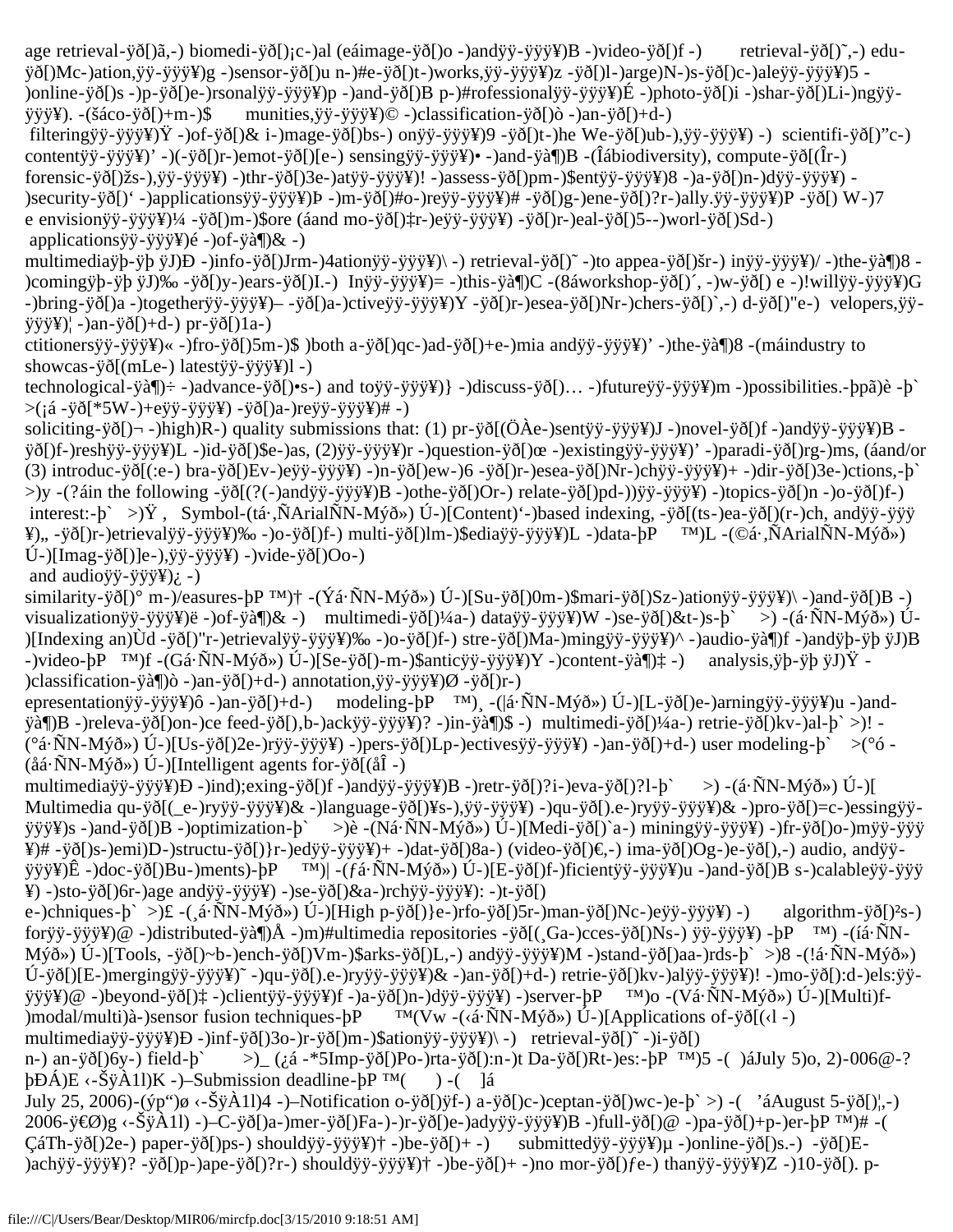)#agesÿÿ-ÿÿÿ¥)Q -)p-ÿð[)r-)epare-ÿð[)bd-) inÿÿ-ÿÿÿ¥)/ -)the-ÿà¶)8 -ÿð[)AC-)@Mÿÿ-ÿÿÿ¥)( -)style-ÿà¶)W -( üáand-ÿð[)B -)writtenÿÿ-ÿÿÿ¥) -)in-ÿð[)\$ a-) cceptabl-ÿð[)˜e -)!English.ÿÿ-ÿÿÿ¥)— -ÿð[) -)All submissions-ÿð[( üŒ -)willÿÿ-ÿÿÿ¥)G -)be-ÿð[)+ -)p-ÿð[)e-)er-ÿð[)#--)revi-ÿð[)Ge-)we-ÿð[)4d-) byÿÿ-ÿÿÿ¥)9 -)at-ÿð[)! l-)eastÿÿ-ÿÿÿ¥)G -)3-ÿà¶) -)m-ÿð[)#e-)mber-ÿð[)]s-) ofÿÿ-ÿÿÿ¥)1 -)th-ÿð[)\$e-) progr-ÿð[)nam-)9 ( 0áco-ÿð[)+m-)\$mittee. The w-ÿð[(  $(07o-)rkshop\ddot{y}\ddot{y}-\ddot{y}\ddot{y}\ddot{y}$ } -)proc- $\ddot{y}\ddot{0}$ [)Qe-)edings will $\ddot{y}\ddot{y}-\ddot{y}\ddot{y}\ddot{y}$ } $\ddot{E}$  -)be- $\ddot{y}\ddot{0}$ [)+ -) printed byÿÿ-ÿÿÿ¥)¼ -ÿð[)AC-)@Mÿÿ-ÿÿÿ¥)( -)an-ÿð[)+d-) indexedÿÿ-ÿÿÿ¥)œ -)in-ÿð[)\$ -)th-ÿð[)\$e -)!A-ÿð[) CM - )TDigitalÿÿ-ÿÿÿ¥) -)Lib-ÿð[)?r-)ary.- $pP$  ™)E - $p >$ eá -ÿð[\*5C-)!hairs:- $pP$ <sup>TM</sup>)r -(  $\hat{I}$ áJame-ÿð[)gs-) -ÿð[)Z-). Wan-ÿð[)tg $\hat{I}$ - $\hat{I}$ () <- $\hat{S}\hat{Y}$ À1l)' )– )– )– -)–No-ÿð[) $7z$ -)ha Bou-ÿð[) $\hat{S}$ je-)%maa-þP ™)S -(áTh-ÿð[)2e-) -ÿð[)P-)ennsylvaniaÿÿ-ÿÿÿ¥)Û -)Stat-ÿð[)Ge -)!University, -ÿð[)ØUSA‹-ŠÿÀ1l)\ )– -)–I-ÿð[)N-)!Rÿð[)IA-)1 )R-ÿð[)o-) cquencourt-ÿð[)Ë,-) F-ÿð[)\$r-)ance-þP ™)S -(8á(-ÿð[)O-)!ffic-ÿð[)?e-)) +1)K-)814)E-)865)E-)788-ÿð[)E9j-iÿ%°) ‹-ŠÿÀ1l)u )– )– -)–(-ÿð[)O-)!ffic-ÿð[)?e-)) +33)b-)1 3-ÿð[)99-) 63ÿÿ-ÿÿÿ¥)9 -)51-ÿð[). -)54-þP ™). -(lájwanÿð[)Xg-)@ist.psu.ed-ÿð[)ÖuY-Xý@¤) ‹-ŠÿÀ1l)d )– )– )– -)–nozha.bouje-ÿð[)Þm-)\$a-ÿð[)a-)@inri-ÿð[)ia-).fr-þP  $(M))$  -(; áhttp: ÿÿ-ÿÿÿ¥)U/- $)/-\ddot{y}\ddot{\delta}$ [) ww-)Bw) -)r-ÿð[)o-)cq.inria-ÿð[)Š.-)fr/~bouj-ÿð[)•e-)m-ÿð[)#a-)a-bP ™) €€ÿÿ!ä!ä ö! ö! ã!ã õ! õ! â!â ô! ô! á!á ó! ó! à!à ò! ò! ß!ß ñ! ñ! Þ!Þ ð! ð! Ý!Ý ï! ï! Ü! Ü î! î!ÿþÿ  $\tilde{O}$ Í $\tilde{O}$ œ."—+,ù®0hp $\epsilon$ <sup>~</sup> "° Àâ'INRIA"× MIR 2006 MIR 2006TitleTitre

#### þÿÿÿ þÿÿÿ"#\$%&'()\*+,-./0123456789:;<=>?

@ABCDEFGHIJKLMNOPQRSTUVWXYZ[\]^\_`aþÿÿÿcdefghiþÿÿÿýÿÿÿlþÿÿÿþÿÿÿþÿÿÿÿÿÿÿÿÿÿÿÿÿÿÿÿÿÿÿÿÿÿÿÿÿÿÿ ÿÿÿÿÿÿÿÿÿÿÿÿÿÿÿÿÿÿÿÿÿÿÿÿÿÿÿÿÿÿÿÿÿÿÿÿÿÿÿÿÿÿÿÿRoot Entryÿÿÿÿÿÿÿÿ ÀF€ªŽÏ,Æn €1TableÿÿÿÿÿÿÿÿÿÿÿÿWordDocumentÿÿÿÿÿÿÿÿ

\$\$SummaryInformation(ÿÿÿÿ!DocumentSummaryInformation8ÿÿÿÿÿÿÿÿÿÿÿÿbCompObjÿÿÿÿDObjectPoolÿÿÿÿÿÿÿÿÿ ÿÿÿ€ŽÏ,Æ

€ªŽÏ,Æÿÿÿÿÿÿÿÿÿÿÿÿþÿÿÿÿÿÿÿÿÿÿÿÿÿÿÿÿÿÿÿÿÿÿÿÿÿÿÿÿÿÿÿÿÿÿÿÿÿÿÿÿÿÿÿÿÿÿÿÿÿÿÿÿÿÿÿÿÿÿÿÿÿÿÿÿÿÿÿÿÿÿÿÿÿÿÿÿÿ ÿÿÿÿÿÿÿÿÿÿÿÿÿÿÿÿÿÿÿÿÿÿÿÿÿÿÿÿÿÿÿÿÿÿÿÿÿÿÿÿÿÿÿÿÿÿÿÿÿÿÿÿÿÿÿÿÿÿÿÿÿÿÿÿÿÿÿÿÿÿÿÿÿÿÿÿÿÿÿÿÿÿÿÿÿÿÿÿÿÿÿÿÿÿÿÿ ÿÿÿÿÿÿÿÿÿÿÿÿÿÿÿÿÿÿÿÿÿÿÿÿÿÿÿÿÿÿÿÿÿÿÿÿÿÿÿÿÿÿÿÿÿÿÿÿÿÿÿÿÿÿÿÿÿÿÿÿÿÿÿÿÿÿÿÿÿÿÿÿÿÿÿÿÿÿÿÿÿÿÿÿÿÿÿÿÿÿÿÿÿÿÿÿ ÿÿÿÿÿÿÿÿÿÿÿÿÿÿÿÿÿÿÿÿÿÿÿÿÿÿÿÿÿÿÿÿÿÿÿÿÿÿÿÿÿÿÿÿÿÿÿÿÿÿÿÿÿÿÿÿÿÿÿÿÿÿÿÿÿÿÿÿÿÿÿÿÿÿÿÿÿÿÿÿÿÿÿÿÿÿÿÿÿÿÿÿÿÿÿÿ ÿÿÿÿÿÿÿÿÿÿÿÿÿÿÿÿÿÿÿÿÿÿÿÿÿÿÿÿÿÿÿÿÿÿÿÿÿÿÿÿÿÿÿÿÿÿÿÿÿÿÿÿÿÿÿÿÿÿÿÿÿÿÿÿÿÿÿÿÿÿÿÿÿÿÿÿÿÿÿÿÿÿÿÿÿÿÿÿÿÿÿÿÿÿÿÿ ÿÿÿÿÿÿÿÿÿÿÿÿÿÿÿÿÿÿÿÿÿÿÿÿÿÿÿÿÿÿÿÿÿÿÿÿÿÿÿÿÿÿÿÿÿÿþÿÿÿÿÿ ÀFMicrosoft Word DocumentþÿÿÿNB6W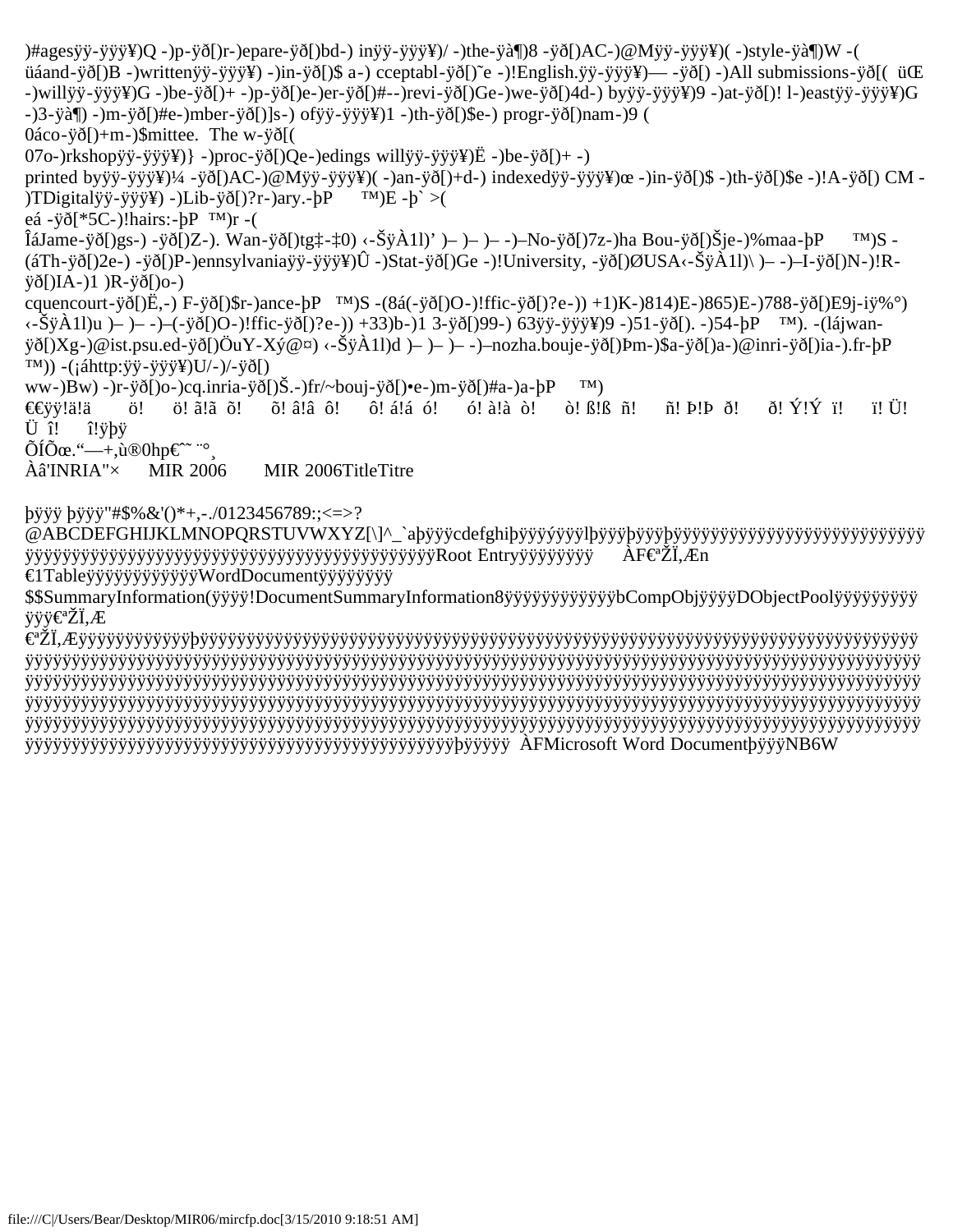### <span id="page-35-0"></span>**MIR 2006 - 8th ACM SIGMM International Workshop on Multimedia Information Retrieval**

In conjunction with ACM Multimedia, October 2006, Santa Barbara, CA, USA http://riemann.ist.psu.edu/mir2006

#### **CALL FOR PAPERS**

Indexing and retrieval of large quantity of multimedia data is a highly challenging and growingly important research problem for the multimedia research community. Researchers in multimedia, databases, computer vision, machine learning, signal and image processing and statistics have worked on multimedia information retrieval for over a decade. A number of significant technological advances have been achieved in this field. Some of the techniques have been applied to real-world application areas such as art image retrieval, biomedical image and video retrieval, education, sensor networks, large-scale online personal and professional photo sharing communities, classification and filtering of images on the Web, scientific content (remote sensing and biodiversity), computer forensics, threat assessment and security applications more generally. We envision more and more real-world applications of multimedia information retrieval to appear in the coming years. In this workshop, we will bring together active researchers, developers, and practitioners from both academia and the industry to showcase latest technological advances and to discuss future possibilities.

We are soliciting high-quality submissions that: (1) present novel and fresh ideas, (2) question existing paradigms, and/or (3) introduce brave new research directions,

in the following (and other related) topics of interest:

- Content-based indexing, search, and retrieval of multimedia data
- Image, video and audio similarity measures
- Summarization and visualization of multimedia data sets
- Indexing and retrieval of streaming audio and video
- Semantic content analysis, classification and annotation, representation and modeling
- Learning and relevance feedback in multimedia retrieval
- User perspectives and user modeling
- Intelligent agents for multimedia indexing and retrieval
- Multimedia query languages, query processing and optimization
- Media mining from semi-structured data (video, image, audio, and documents)
- Efficient and scalable storage and search techniques
- High performance algorithms for distributed multimedia repositories access
- Tools, benchmarks, and standards
- Emerging query and retrieval models: beyond client and server
- Multi-modal/multi-sensor fusion techniques
- Applications of multimedia information retrieval in any field

#### **Important Dates:**

July 5, 2006 Submission deadline July 25, 2006 Notification of acceptance

August 5, 2006 Camera-ready full paper

The papers should be submitted online. Each paper should be no more than 10 pages prepared in the ACM style and written in acceptable English. All submissions will be peer-reviewed by at least 3 members of the program committee. The workshop proceedings will be printed by ACM and indexed in the ACM Digital Library.

#### **Chairs:**

**James Z. Wang Nozha Boujemaa** The Pennsylvania State University, USA INRIA Rocquencourt, France (Office) +1-814-865-7889 (Office) +33-1 39 63 51 54 jwang@ist.psu.edu nozha.boujemaa@inria.fr http://wang.ist.psu.edu http://www-rocq.inria.fr/~boujemaa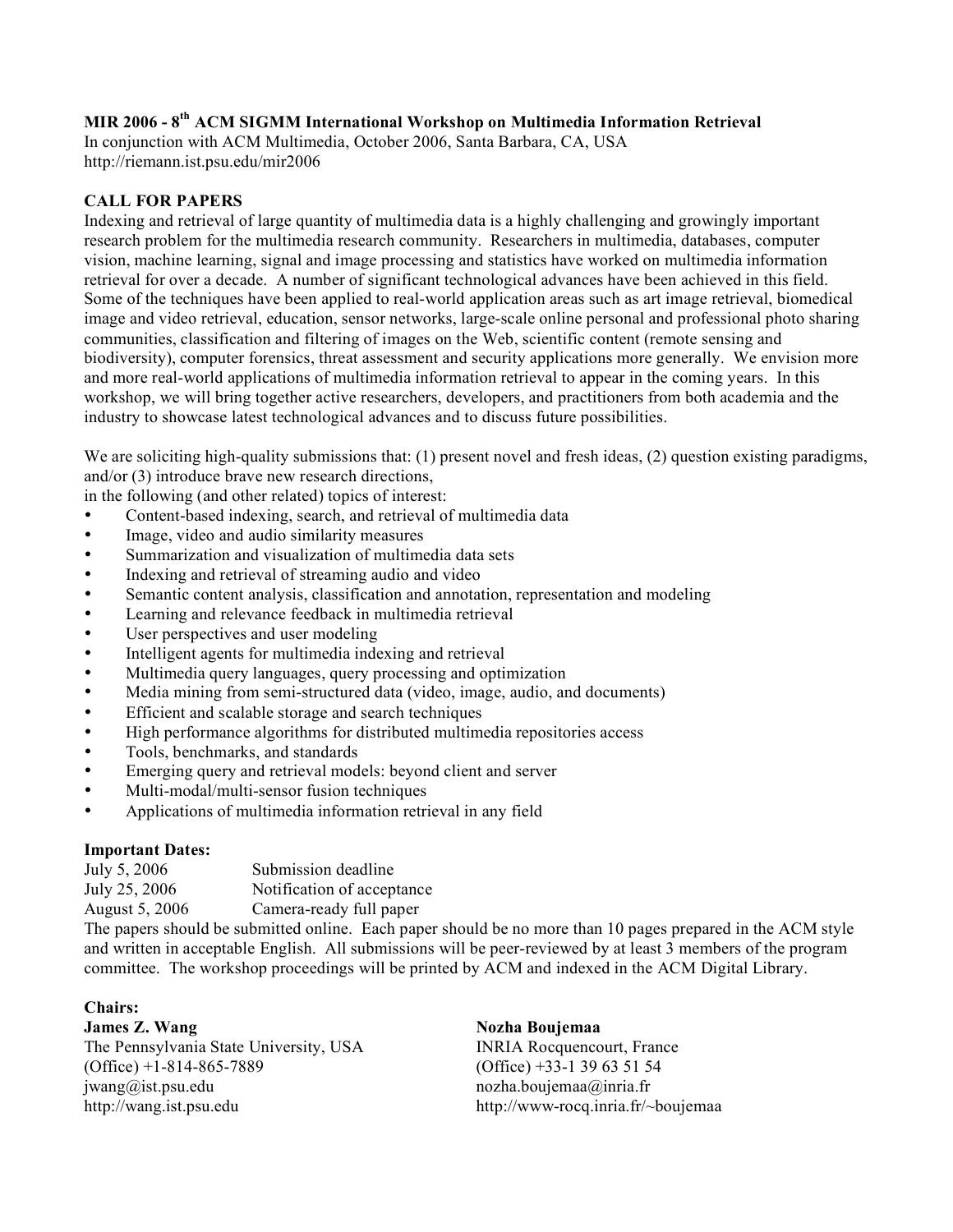<span id="page-36-0"></span>

### **2006 8th ACM SIGMM International Workshop on Multimedia Information Retrieval**

*In conjunction with [ACM Multimedia 2006](javascript:if(confirm() October 26-27, 2006, Santa Barbara, CA, USA*

[Home](#page-2-0) [Call for Papers](#page-10-0) **[ACM Style](javascript:if(confirm() [Sheet](javascript:if(confirm()** [Important Dates](#page-13-0) [Paper Submission](#page-14-0) [Program](#page-4-0) [Keynote](#page-15-0) **[Speech](#page-15-0)** [Panel Session](#page-18-0) [Special Session](#page-19-0) [Presenter](#page-23-0) **[Information](#page-23-0)** [Program](#page-24-0) **[Committee](#page-24-0) [Sponsors](#page-27-0)** [Steering Committee](#page-28-0) **[Registration](#page-29-0)** 

#### **Special Sessions**

**Call for Special Sessions MIR 2006**

ACM Multimedia Information Retrieval (MIR) workshop 2006 will include two special sessions into the program. Work included in special sessions are expected to represent the state-of-the-art and important research directions in multimedia information retrieval.

Each special session will contain 5 invited papers. The session organizer will be responsible to the selection of these papers. The session can begin with an overview paper on the topic being addressed and will continue with the remaining papers on technical contributions on the topic.

The following information should be included in the session proposal:

- Title of the proposed session
- Names/affiliation of organizer(s) (including brief bio and contact info)
- Session abstract (state significance of topic and rationale for proposed session)
- List of invited contributions, each with
	- Author names
	- A tentative title
	- A 700-to-1000-word abstract

Proposals will be evaluated based on the timeliness of the topic and relevance to MIR, as well as the qualifications of the organizers and quality of papers in the proposed session. Please note that all proposals will be peer-reviewed by experts in the field to ensure that contributions are of highest quality. If a proposal is